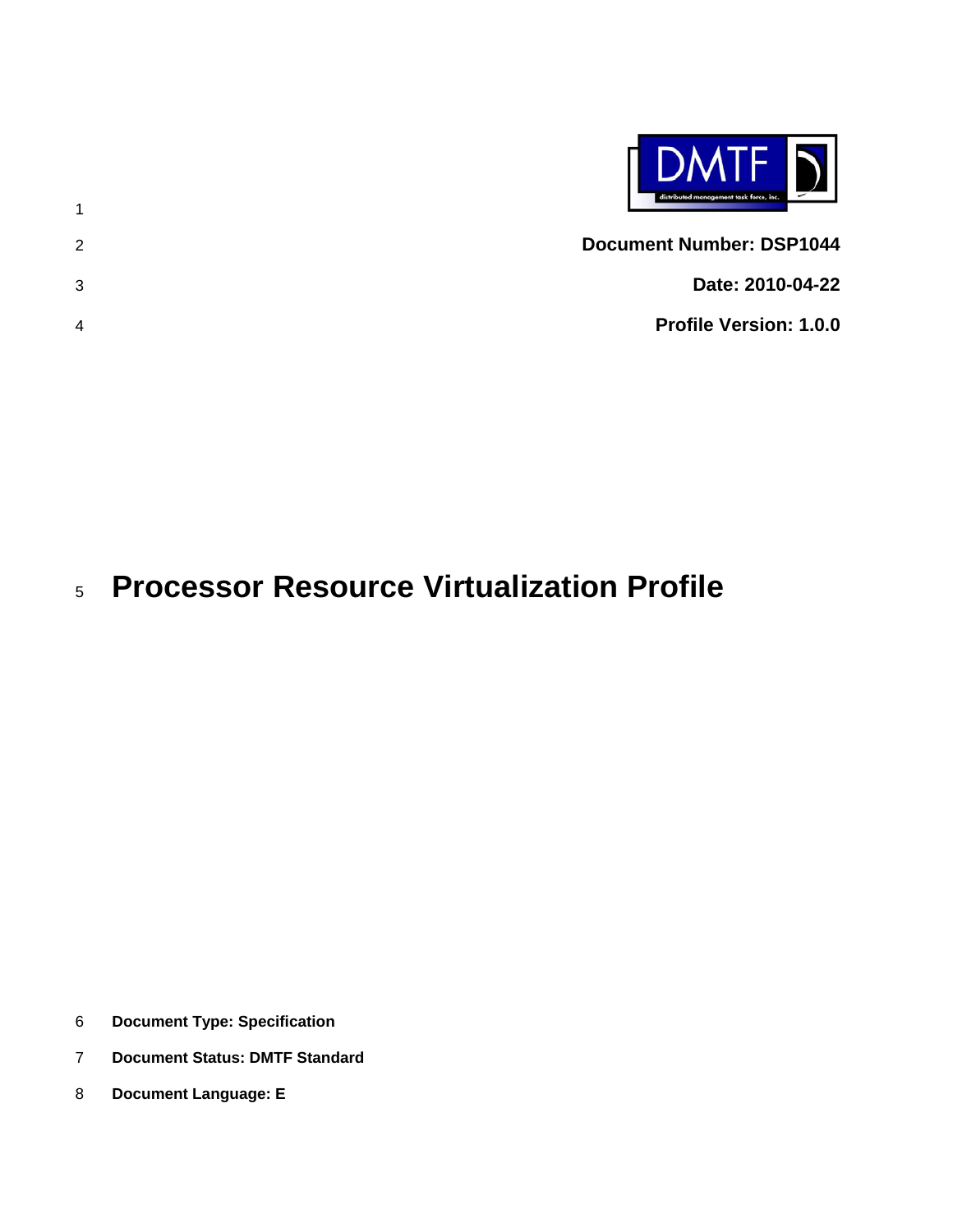#### 9 Copyright Notice

10 Copyright ©2010 Distributed Management Task Force, Inc. (DMTF). All rights reserved.

11 DMTF is a not-for-profit association of industry members dedicated to promoting enterprise and systems

12 13 management and interoperability. Members and non-members may reproduce DMTF specifications and documents, provided that correct attribution is given. As DMTF specifications may be revised from time to

14 time, the particular version and release date should always be noted.

- 15 Implementation of certain elements of this standard or proposed standard may be subject to third party
- 16 patent rights, including provisional patent rights (herein "patent rights"). DMTF makes no representations
- 17 to users of the standard as to the existence of such rights, and is not responsible to recognize, disclose,
- 18 or identify any or all such third party patent right, owners or claimants, nor for any incomplete or
- 19 20 inaccurate identification or disclosure of such rights, owners or claimants. DMTF shall have no liability to any party, in any manner or circumstance, under any legal theory whatsoever, for failure to recognize,
- 21 disclose, or identify any such third party patent rights, or for such party's reliance on the standard or
- 22 incorporation thereof in its product, protocols or testing procedures. DMTF shall have no liability to any
- 23 party implementing such standard, whether such implementation is foreseeable or not, nor to any patent
- 24 owner or claimant, and shall have no liability or responsibility for costs or losses incurred if a standard is
- 25 withdrawn or modified after publication, and shall be indemnified and held harmless by any party

26 implementing the standard from any and all claims of infringement by a patent owner for such

- 27 implementations.
- 28 For information about patents held by third-parties which have notified the DMTF that, in their opinion,
- 29 such patent may relate to or impact implementations of DMTF standards, visit
- 30 <http://www.dmtf.org/about/policies/disclosures.php>.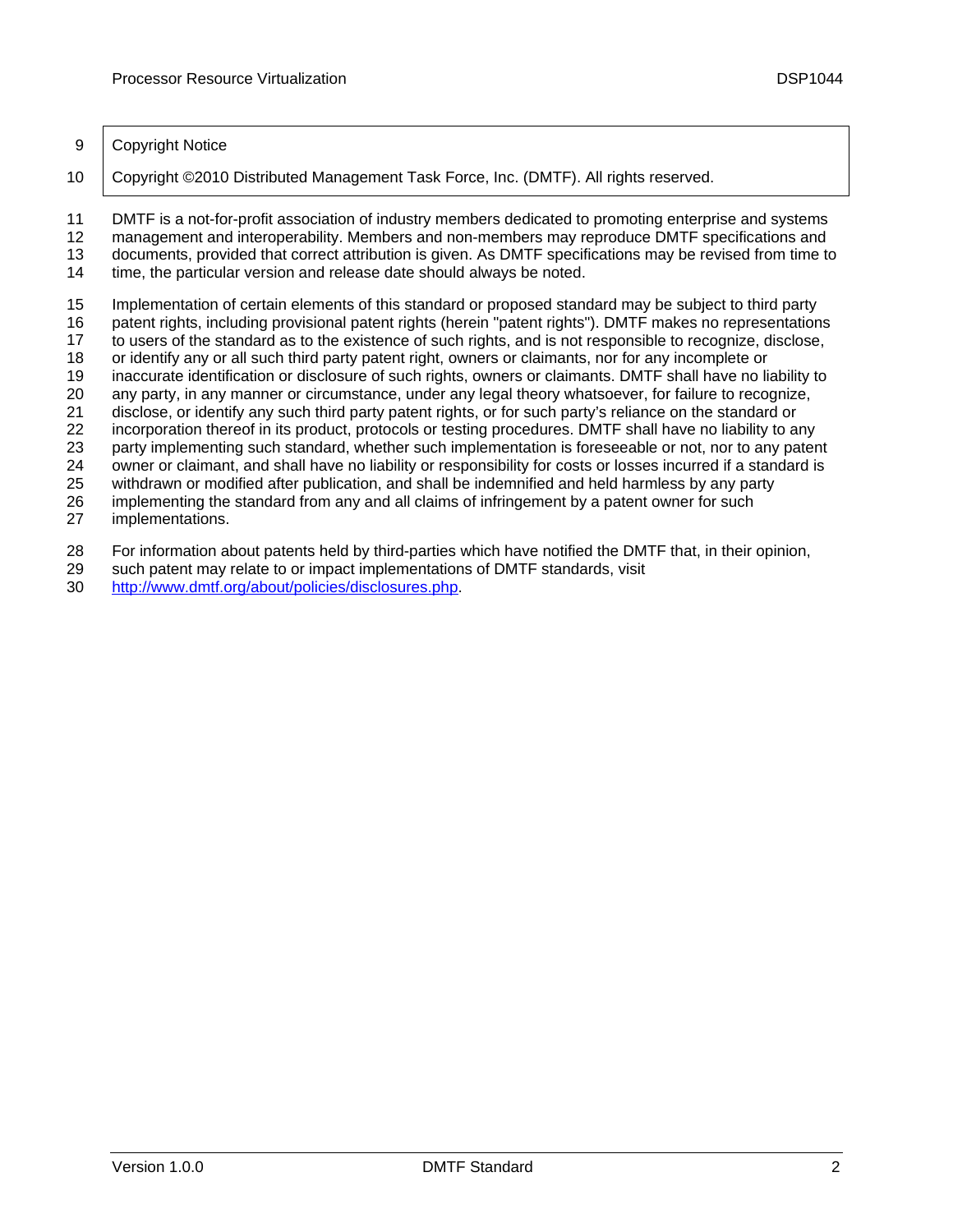$31$ 

# **CONTENTS**

| 32       | 1  |                                                                                                 |  |  |  |
|----------|----|-------------------------------------------------------------------------------------------------|--|--|--|
| 33       | 2  |                                                                                                 |  |  |  |
| 34       | 3  |                                                                                                 |  |  |  |
| 35       | 4  |                                                                                                 |  |  |  |
| 36       | 5  |                                                                                                 |  |  |  |
|          |    |                                                                                                 |  |  |  |
| 37<br>38 | 6  | 6.1                                                                                             |  |  |  |
| 39       |    | 6.2                                                                                             |  |  |  |
| 40       |    | 6.3                                                                                             |  |  |  |
| 41       |    | 6.4                                                                                             |  |  |  |
| 42       | 7  |                                                                                                 |  |  |  |
| 43       |    | 7.1                                                                                             |  |  |  |
| 44       |    | 7.2                                                                                             |  |  |  |
| 45       |    | 7.3                                                                                             |  |  |  |
| 46       |    | 7.4                                                                                             |  |  |  |
| 47       |    | 7.5                                                                                             |  |  |  |
| 48       |    | 7.6                                                                                             |  |  |  |
| 49       |    | 7.7                                                                                             |  |  |  |
| 50       |    | 7.8                                                                                             |  |  |  |
| 51       |    | 7.9                                                                                             |  |  |  |
| 52       | 8  |                                                                                                 |  |  |  |
| 53       |    | 8.1                                                                                             |  |  |  |
| 54       |    | 8.2                                                                                             |  |  |  |
| 55       |    | 8.3                                                                                             |  |  |  |
| 56       |    | 8.4                                                                                             |  |  |  |
| 57       |    | 8.5                                                                                             |  |  |  |
| 58       |    | 8.6                                                                                             |  |  |  |
| 59       |    | 8.7                                                                                             |  |  |  |
| 60       | 9  |                                                                                                 |  |  |  |
| 61       |    | Use case 1 – Increase the allocated processor capacity to a virtual machine in MHz 28<br>9.1    |  |  |  |
| 62       |    | Use case 2 – Increase the allocated processor capacity to a virtual machine in percent28<br>9.2 |  |  |  |
| 63       |    | 9.3                                                                                             |  |  |  |
| 64       |    | 9.4                                                                                             |  |  |  |
| 65       |    | 9.5                                                                                             |  |  |  |
| 66       | 10 |                                                                                                 |  |  |  |
| 67       |    | 10.1                                                                                            |  |  |  |
| 68       |    |                                                                                                 |  |  |  |
| 69       |    | 10.3                                                                                            |  |  |  |
| 70       |    | 10.4                                                                                            |  |  |  |
| 71       |    | 10.5                                                                                            |  |  |  |
| 72       |    | 10.6                                                                                            |  |  |  |
| 73       |    | 10.7                                                                                            |  |  |  |
| 74       |    | 10.8                                                                                            |  |  |  |
| 75       |    |                                                                                                 |  |  |  |
| 76       |    |                                                                                                 |  |  |  |
| 77       |    |                                                                                                 |  |  |  |
| 78       |    |                                                                                                 |  |  |  |
| 79       |    |                                                                                                 |  |  |  |
| 80       |    |                                                                                                 |  |  |  |
| 81       |    |                                                                                                 |  |  |  |
| 82       |    |                                                                                                 |  |  |  |
| 83       |    |                                                                                                 |  |  |  |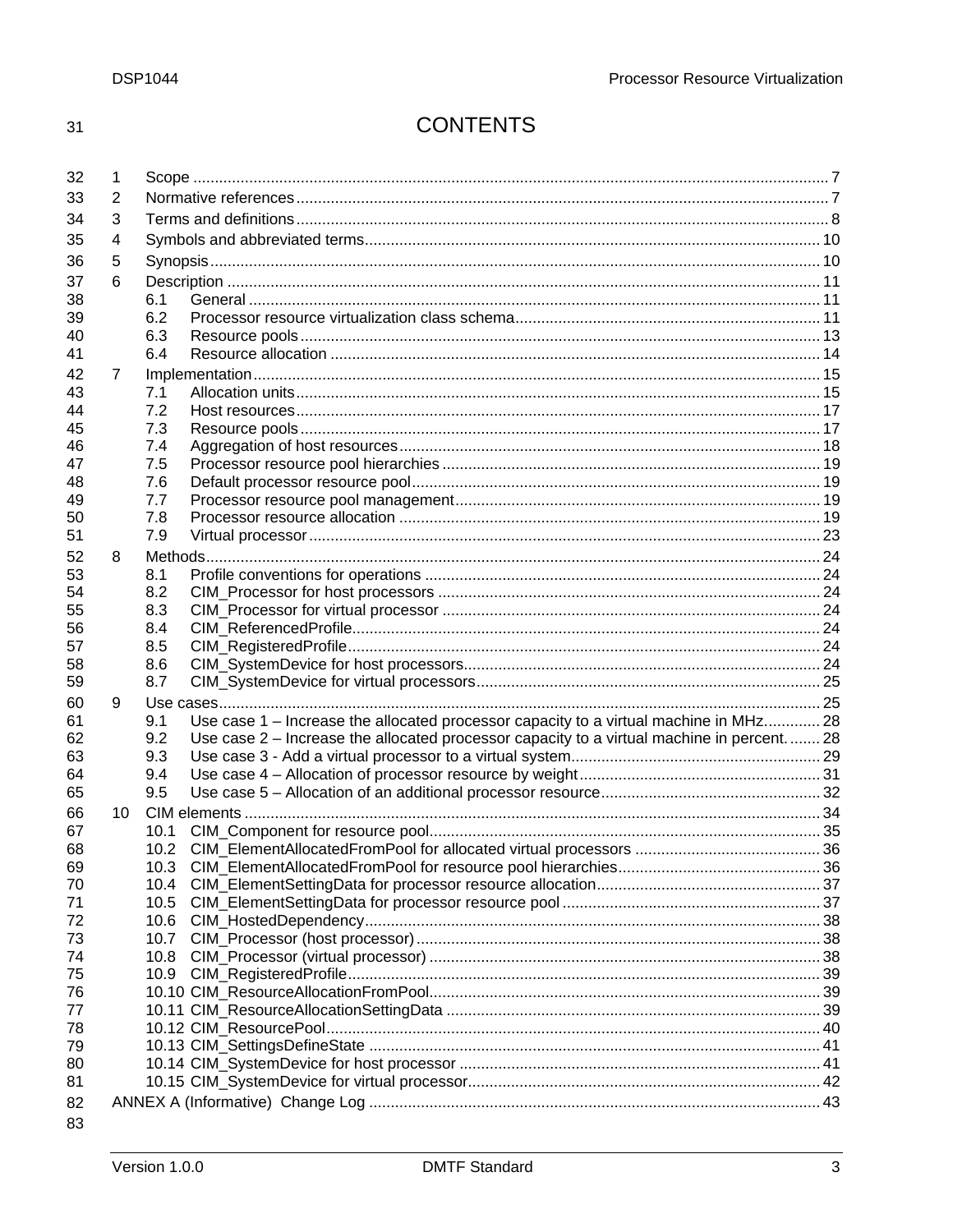# 84 **Figures**

| 85 |  |
|----|--|
| 86 |  |
| 87 |  |
| 88 |  |
| 89 |  |
| 90 |  |
| 91 |  |
| 92 |  |
| 93 |  |
| 94 |  |
|    |  |

# 95

#### 96 **Tables**

| Table 2 – Acronyms for RASD adapted for the representation of various flavors of allocation data 20 |  |
|-----------------------------------------------------------------------------------------------------|--|
|                                                                                                     |  |
|                                                                                                     |  |
|                                                                                                     |  |
|                                                                                                     |  |
| Table 7 - Association: CIM_ElementSettingData for processor resource allocation  37                 |  |
|                                                                                                     |  |
|                                                                                                     |  |
|                                                                                                     |  |
|                                                                                                     |  |
|                                                                                                     |  |
|                                                                                                     |  |
|                                                                                                     |  |
|                                                                                                     |  |
|                                                                                                     |  |
|                                                                                                     |  |
|                                                                                                     |  |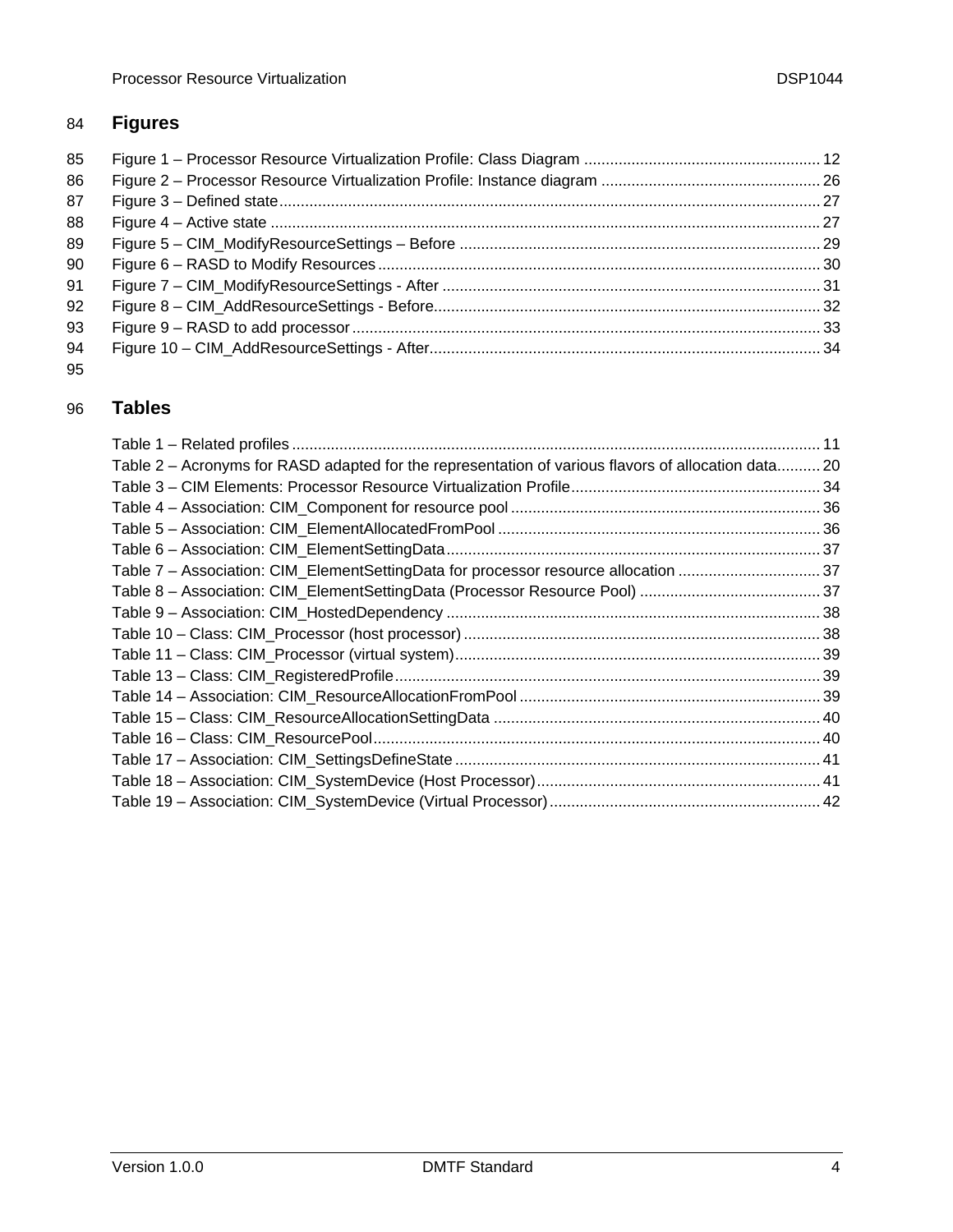| 97        |               | Foreword                                                                                                  |
|-----------|---------------|-----------------------------------------------------------------------------------------------------------|
|           |               |                                                                                                           |
| 98        |               | This profile was prepared by the Server Virtualization Partitioning and Clustering workgroup of the DMTF. |
| 99<br>100 | profile.      | The SVPC work group acknowledges the following people for their contributions to the development this     |
| 101       | Editors:      |                                                                                                           |
| 102       | $\bullet$     | Michael Johanssen - IBM                                                                                   |
| 103       | $\bullet$     | Lawrence Lamers - VMware Inc.                                                                             |
| 104       | $\bullet$     | Carl Waldspurger - VMware Inc.                                                                            |
| 105       | Contributors: |                                                                                                           |
| 106       | $\bullet$     | Gareth Bestor - IBM                                                                                       |
| 107       | $\bullet$     | Ron Goering - IBM                                                                                         |
| 108       | $\bullet$     | Daniel Hiltgen - VMware                                                                                   |
| 109       | $\bullet$     | Ron Doyle - IBM                                                                                           |
| 110       | $\bullet$     | Rene Schmidt - VMware Inc.                                                                                |
| 111       | ٠             | Steffen Grarup - VMware Inc.                                                                              |
| 112       | $\bullet$     | Hemal Shah - Broadcom                                                                                     |
| 113       | $\bullet$     | Fred Maciel - Hitachi Ltd.                                                                                |
| 114       | $\bullet$     | Lawrence Lamers - VMware Inc.                                                                             |
| 115       | $\bullet$     | Andreas Maier - IBM                                                                                       |
| 116       | $\bullet$     | John Parchem - Microsoft Corporation                                                                      |
| 117       | $\bullet$     | George Ericson - EMC                                                                                      |
| 118       | $\bullet$     | Oliver Benke - IBM                                                                                        |
| 119       | $\bullet$     | John Leung - Intel Corporation                                                                            |
| 120       | $\bullet$     | James Fehlig - Novell                                                                                     |
| 121       | $\bullet$     | Nihar Shah - Microsoft Corporation                                                                        |
| 122       |               | Shishir Pardikar - Citrix Systems Inc.                                                                    |
| 123       |               | Stephen Schmidt - IBM                                                                                     |
| 124       |               | Mark Hapner - Sun Microsystems                                                                            |
| 125       |               | Dave Barrett - Emulex                                                                                     |
| 126       | ٠             | John Suit - Fortisphere                                                                                   |
| 127       |               | Jeff Wheeler - Cisco                                                                                      |

128 • Mark Johnson – IBM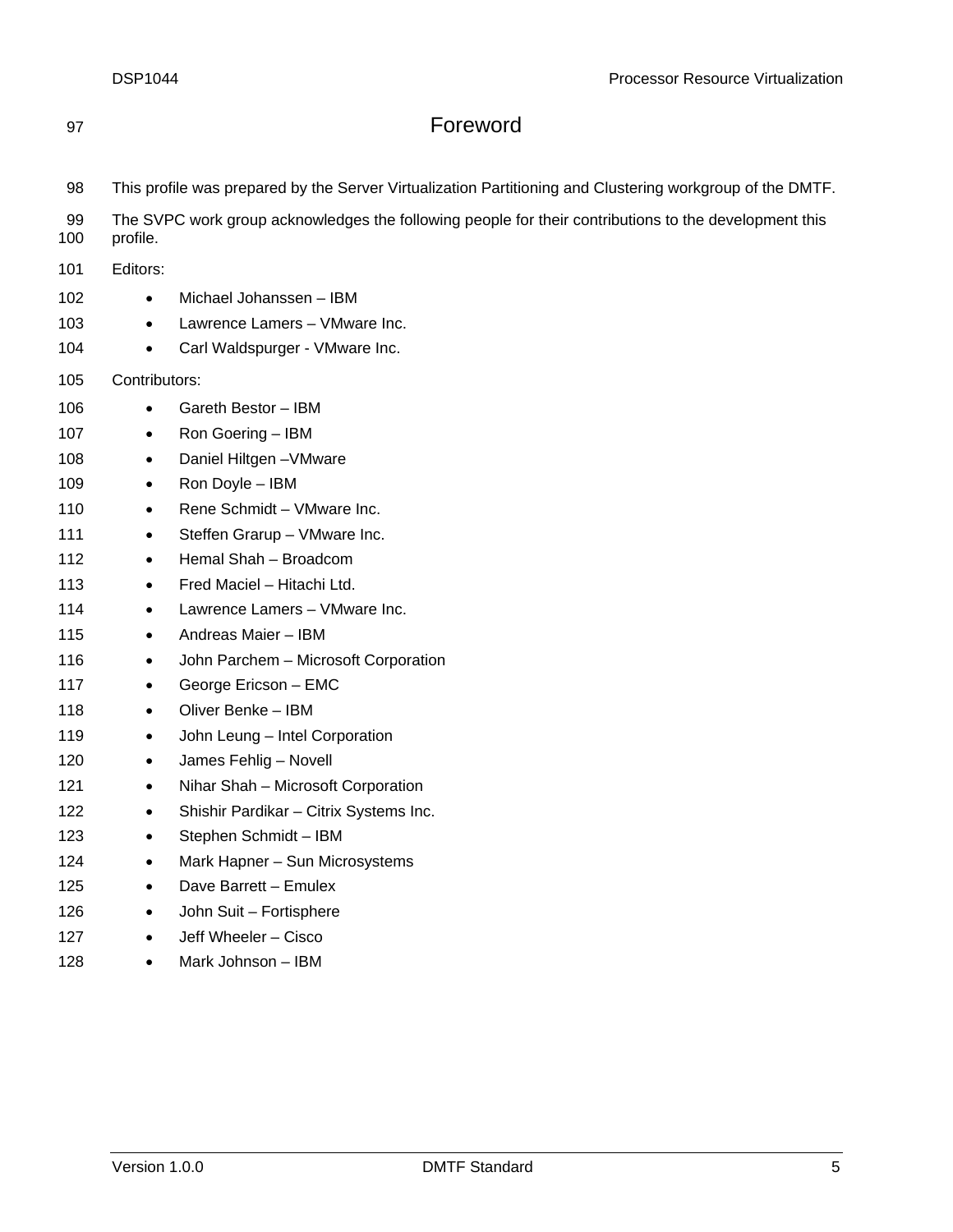## 129 Introduction

130 The information in this specification should be sufficient for a provider or consumer of this data to

131 unambiguously identify the classes, properties, methods, and values that shall be instantiated and

132 manipulated to represent and manage a basic server and subsystems that are modeled using the DMTF

133 Common Information Model (CIM) core and extended model definitions.

134 The target audience for this specification is implementers who are writing CIM-based providers or

135 consumers of management interfaces that represent the components described in this document.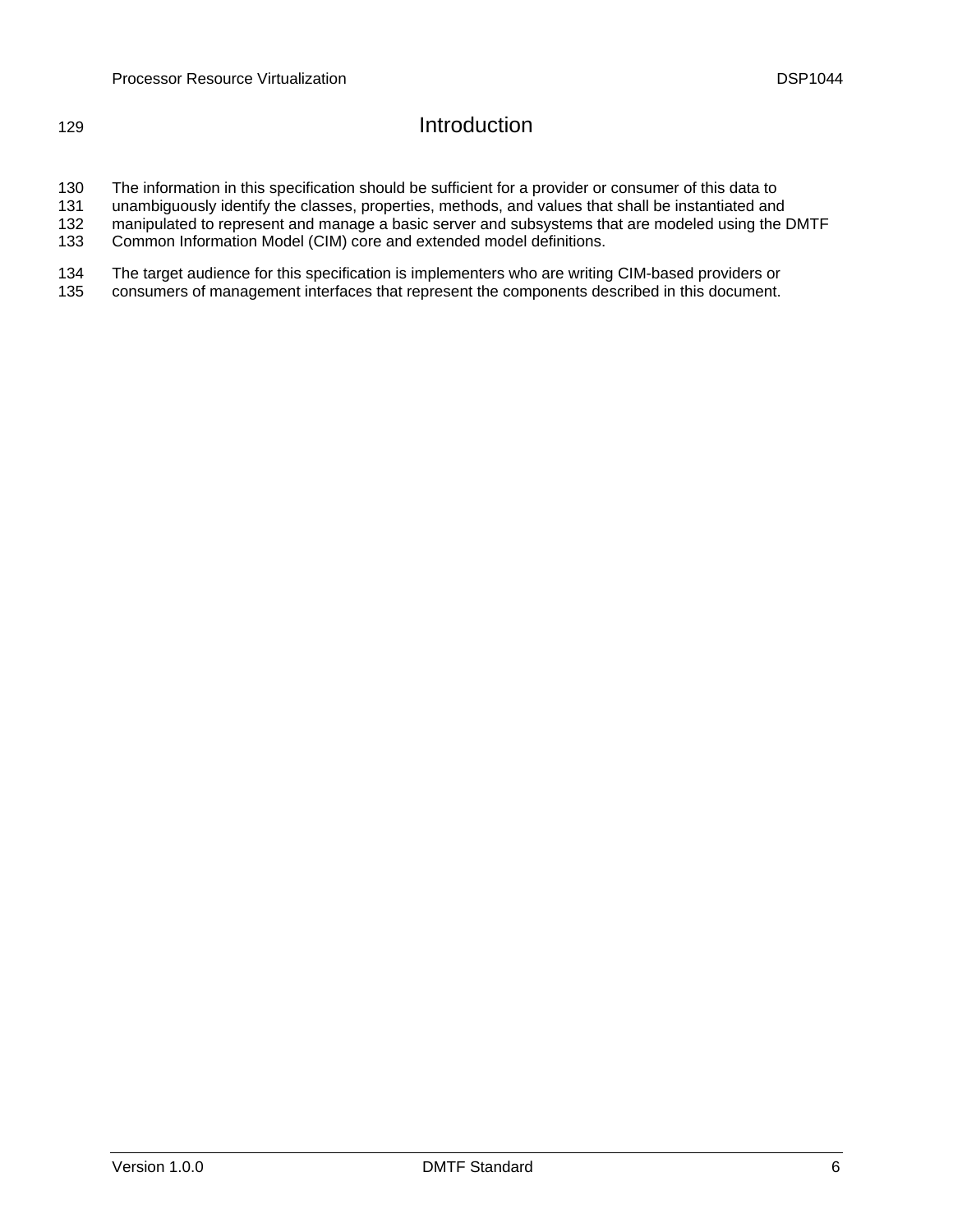# <span id="page-6-0"></span><sup>136</sup>**Processor Resource Virtualization Profile**

#### 137 **1 Scope**

- 138 This profile is a component profile that extends the management capabilities of the specialized profiles by
- 139 adding the support to represent and manage the allocation of processor resources to virtual systems.

## 140 **2 Normative references**

- 141 The following referenced documents are indispensable for the application of this document. For dated
- 142 143 references, only the edition cited applies. For undated references, the latest edition of the referenced document (including any amendments) applies.
- 144 DMTF DSP0004, *CIM Infrastructure Specification* 2.5
- 145 [http://www.dmtf.org/standards/published\\_documents/DSP0004\\_2.5.pdf](http://www.dmtf.org/standards/published_documents/DSP0004_2.5.pdf)
- 146 DMTF DSP0200, *CIM Operations over HTTP* 1.3
- 147 [http://www.dmtf.org/standards/published\\_documents/DSP0200\\_1.3.pdf](http://www.dmtf.org/standards/published_documents/DSP0200_1.3.pdf)
- <span id="page-6-4"></span>148 DMTF DSP1001, *Management Profile Specification Usage Guide* 1.0 149 [http://www.dmtf.org/standards/published\\_documents/DSP1001\\_1.0.pdf](http://www.dmtf.org/standards/published_documents/DSP1001_1.0.pdf)
- <span id="page-6-5"></span>150 DMTF DSP1022, *CPU profile* 1.0 151 [http://www.dmtf.org/standards/published\\_documents/DSP1022\\_1.0.pdf](http://www.dmtf.org/standards/published_documents/DSP1022_1.0.pdf)
- <span id="page-6-3"></span>152 DMTF DSP1033, *Profile Registration profile* 1.0
- 153 [http://www.dmtf.org/standards/published\\_documents/DSP1033\\_1.0.pdf](http://www.dmtf.org/standards/published_documents/DSP1033_1.0.pdf)
- <span id="page-6-1"></span>154 DMTF DSP1041, *Resource Allocation profile* 1.1 155 [http://www.dmtf.org/standards/published\\_documents/DSP1041\\_1.1.pdf](http://www.dmtf.org/standards/published_documents/DSP1041_1.1.pdf)
- 156 DMTF DSP1042, *System Virtualization profile* 1.0 157 [http://www.dmtf.org/standards/published\\_documents/DSP1042\\_1.0.pdf](http://www.dmtf.org/standards/published_documents/DSP1042_1.0.pdf)
- <span id="page-6-2"></span>158 DMTF DSP1043, *Allocation Capabilities profile* 1.0
- 159 [http://www.dmtf.org/standards/published\\_documents/DSP1043\\_1.0.pdf](http://www.dmtf.org/standards/published_documents/DSP1043_1.0.pdf)
- 160 DMTF DSP1057, *Virtual System profile* 1.0 161 [http://www.dmtf.org/standards/published\\_documents/DSP1057\\_1.0.pdf](http://www.dmtf.org/standards/published_documents/DSP1057_1.0.pdf)
- 162 DMTF DSP1059, *Generic Device Resource Virtualization profile* 1.0
- 163 [http://www.dmtf.org/standards/published\\_documents/DSP1059\\_1.0.pdf](http://www.dmtf.org/standards/published_documents/DSP1059_1.0.pdf)
- 164 ISO/IEC Directives, Part 2, *Rules for the structure and drafting of International Standards*
- 165 <http://isotc.iso.org/livelink/livelink.exe?func=ll&objId=4230456&objAction=browse&sort=subtype>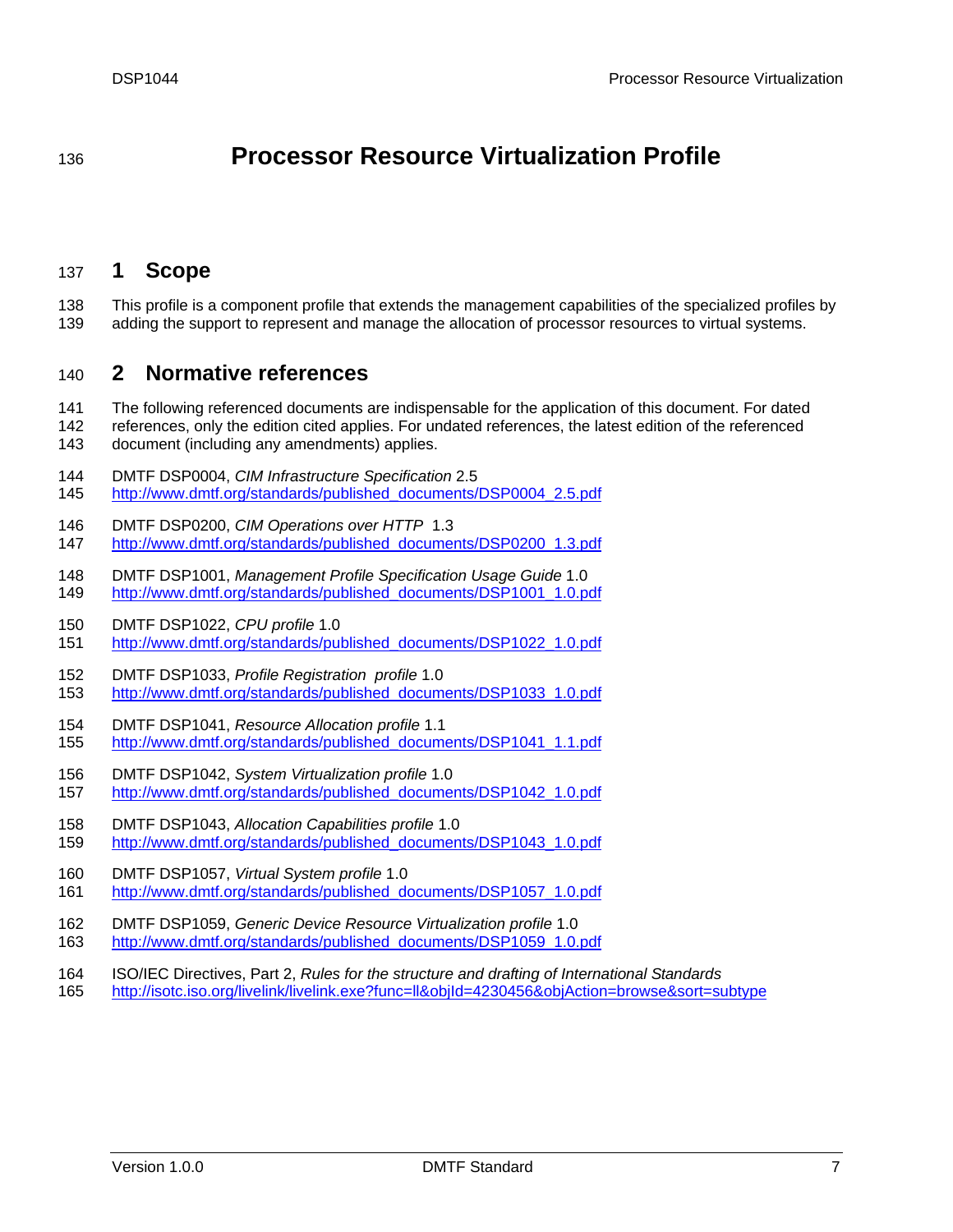<span id="page-7-0"></span>

| 166 | 3 Terms and definitions                                                                                       |  |  |  |
|-----|---------------------------------------------------------------------------------------------------------------|--|--|--|
| 167 | For the purposes of this document, the following terms and definitions apply. For the purposes of this        |  |  |  |
| 168 | document, the terms and definitions given in <b>DSP1033</b> and <b>DSP1001</b> also apply.                    |  |  |  |
| 169 | 3.1                                                                                                           |  |  |  |
| 170 | can                                                                                                           |  |  |  |
| 171 | used for statements of possibility and capability, whether material, physical, or causal                      |  |  |  |
| 172 | 3.2                                                                                                           |  |  |  |
| 173 | cannot                                                                                                        |  |  |  |
| 174 | used for statements of possibility and capability, whether material, physical, or causal                      |  |  |  |
| 175 | 3.3                                                                                                           |  |  |  |
| 176 | conditional                                                                                                   |  |  |  |
| 177 | indicates requirements to be followed strictly to conform to the document when the specified conditions       |  |  |  |
| 178 | are met                                                                                                       |  |  |  |
| 179 | 3.4                                                                                                           |  |  |  |
| 180 | mandatory                                                                                                     |  |  |  |
| 181 | indicates requirements to be followed strictly to conform to the document and from which no deviation is      |  |  |  |
| 182 | permitted                                                                                                     |  |  |  |
| 183 | 3.5                                                                                                           |  |  |  |
| 184 | may                                                                                                           |  |  |  |
| 185 | indicates a course of action permissible within the limits of the document                                    |  |  |  |
| 186 | 3.6                                                                                                           |  |  |  |
| 187 | need not                                                                                                      |  |  |  |
| 188 | indicates a course of action permissible within the limits of the document                                    |  |  |  |
| 189 | 3.7                                                                                                           |  |  |  |
| 190 | optional                                                                                                      |  |  |  |
| 191 | indicates a course of action permissible within the limits of the document                                    |  |  |  |
| 192 | 3.8                                                                                                           |  |  |  |
| 193 | referencing profile                                                                                           |  |  |  |
| 194 | indicates a profile that owns the definition of this class and can include a reference to this profile in its |  |  |  |
| 195 | "Referenced Profiles" table                                                                                   |  |  |  |
| 196 | 3.9                                                                                                           |  |  |  |
| 197 | shall                                                                                                         |  |  |  |
| 198 | indicates requirements to be followed strictly to conform to the document and from which no deviation is      |  |  |  |
| 199 | permitted                                                                                                     |  |  |  |
| 200 | 3.10                                                                                                          |  |  |  |
| 201 | shall not                                                                                                     |  |  |  |
| 202 | indicates requirements to be followed strictly to conform to the document and from which no deviation is      |  |  |  |
| 203 | permitted                                                                                                     |  |  |  |
| 204 | 3.11                                                                                                          |  |  |  |
| 205 | should                                                                                                        |  |  |  |
| 206 | indicates that among several possibilities, one is recommended as particularly suitable, without              |  |  |  |
| 207 | mentioning or excluding others, or that a certain course of action is preferred but not necessarily required  |  |  |  |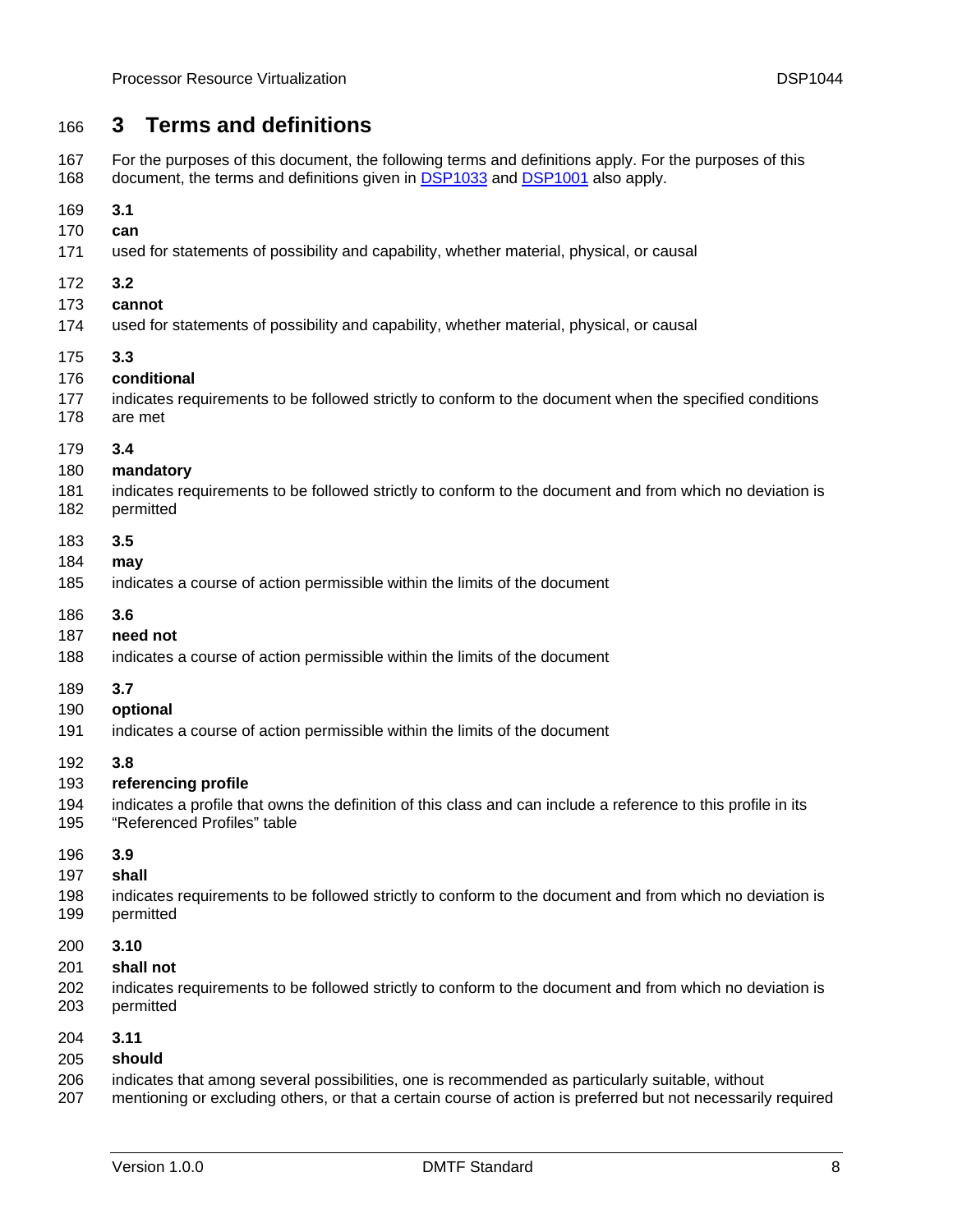| 208 | 3.12                                                                                                    |
|-----|---------------------------------------------------------------------------------------------------------|
| 209 | should not                                                                                              |
| 210 | indicates that a certain possibility or course of action is deprecated but not prohibited               |
| 211 | 3.13                                                                                                    |
| 212 | unspecified                                                                                             |
| 213 | indicates that this profile does not define any constraints for the referenced CIM element or operation |
| 214 | 3.14                                                                                                    |
| 215 | client                                                                                                  |
| 216 | an application that exploits facilities specified by this profile                                       |
| 217 | 3.15                                                                                                    |
| 218 | implementation                                                                                          |
| 219 | a set of CIM providers that realize the classes specified by this profile                               |
| 220 | 3.16                                                                                                    |
| 221 | this profile                                                                                            |
| 222 | this DMTF management profile - the Processor Resource Virtualization profile                            |
| 223 | 3.17                                                                                                    |
| 224 | host processor resource                                                                                 |
| 225 | host processor resources are processor devices or computing resource contained by the host system that  |
| 226 | may be allocated with either exclusive or shared access to provide processing resources to a processor  |
| 227 | resource pool or a virtual system.                                                                      |
| 228 | 3.18                                                                                                    |
| 229 | host system                                                                                             |
| 230 | The scoping system containing resources that may be allocated and/or virtualized.                       |
| 231 | 3.19                                                                                                    |
| 232 | processor resource                                                                                      |
| 233 | a processor device or computing resource as seen by a consumer                                          |
| 234 | 3.20                                                                                                    |
| 235 | processor resource allocation                                                                           |
| 236 | the allocation of a processor resource from a processor resource pool to a virtual system               |
| 237 | 3.21                                                                                                    |
| 238 | processor resource allocation request                                                                   |
| 239 | a request for a processor resource allocation                                                           |
| 240 | 3.22                                                                                                    |
| 241 | processor resource pool                                                                                 |
| 242 | a resource pool that represents processor resources available for processor resource allocation         |
| 243 | 3.23                                                                                                    |
| 244 | processor resource pool configuration service                                                           |
| 245 | a configuration service that supports the addition or removal of host storage processor resources to or |
| 246 | from a processor resource pool, and the creation or deletion of concrete subpools of a processor        |
| 247 | resource pool                                                                                           |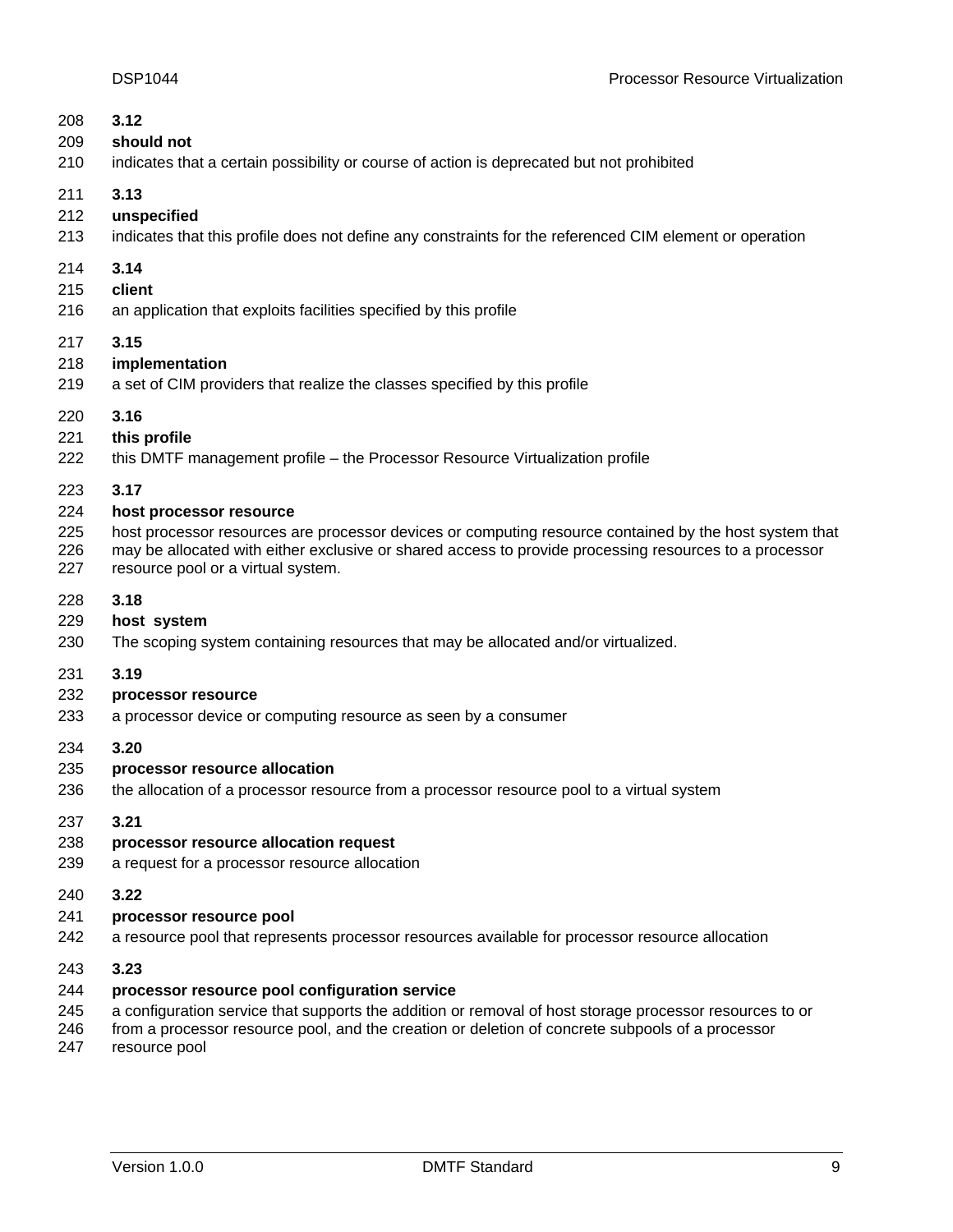#### <span id="page-9-0"></span>248 **3.24**

#### 249 **virtual computer system**

- 250 the concept of a virtual system as applied to a computer system.
- 251 Other common industry terms are virtual machine, hosted computer, child partition, logical partition,
- 252 domain, guest, and container.

#### 253 **3.25**

- 254 **virtual processor**
- 255 the instantiation of the allocated host processor resources that is exposed to a virtual system via a logical
- 256 processor device.

## 257 **4 Symbols and abbreviated terms**

- 258 The following abbreviations are used in this document.
- 259 **4.1**
- 260 **CIM**
- 261 Common Information Model
- 262 **4.2**
- 263 **CIMOM**
- 264 CIM object manager
- 265 **4.3**
- 266 **RASD**
- 267 CIM\_ResourceAllocationSettingData
- 268 **4.4**
- 269 **VS**
- 270 virtual system

## 271 **5 Synopsis**

- 272 **Profile Name:** Processor Resource Virtualization
- 273 **Version:** 1.0.0
- 274 **Organization:** DMTF
- 275 **CIM schema version:** 2.21
- 276 **Central Class:** CIM\_ResourcePool
- 277 **Scoping Class:** CIM\_System

278 279 This profile is a component profile that defines the minimum object model needed to provide for the CIM representation and management of the virtualization of processors.

280 [Table 1](#page-10-1) lists other profiles that this profile depends on, or that may be used in context of this profile.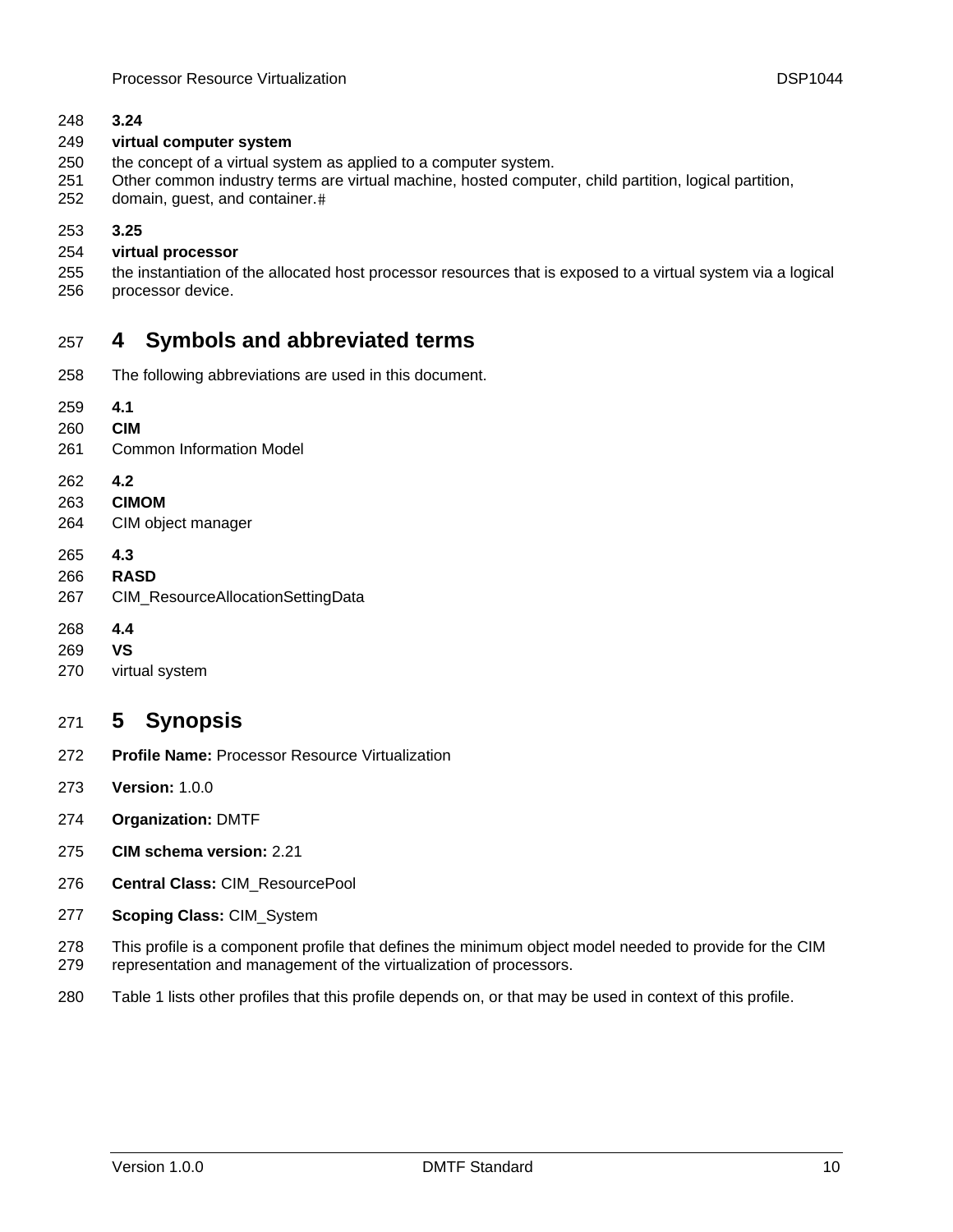<span id="page-10-1"></span>

<span id="page-10-0"></span>

| 281 | Table 1 – Related profiles |
|-----|----------------------------|
|     |                            |

| <b>Profile Name</b>         | Organization | Version | Relationship       | Description                                                                                                                                                                       |
|-----------------------------|--------------|---------|--------------------|-----------------------------------------------------------------------------------------------------------------------------------------------------------------------------------|
| Resource Allocation         | <b>DMTF</b>  | 1.1     | <b>Specializes</b> | The profile that adds the capability to<br>represent the allocation of resources to<br>consumers. See DSP1041.                                                                    |
| Allocation<br>Capabilities  | <b>DMTF</b>  | 1.0     | <b>Specializes</b> | The profile that describes the default<br>property values, supported property<br>values, and range of property values for a<br>resource allocation request. See<br><b>DSP1043</b> |
| <b>Profile Registration</b> | <b>DMTF</b>  | 1.0     | Mandatory          | The profile that specifies registered<br>profiles. See DSP1033.                                                                                                                   |
| <b>CPU</b>                  | <b>DMTF</b>  | 1.0     | Optional           | The profile that adds the capability to<br>represent processors in a managed<br>system. See 7.2. See DSP1022.                                                                     |

The CPU Profile lists additional related DMTF management profiles; these relationships are not further specified in this profile. 282 283

## 284 **6 Description**

285 286 This clause introduces the management domain addressed by this profile, and outlines the central modeling elements established for representation and control of the management domain.

#### 287 **6.1 General**

288 289 290 291 In computer virtualization systems, virtual computer systems are composed of component virtual resources. This profile specifies the allocation and management of host processor resources in support of virtual processors. From an operating system or application viewpoint virtual processors are functionally equivalent to "physical" processors.

This profile applies the resource virtualization pattern defined in [DSP1041](#page-6-0) and the allocation capabilities pattern defined in **DSP1043** to enable the management of processor resources that are allocated to 292 virtual systems. This profile defines additional CIM elements and constraints beyond those defined in the 295 specialized profiles. Optionally implementations may implement **[DSP1022](#page-6-0)** to represent host processors. 293 294

#### 296 **6.2 Processor resource virtualization class schema**

297 298 [Figure 1](#page-11-1) represents the class schema of this profile. It outlines the elements that are adapted by this profile. For simplicity, the prefix CIM\_ has been removed from the name of the classes.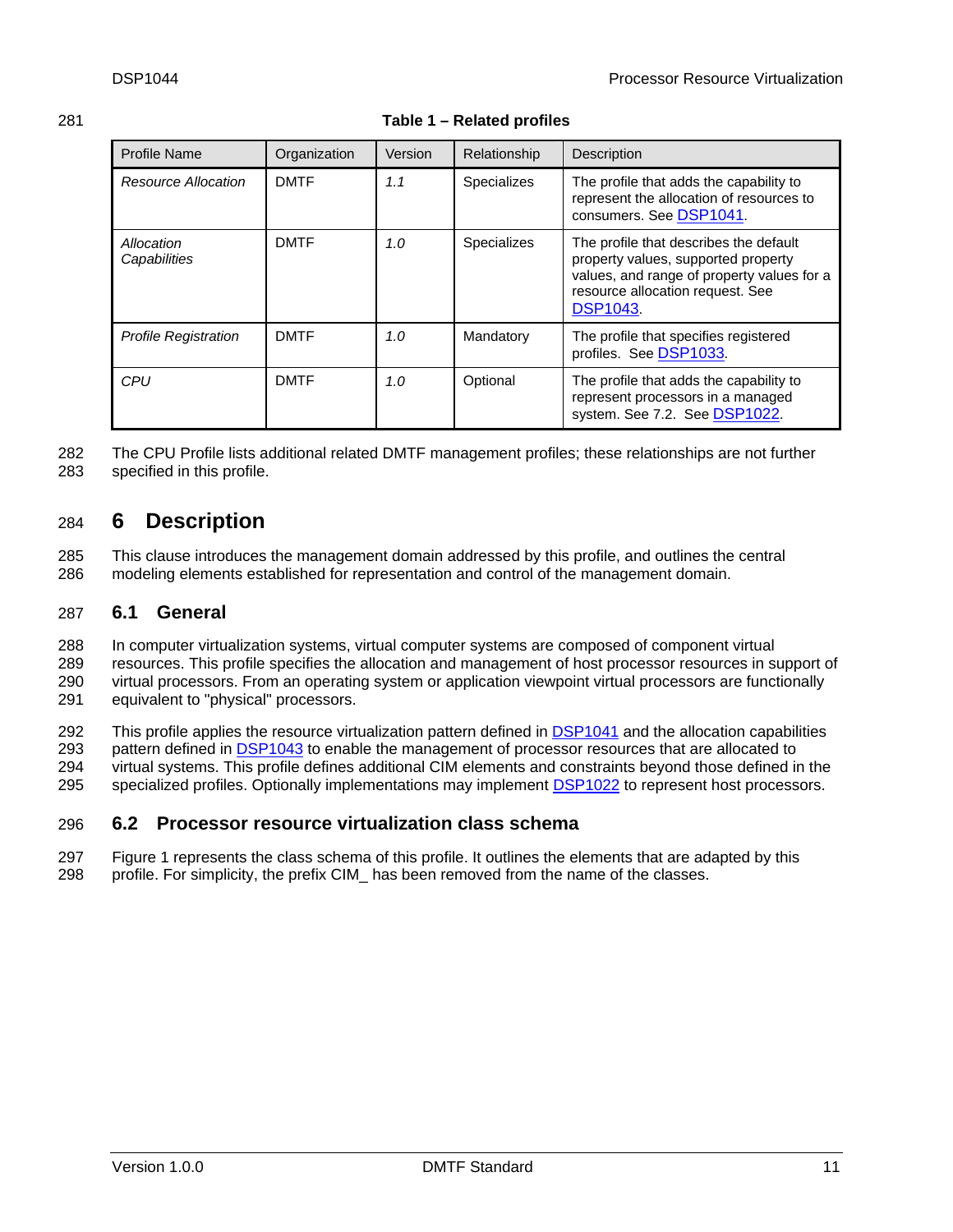<span id="page-11-0"></span>

#### 299

## <span id="page-11-1"></span>300 **Figure 1 – Processor Resource Virtualization Profile: Class Diagram**

301 This profile specifies the use of the following classes and associations:

| 302<br>303<br>304              | The CIM_ResourcePool class models resource pools for processor resources. Host processor<br>resources are allocated from their resource pool and used to create the virtual processors for<br>virtual systems |
|--------------------------------|---------------------------------------------------------------------------------------------------------------------------------------------------------------------------------------------------------------|
| 305<br>306                     | The CIM_Component association models the relationship between processor resource pools<br>and host processors as components of the resource pools                                                             |
| 307<br>308<br>309              | The CIM_ElementAllocatedFromPool association models hierarchies of processor resource<br>pools and modeling the relationship of processor resource pools and the virtual processors<br>allocated from those   |
| 310<br>$\bullet$<br>311<br>312 | The CIM_HostedResourcePool association models the hosting dependency between a<br>processor resource pool and its host system. A host system supports at least one processor<br>resource pool                 |
| 313<br>$\bullet$               | The CIM_Processor class models the following kinds of processors:                                                                                                                                             |
| 314<br>315                     | processors as a device in the scope of a system, as modeled by the CIM_SystemDevice<br>association                                                                                                            |
| 316<br>317                     | processors as a result of a processor resource allocation from a resource pool, as modeled<br>by the CIM ElementAllocatedFromPool association                                                                 |
| 318<br>319                     | processors as a component within processor resource pools, as modeled through the<br>CIM_Component association                                                                                                |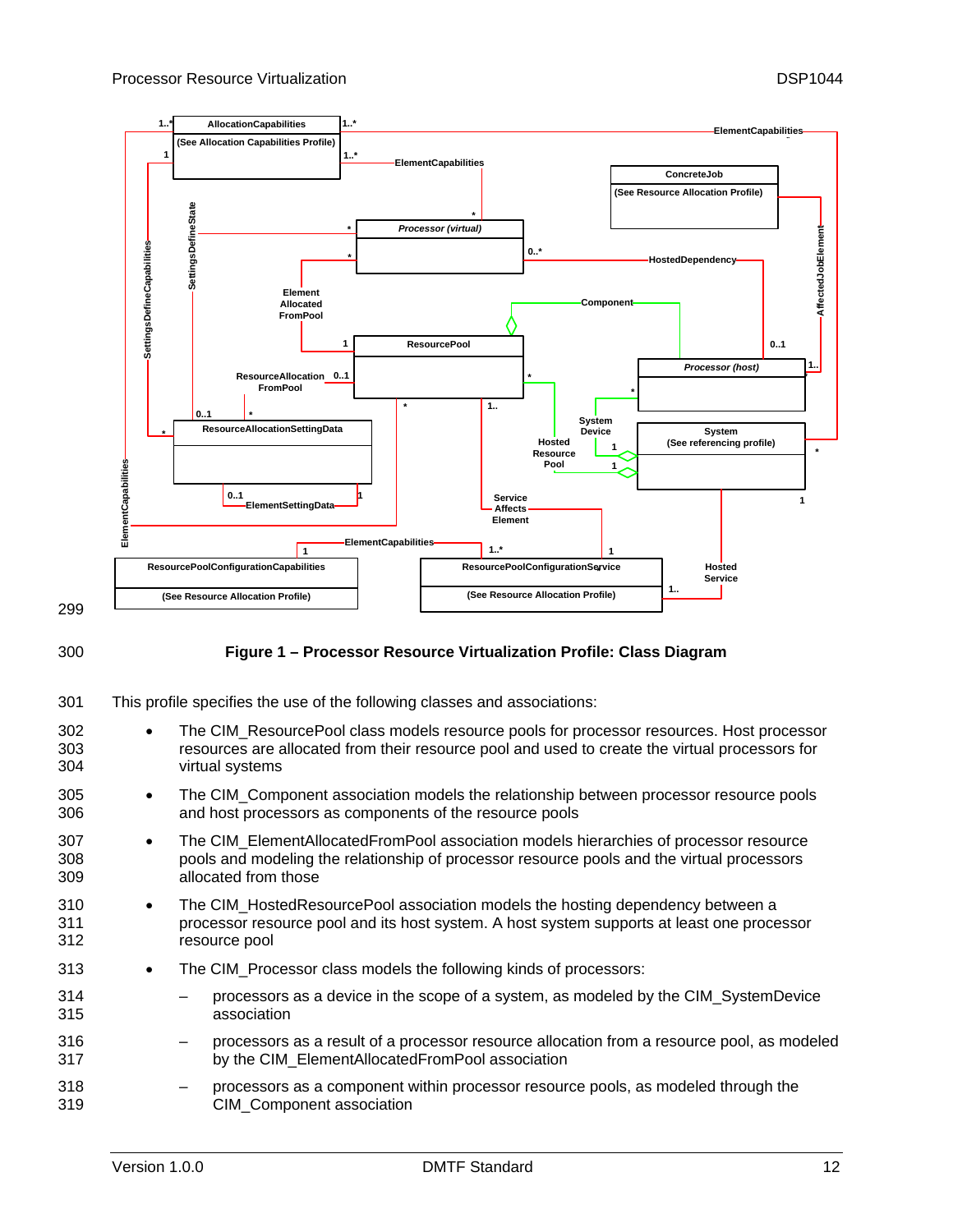- <span id="page-12-0"></span>• The CIM\_ResourceAllocationSettingData class models processor resource allocations or processor resource allocation requests 320 321 322 323 • The CIM AllocationCapabilities class and the CIM ElementCapabilities association model the processor resource allocation capabilities of host systems
- 324 – the processor resource allocation capabilities of processor resource pools
- 325 – the mutability of existing processor resource allocations
- 326 327 • The CIM SettingsDefineCapabilities association models the relation between processor resource allocation capabilities and the settings that define these capabilities
- 328 329 330 • The CIM\_ResourcePoolConfigurationService models configuration services for processor resource pools and the CIM\_ResourcePoolConfigurationCapabilities class modeling their capabilities
- 331 332 333 • The CIM\_ConcreteJob class and the CIM\_AffectedJobElement association models asynchronous management tasks initiated through memory resource pool configuration services
- 334 In general, any mention of a class in this document means the class itself or its subclasses. For example,

335 336 a statement such as "an instance of the CIM\_Processor class" implies an instance of the CIM\_Processor class or a subclass of the CIM\_Processor class.

#### 337 **6.3 Resource pools**

This profile applies the concept of resource pools defined in the **DSP1041** to the resource type 3 (Processor). 338 339

#### 340 **6.3.1 General**

341 342 343 344 345 346 347 This profile uses processor resource pools as the focal point for processor allocations. A processor resource pool represents an aggregate amount of processing capacity, and keeps track of the amount of processor capacity that has been allocated to consumers such as virtual systems. A resource pool also defines the scope in which relative weights are interpreted. A resource pool represents a part or all of the aggregated processing power of a virtualization platform in an abstract sense, that is, it represents the sum of the processing power of the host resources aggregated into the resource pool and is expressed in allocation units such as MHz, percentage, or count of processors.

348 349 350 351 352 353 354 Note that the resource type of a resource pool governs the type of the resources that are allocated from the resource pool. Opposed to that the resource type of the resources that are aggregated by the resource pool may differ from the resource type of the pool. For example, a resource pool with a resource type of 3 (Processor) supports the allocation of virtual processors. However, the resources that are aggregated by that resource pool may be of a different type; for example, that resource pool might aggregate processor fragments, or it might simply represent a certain amount of processing power without representing individual processors.

#### 355 **6.3.2 Representation of host resources**

356 357 358 359 360 361 362 363 A processor resource pool represents an aggregated amount of processing power provided by host resources that enables the allocation of virtual processors. However the explicit representation of the host resources aggregated by a resource pool is optional: In some cases implementations may explicitly represent the host resources such as for example host processors. In other cases implementations may choose not to explicitly represent the host resources aggregated by a resource pool, that is, an implementation may choose to model a resource pool as the sole model element that represents host processing capacity for the support of (allocated) virtual processors, but not detail the host resources that provide that processing capacity.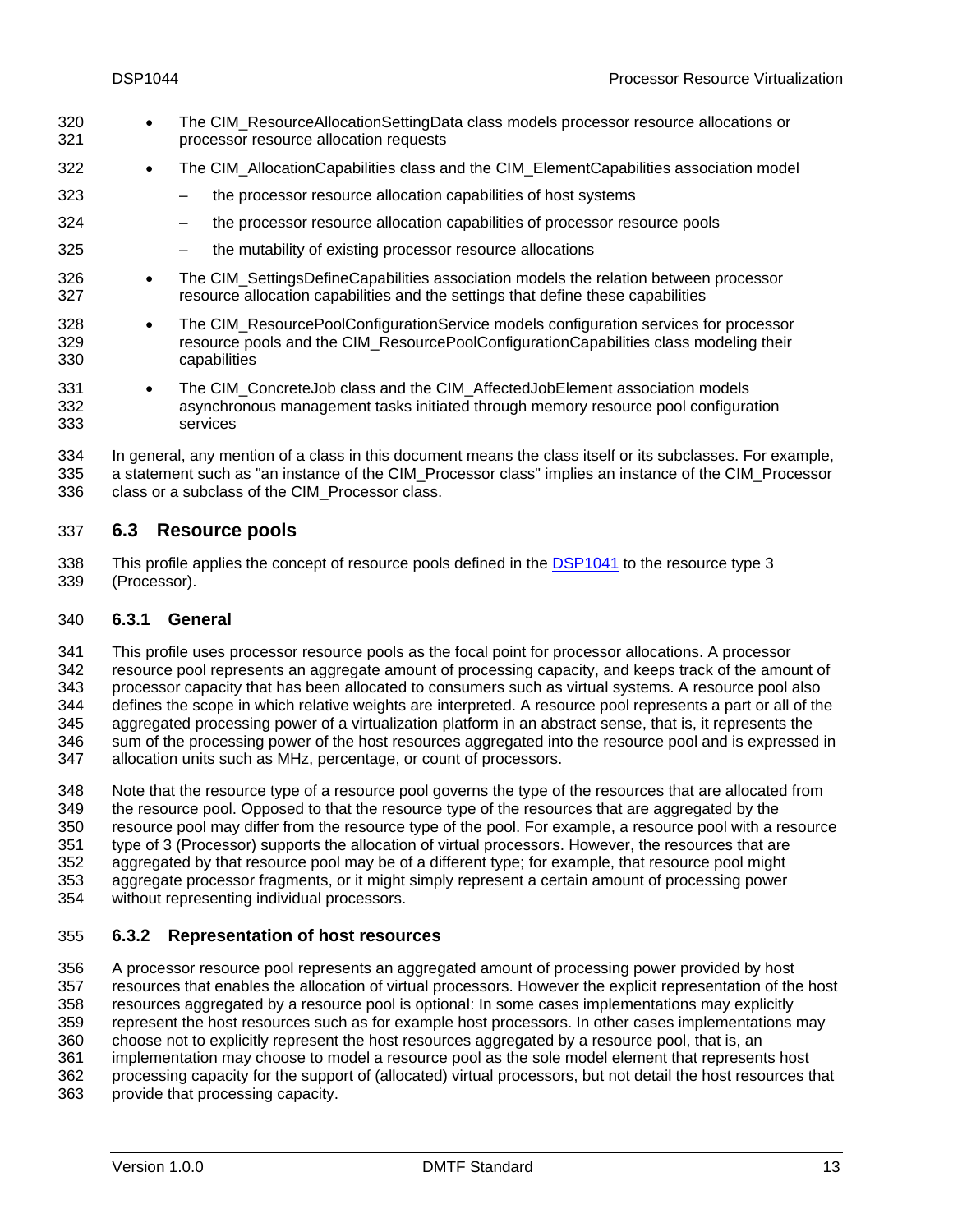- <span id="page-13-0"></span>The processor resources of a host system can be represented by a single processor resource pool, with 364
- capacity equal to the processing capacity of the host computer system. The processor resources of a host computer system may be represented by multiple resource pools, providing more flexible control 365 366
- over the allocation of processor resources to virtual systems. 367

#### 368 **6.3.3 Hierarchies of processor resource pools**

This profile applies the concept of resource pool hierarchies defined in [DSP1041](#page-6-0) to the processor 370 resource type; see the "Hierarchies of Resource Pools" subclause in [DSP1041.](#page-6-0) 369

#### 371 **6.4 Resource allocation**

This profile applies the concept of device resource allocation defined in [DSP1041](#page-6-0) to the processor 373 resource type; see the "Device Resource Allocation" subclause in [DSP1041](#page-6-0). 372

#### <span id="page-13-1"></span>374 **6.4.1 Processor resource allocation request**

375 The processor requirements of a virtual system are defined as part of the "defined" virtual system configuration; see [DSP1057](#page-6-0) for a definition of the "defined" virtual system configuration. The "defined" virtual system configuration contains processor resource allocation requests represented as RASD instances. 376 377 378

- <span id="page-13-2"></span>379 **6.4.2 Processor Resource allocation**
- 380 381 382 383 As a virtual system is activated (or instantiated), one or more virtual processors need to be allocated as requested by processor resource allocation requests in the virtual system definition. Processor resource allocations are represented as RASD instances in the "state" virtual system configuration. The number of discrete processors exposed to the virtual system is specified by the value of the VirtualQuantity property.
- 384 385 The central properties describing a processor resource allocation request or a processor resource allocation are Reservation, Limit, and Weight.
- 386 387 388 The values of both the Reservation and Limit properties are specified in allocation units as expressed by the value of the AllocationUnits property. Possible allocation units are a frequency (i.e., "Hertz" or "MHz"), a percentage (with respect to some base value such as the sum of all available processing power), or a
- 389 count (expressing a number of processors or processor fractions to be allocated).
- 390 The value of the Reservation property specifies a lower bound on the quantity of host processor
- 391 392 393 394 395 396 resources available for the virtual computer system that are guaranteed to be available for use. If a virtual computer system does not consume its full allocation of reserved resources, the host system may allow its unused portion to be utilized by other virtual computer systems. The value of the Limit property specifies a limit or upper bound on the quantity of host processor resources that may be consumed by the virtual computer system. A limit is an artificial cap that may not be exceeded, even if otherwise-idle host processor resources are available.
- 397 398 The value of the Weight property specifies the relative importance of the set of allocated virtual processors, and is expressed in abstract numeric units. A virtual system is entitled to consume host
- 399 processor resources at a rate that is directly proportional to the value of the Weight property.

#### 400 **6.4.3 Virtual processors**

401 402 403 404 A virtual processor is the instantiation of allocated processor resources that is exposed to a virtual system through a logical processor device; it is the result of the processor resource allocation based on a processor resource allocation request. A virtual processor may be realized using techniques such as time sharing, but may also be a host processor that is directly passed through to the virtual system.

405 406 A virtual processor is represented by a CIM\_Processor instance that is part of the virtual system representation.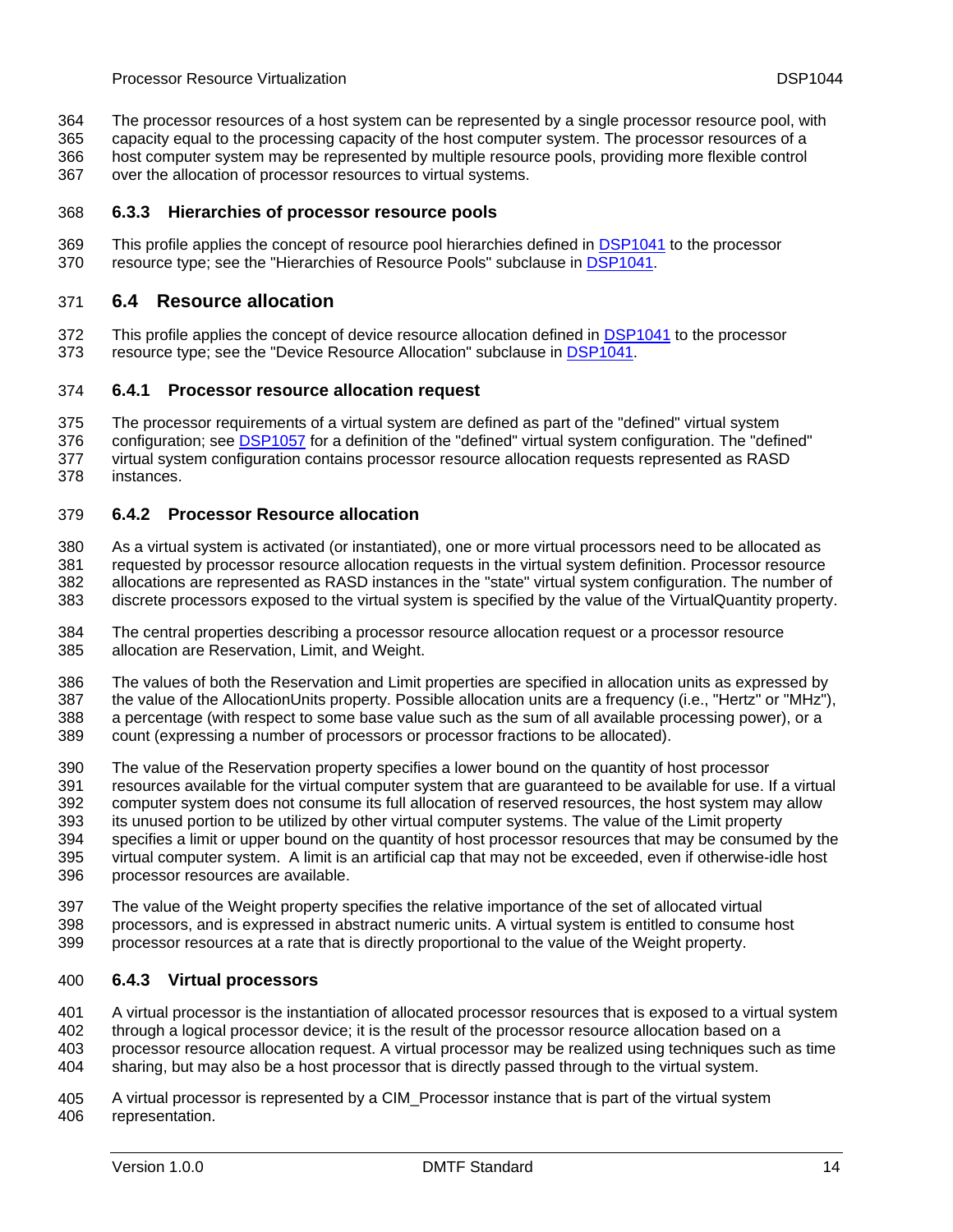#### <span id="page-14-0"></span>407 **6.4.4 Dedicated processors**

A dedicated host processor is a processor owned by the host system that is exclusively reserved for support of a virtual processor of a particular virtual system. 408 409

#### 410 **6.4.5 Consumption of host processing power**

411 A processor resource allocation request references the processor resource pool to be used by specifying

- 412 the value of the PoolID property. Host processor resources are allocated from the identified processor
- 413 resource pool during processor resource allocation.

#### 414 **6.4.5.1 Statically controlled processor resource consumption**

415 416 417 418 419 420 421 422 423 424 With statically controlled processor resource consumption, a particular processor resource allocation request is granted only if the amount of host processing resource available in the addressed processor resource pool is at least as large as the amount requested. This approach is called admission control. Each successfully allocated processor resource reduces the amount of processing resources available from the pool, respectively. In the CIM representation of the processor resource pool, the amount of processing power assigned to consumers from the pool is visible through the value of the Reserved property. With admission control the processing capacity represented by a particular resource pool remains larger than the sum of all reservations out of that pool. Admission control checks are typically performed for the following operations: creating a resource pool, powering on a virtual system, and modifying the resource allocation settings for either a resource pool or a running virtual system.

#### 425 **6.4.5.2 Dynamically controlled processor resource consumption**

426 427 428 429 With dynamically controlled processor resource consumption, the amount of host processing resources allocated in support of a virtual processor is not a constant value but varies significantly over time, depending on factors like the processing requirements of the software executed within the virtual system or the processing power consumption of other virtual machines.

430 Further, with dynamically controlled processor resource consumption, the amount of processing power

431 managed through a processor resource pool conceptually may be considered as unlimited, such that no

432 admission control is performed at the time virtual processors are initially allocated (usually at virtual

433 system activation time). Of course, this approach may result in an over commitment situation where the

434 435 host system experiences processing power shortages at a later point in time, such that ultimately the host system is no longer able to support the sum of processing power requests of all hosted virtual systems.

## <span id="page-14-1"></span>436 **7 Implementation**

437 438 This clause provides normative requirements related to the arrangement of instances and properties of instances for implementations of this profile.

#### <span id="page-14-2"></span>439 **7.1 Allocation units**

440 441 This subclause details requirements for the unit of measurement that applies to the specification of processor resource allocations.

#### 442 **7.1.1 General**

443 Processor resource allocations and processor resource allocation requests shall be expressed through 444 [DSP0004](#page-6-0) programmatic units using one these base units: "hertz", "percent" or "count" .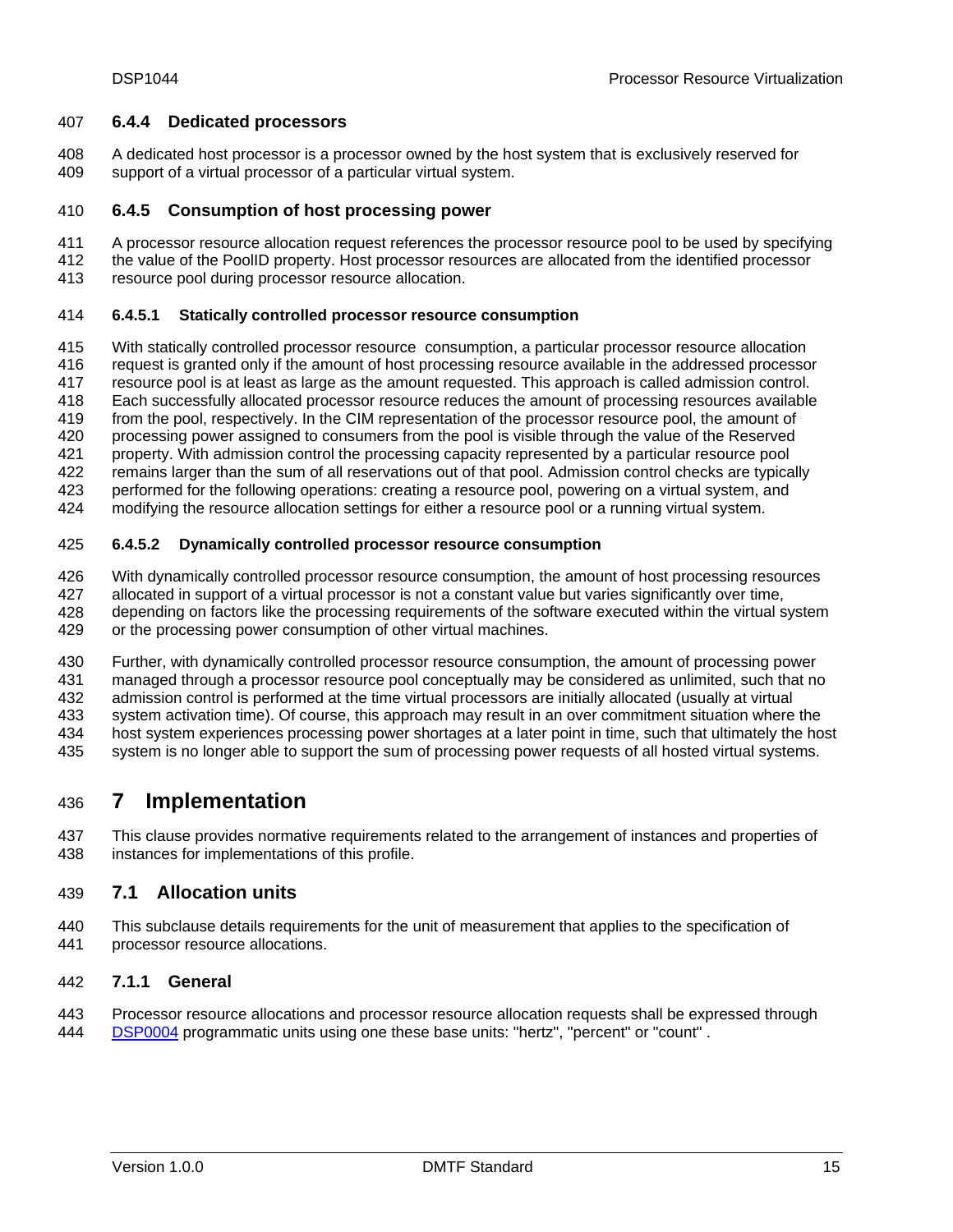| 445               | 7.1.2 | Use of the base unit "hertz"                                                                                                                                                                    |
|-------------------|-------|-------------------------------------------------------------------------------------------------------------------------------------------------------------------------------------------------|
| 446               |       | If the base unit of "hertz" is used, the following provisions apply:                                                                                                                            |
| 447               |       | CIM_Processor class                                                                                                                                                                             |
| 448               |       | MaxClockSpeed property: is expressed in MHz as defined in the CIM Schema<br>—                                                                                                                   |
| 449               |       | CurrentClockSpeed property: is expressed in MHz as defined in the CIM Schema                                                                                                                    |
| 450               |       | CIM_ResourceAllocationSettingData class                                                                                                                                                         |
| 451               |       | AllocationUnits property: Value shall use a base unit of "hertz".                                                                                                                               |
| 452<br>453        |       | Reservation property: Value shall be expressed in the unit expressed by the value of the<br>—<br>AllocationUnits property.                                                                      |
| 454<br>455        |       | Limit property: Value shall be expressed in the unit expressed by the value of the<br>-<br>AllocationUnits property.                                                                            |
| 456               |       | CIM ResourcePool class                                                                                                                                                                          |
| 457               |       | AllocationUnits property: Value shall use a base unit of "hertz".                                                                                                                               |
| 458<br>459        |       | Capacity property: Value shall be expressed in the unit expressed by the value of the<br>—<br>AllocationUnits property.                                                                         |
| 460<br>461        |       | Reserved property: Value shall be expressed in the unit expressed by the value of the<br>AllocationUnits property.                                                                              |
| 462               | 7.1.3 | Use of the base unit "percent"                                                                                                                                                                  |
| 463               |       | If the base unit of "percent" is used, the following provisions apply:                                                                                                                          |
| 464               |       | CIM_Processor class                                                                                                                                                                             |
| 465               |       | MaxClockSpeed: Value is expressed in MHz as defined in the CIM Schema<br>—                                                                                                                      |
| 466               |       | CurrentClockSpeed: Value is expressed in MHz as defined in the CIM Schema                                                                                                                       |
| 467               |       | CIM_ResourceAllocationSettingData class                                                                                                                                                         |
| 468               |       | AllocationUnits property: Value shall be "percent"                                                                                                                                              |
| 469<br>470<br>471 |       | Reservation property: Value shall be expressed in percent, stating a minimum percentage<br>-<br>of the processing power as requested from the resource pool identified by the RASD<br>instance. |
| 472<br>473        |       | Limit property: Value shall be expressed in percent, stating a maximum percentage of the<br>processing power to be provided by the resource pool identified by the RASD instance                |
| 474               |       | CIM_ResourcePool class                                                                                                                                                                          |
| 475               |       | AllocationUnits property: Value shall be "percent"                                                                                                                                              |
| 476<br>477        |       | Capacity property: Value shall be expressed in the unit expressed by the value of the<br>-<br>AllocationUnits property.                                                                         |
| 478<br>479        |       | Reserved property: Value shall be expressed in percent, stating the reserved percentage<br>of processing power presently allocated from the pool.                                               |
| 480               | 7.1.4 | Use of the base unit "count"                                                                                                                                                                    |
| 481               |       | If the base unit of "count" is used the following provisions apply:                                                                                                                             |
| 482               |       | CIM_Processor class                                                                                                                                                                             |

483 – MaxClockSpeed: Value is expressed in MHz as defined in the CIM Schema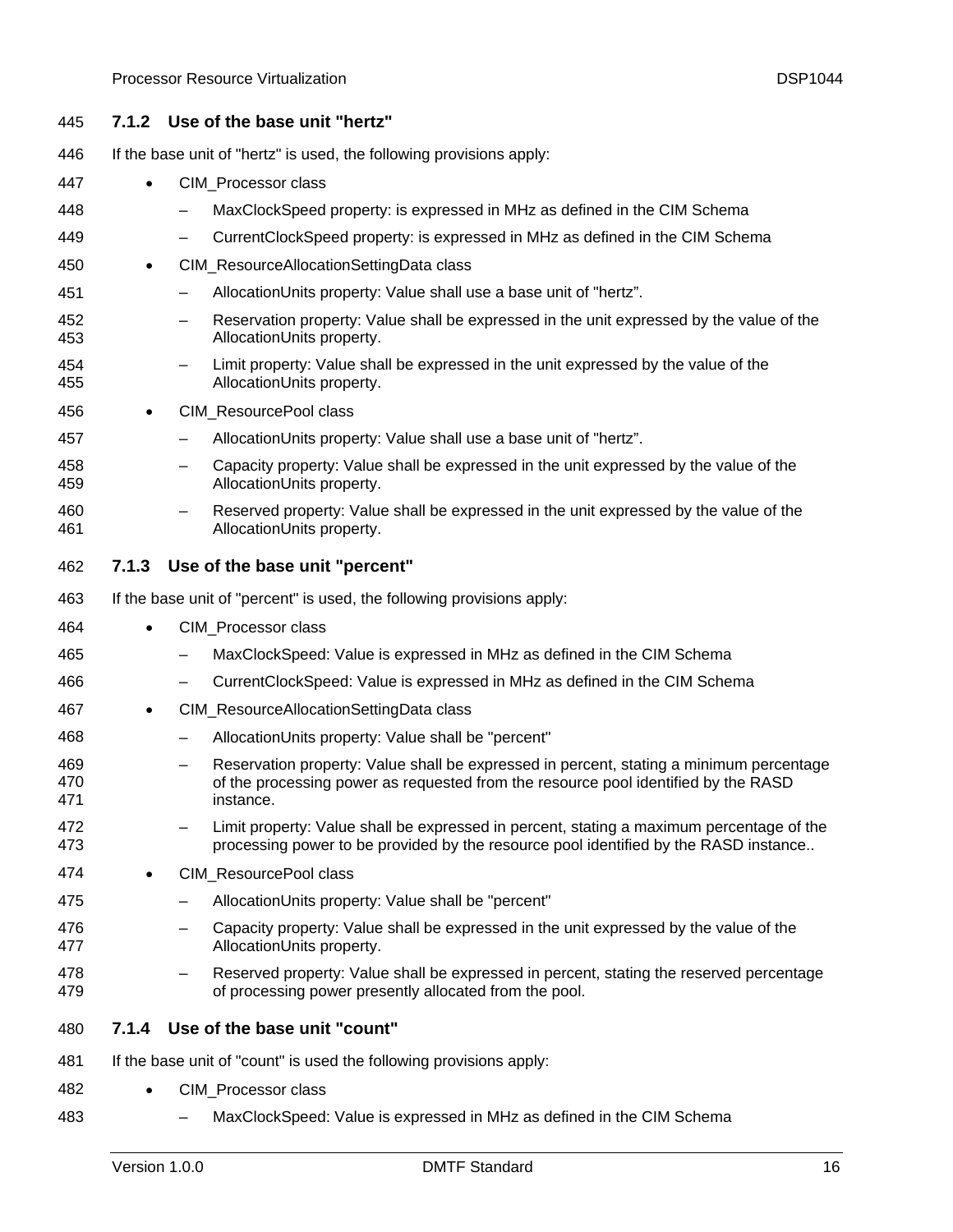<span id="page-16-0"></span>484 – CurrentClockSpeed: Value is expressed in MHz as defined in the CIM Schema

485

- CIM\_ResourceAllocationSettingData class
- 486 487 488 – AllocationUnits property: Value shall use a base unit of "count", the counted items shall be processors. For example, a unit of a tenth of a processor can be expressed using the value "count\*0.1".
- 489 490 – Reservation property: Value shall be expressed in the unit expressed by the value of the AllocationUnits property.
- 491 492 – Limit property: Value shall be expressed in the unit expressed by the value of the AllocationUnits property.
- 493 • CIM\_ResourcePool class
- 494 495 496 – AllocationUnits property: Value shall be use a base unit of "count" the counted items shall be processors. For example, a unit of a tenth of a processor can be expressed using the value "count\*0.1".
- 497 498 – Capacity property: Value shall be expressed in the unit expressed by the value of the AllocationUnits property.
- 499 500 – Reserved property: Value shall be expressed in the unit expressed by the value of the AllocationUnits property.

#### <span id="page-16-1"></span>501 **7.2 Host resources**

- 502 The implementation of the representation of host processor resources is optional.
- 503 If the representation of host processors is implemented, the provisions in this subclause apply.
- 504 505 506 Each host processor shall be represented by exactly one CIM\_Processor instance that is associated with the CIM\_System instance that represents the host system through an instance of the CIM\_SystemDevice association.
- 507 Implementations may implement [DSP1022](#page-6-0) for host processors.

#### <span id="page-16-2"></span>508 **7.3 Resource pools**

509 This subclause adapts the CIM\_ResourcePool class for the representation of processor resource pools.

#### 510 **7.3.1 ResourceType property**

511 The value of the ResourceType property shall be 3 (Processor).

#### <span id="page-16-4"></span>512 **7.3.2 ResourceSubType property**

- 513 The implementation of the ResourceSubType property is optional.
- 514 If the ResourceSubType property is implemented, the provisions in this subclause apply.
- 515 The value of the ResourceSubType property shall designate a resource subtype. The format of the value
- 516 shall be as follows: "<org-id>:<org-specific>". The <org-id> part shall identify the organization that defined
- 517 the resource subtype value; the <org-specific> part shall uniquely identify a resource subtype within the
- 518 set of subtype defined by the respective organization.

#### <span id="page-16-3"></span>519 **7.3.3 Primordial property**

520 The value of the Primordial property shall be set to TRUE for any CIM\_ResourcePool instance that

521 522 represents a primordial processor resource pool. For other CIM\_ResourcePool instances that represent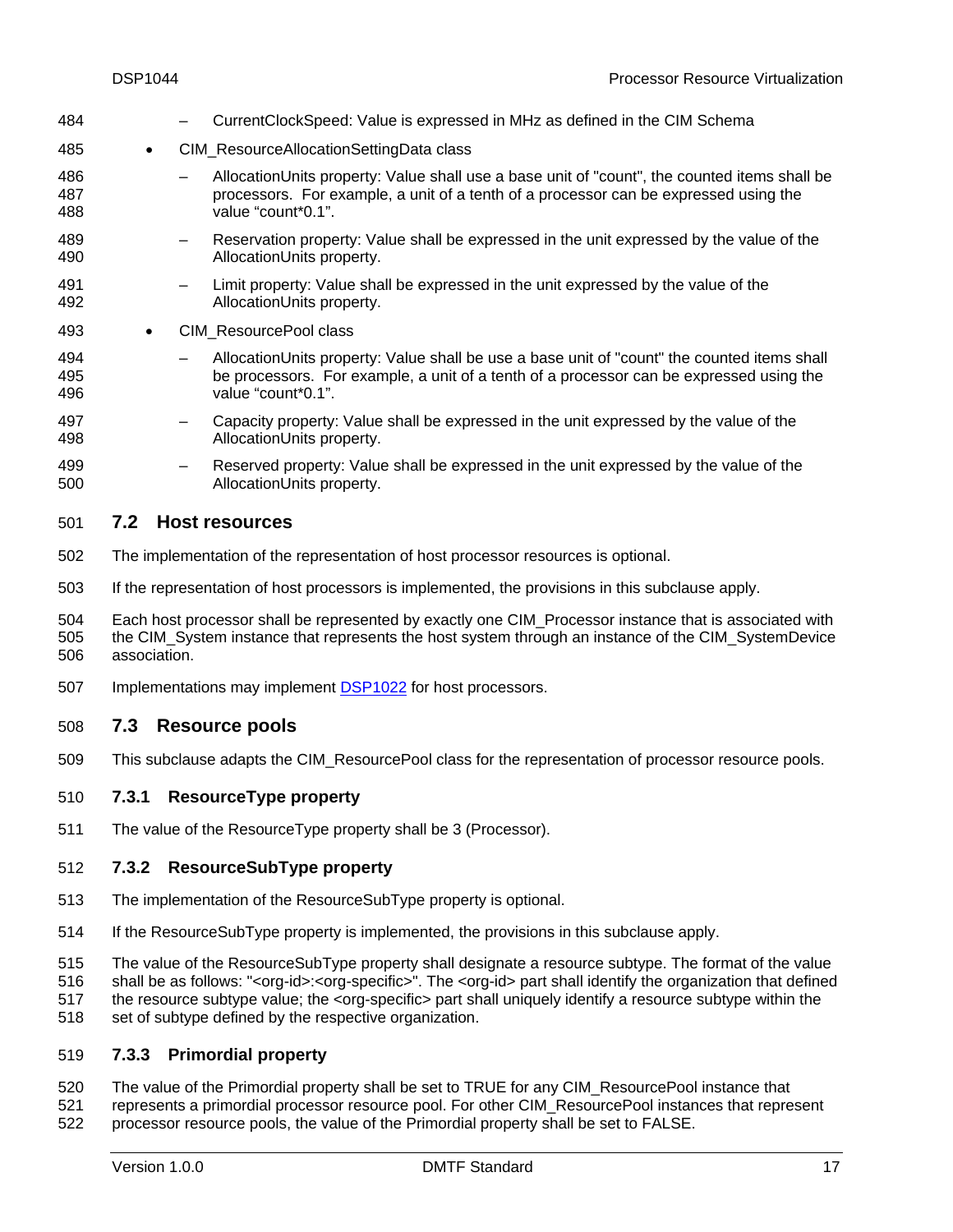#### <span id="page-17-4"></span><span id="page-17-0"></span>523 **7.3.4 PoolID property**

The value of the PoolID property shall be set such that it enables unique identification of the CIM\_ResourcePool instance within the scoping host system. 524 525

#### <span id="page-17-6"></span>526 **7.3.5 Reserved property**

- 527 The implementation of the Reserved property is optional.
- 528 529 If the Reserved property is implemented, its value shall reflect the amount of host processing resource that is actually reserved from the resource pool, in units as expressed by the value of the AllocationUnits
- 530 property (see [7.3.7\)](#page-17-1) .

#### <span id="page-17-5"></span>531 **7.3.6 Capacity property**

- 532 The implementation of the Capacity property is conditional.
- 533 534 Condition: The Capacity property shall be implemented if the representation of the aggregation of host resources is implemented (see [7.4\)](#page-17-2).
- 535 If the Capacity property is implemented, its value shall reflect the maximum amount of processing power
- 536 that can be allocated from the resource pool, in units as expressed by the value of the AllocationUnits
- 537 property (see [7.3.7\)](#page-17-1). If the CIM\_ResourcePool instance represents a processor resource pool with
- 538 unlimited capacity, the value of the Capacity property shall be set to the largest value supported by the
- 539 uint64 datatype.
- 540 541 The special value NULL shall be used if the implementation does not have knowledge about the resource capacity represented by the pool. This may reflect a permanent or a temporary situation.

#### <span id="page-17-1"></span>542 **7.3.7 AllocationUnits property**

- The value of the AllocationUnits property shall be expressed through [DSP0004](#page-6-0) programmatic units using one these base units: "hertz", "percent" or "count" . 543 544
- 545 546 NOTE The units defined by value of the AllocationUnits property applies to the values of the Reserved and the Limit property; it does not apply to the value of the VirtualQuantity property.

#### <span id="page-17-3"></span>547 **7.3.8 Instance requirements**

548 549 550 Each processor resource pool shall be represented by a CIM\_ResourcePool instance; the provisions of [10.12](#page-39-1) and [7.3](#page-16-2) apply. The CIM\_ResourcePool instance shall be associated with the CIM\_System instance representing the host system through an instance of the CIM\_HostedResourcePool association (see 551 [DSP1041.](#page-6-0)

#### <span id="page-17-2"></span>552 **7.4 Aggregation of host resources**

- 553 554 The implementation of the representation of the aggregation of host processor(s) into a processor resource pool is optional.
- 555 556 557 558 559 560 If the representation of the aggregation of host processors is implemented, it may be supported for all or for only for some processor resource pools. If the aggregation of host processors is supported for a particular resource pool, any instance of the CIM\_Processor class representing a host processor that contributes processing resources into that resource pool shall be associated to the CIM\_ResourcePool instance representing the resource pool through an instance of the subclass of CIM\_Component association; the provisions of [10.1](#page-34-1) apply.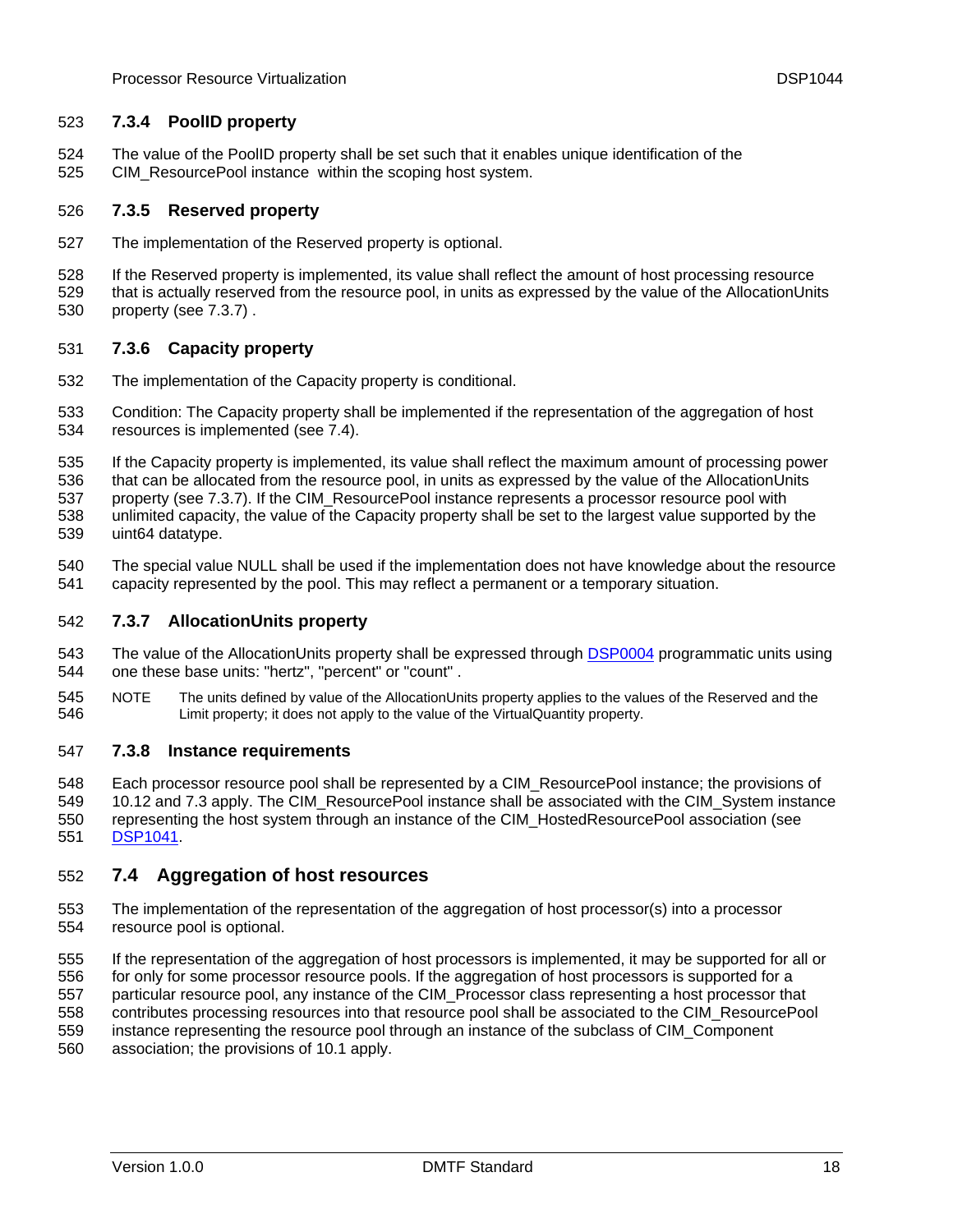### <span id="page-18-3"></span><span id="page-18-0"></span>561 **7.5 Processor resource pool hierarchies**

The implementation of the representation of processor resource pool hierarchies is optional. If implemented, any concrete processor resource pool shall be represented through a CIM\_ResourcePool instance, where all of the following conditions shall be met: 562 563 564

- 565 The value of the Primordial property shall be FALSE.
- 566 567 568 • The instance shall be associated through an instance of CIM\_ElementAllocatedFromPool association to the CIM\_ResourcePool instance that represents its parent processor resource pool.
- 569 570 571 • The instance shall be associated through an instance of the CIM\_ElementSettingData association to the RASD instance that represents the amount of processing power allocated from the parent resource pool.

#### 572 **7.6 Default processor resource pool**

- 573 574 The implementation of designating a default processor resource pool is optional. If implemented, all of the following conditions apply:
- 575 576 • The default processor resource pool shall be represented by a CIM\_ResourcePool instance; see [7.8.3.2](#page-19-1)
- 577 578 That instance shall be associated to the CIM\_AllocationCapabilities instance that represents the pools default allocation capabilities as specified in [7.8.4.3](#page-22-1) .
- 579 580 • The same CIM AllocationCapabilities instance shall also represent the systems default allocation capabilities as specified in [7.8.3.2](#page-19-1).

#### <span id="page-18-2"></span>581 **7.7 Processor resource pool management**

- 582 The implementation of processor resource pool management is optional.
- If implemented, the specifications of [DSP1041](#page-6-0), clause 7.4 "Resource Pool Management" apply; this profile does not specify specializations or extensions of resource pool management beyond those defined 585 by <u>[DSP1041](#page-6-0)</u> . 583 584

#### <span id="page-18-1"></span>586 **7.8 Processor resource allocation**

587 588 This subclause details requirements for the representation of resource allocation information through CIM\_ResourceAllocationSettingData (RASD) instances.

#### 589 **7.8.1 General**

- NOTE [DSP1041](#page-6-0) specifies two alternatives for modeling resource allocation: *simple resource allocation* and *virtual resource allocation*. 590 591
- 592 Implementations of this profile shall implement the *virtual resource allocation* pattern as defined in 593 [DSP1041,](#page-6-0) 7.2.

#### 594 **7.8.2 Flavors of allocation data**

- 595 Various flavors of allocation data are defined:
- 596 • Processor resource allocation requests; see [6.4.1](#page-13-1) .
- 597 • Processor resource allocations: see 6.4.2.
- Settings that define the capabilities or mutability of managed resources. [DSP1043](#page-0-0) specifies a capabilities model that conveys information about the capabilities and the mutability of managed resources in terms of RASD instances. 598 599 600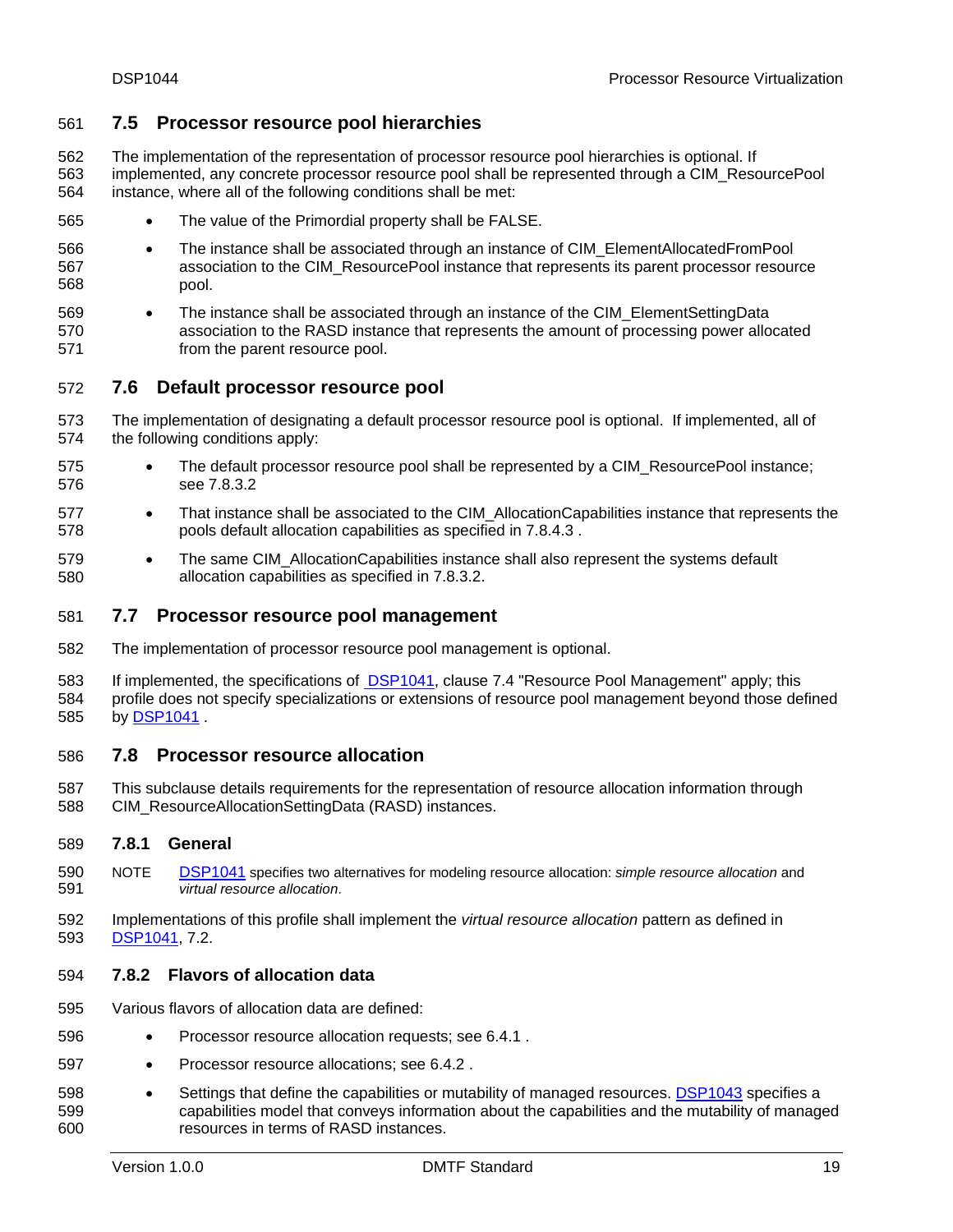- <span id="page-19-0"></span>601 • Parameters in operations that define or modify any of the representations listed above.
- [DSP1042](#page-6-0) that specifies methods for the definition and modification of virtual resources. These methods use RASD instances for the parameterization of resource-allocation-specific properties. 602 603 604
- 605 606 [Table 2](#page-19-2) lists acronyms that are used in subclauses of [7.8](#page-18-1) in order to designate RASD instances that represent various flavors of processor resource allocation data.

#### <span id="page-19-2"></span>607 **Table 2 – Acronyms for RASD adapted for the representation of various flavors of allocation data**

| Acronym | Flavor                                                                                                                                                                                                                           |
|---------|----------------------------------------------------------------------------------------------------------------------------------------------------------------------------------------------------------------------------------|
| Q RASD  | RASD adapted for the representation of processor resource allocation requests                                                                                                                                                    |
| R RASD  | RASD adapted for the representation of processor resource allocations                                                                                                                                                            |
| C_RASD  | RASD adapted for the representation of settings that define capabilities of systems or<br>processor resource pools, or that define the mutability of processor resource allocations or<br>processor resource allocation requests |
| D RASD  | RASD adapted for the representation of new processor resource allocation requests in method<br>parameter values                                                                                                                  |
| M RASD  | RASD adapted for the representation of modified processor resource allocations or processor<br>resource allocation request in method parameter values                                                                            |

Subclauses of [7.8](#page-18-1) detail implementation requirements for property values in RASD instances. In some 608

cases requirements only apply to a subset of the flavors listed in [Table 2;](#page-19-2) this is marked in the text 609 610 through the use of respective acronyms.

#### <span id="page-19-3"></span>611 **7.8.3 CIM\_ResourceAllocationSettingData class**

- 612 This subclause defines rules for the values of properties in instances of the
- 613 CIM\_ResourceAllocationSettingData (RASD) class representing processor resource allocation
- 614 615 information representing the various flavors of processor resource allocation information defined in [Table](#page-19-2)  [2.](#page-19-2)

#### 616 **7.8.3.1 ResourceType property**

617 618 The value of the ResourceType property in RASD instances representing processor resource allocation information shall be set to 3 (Processor) for processor resource allocation data.

#### <span id="page-19-1"></span>619 **7.8.3.2 PoolID property**

620 621 The value of the PoolID property shall designate the processor resource pool. A NULL value shall indicate the use of the host system's default processor resource pool.

#### <span id="page-19-4"></span>622 **7.8.3.3 ConsumerVisibility property**

- 623 624 The value of the ConsumerVisibility property shall denote whether host processor is directly passed through to the virtual system or whether processor is virtualized. Values shall be assigned as follows:
- 625 626 • A value of 2 (Passed-Through) shall denote that the virtual processor is based on a passed-through host processor .
- 627 • A value of 3 (Virtualized) shall denote that processor is virtualized.
- 628 629 630 In the cases of  ${Q_RASD | D_RASD | M_RASD}$ , a value of 0 (Unknown) shall indicate that the processor resource allocation request does not predefine which type of processor shall be allocated.
- 631 Other values shall not be used.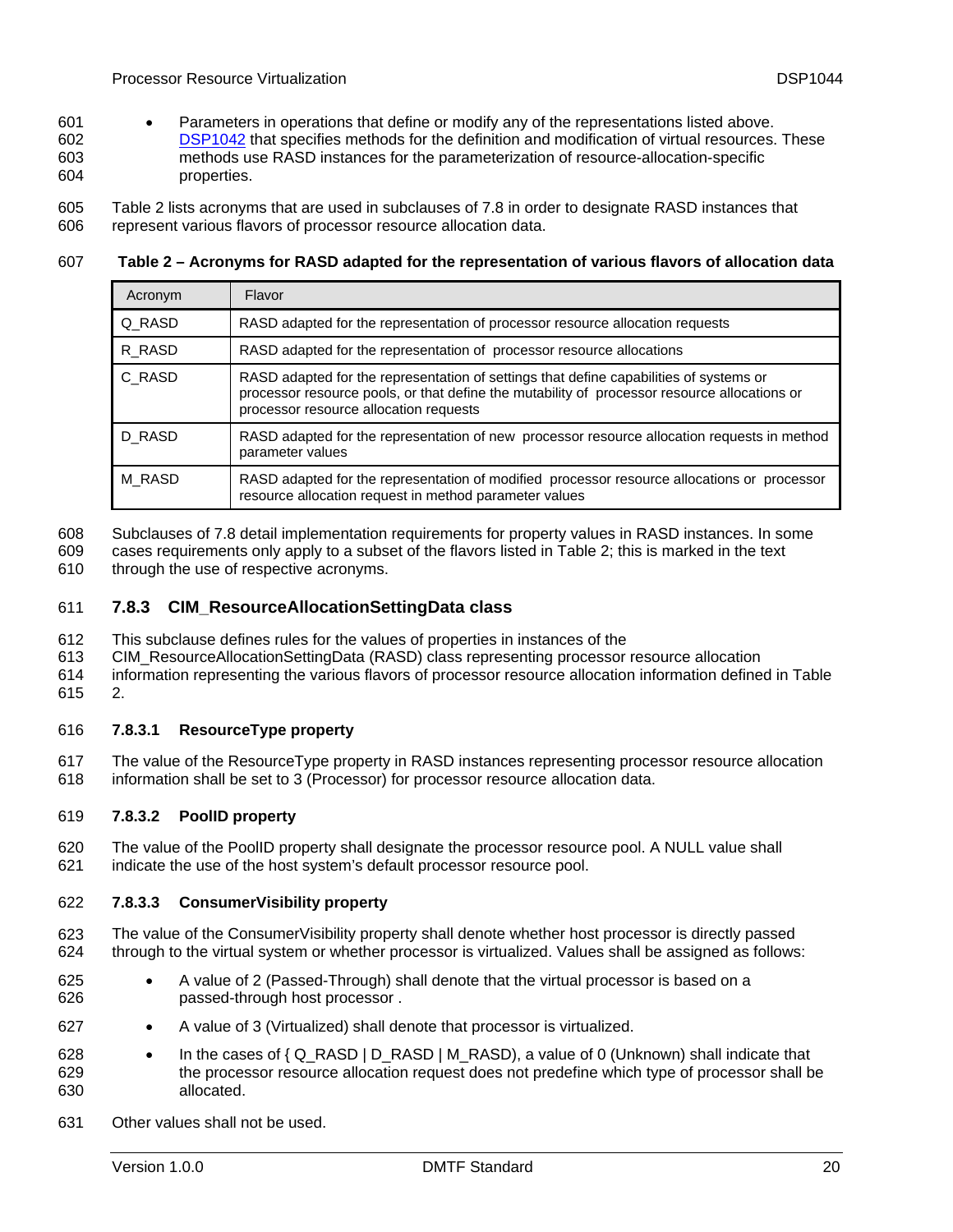#### <span id="page-20-0"></span>632 **7.8.3.4 HostResource[ ] array property**

- 633 The implementation of the HostResource[ ] array property is conditional.
- 634 Condition: The value 2 (Passed-Through) is supported for the value of the ConsumerVisibility property,
- 635 or any of the values 3 (Dedicated), 4 (Soft Affinity) or 5 (Hard Affinity) is supported for the
- 636 MappingBehavior property.
- 637 If HostResource[ ] array property is implemented, the provisions in this subclause apply.
- 638 639 640 In the cases of { Q\_RASD | C\_RASD | D\_RASD | M\_RASD } the value of the HostResource[ ] array property shall refer to (the representation of) one or more host resources that are configured to contribute processing power for the processor resource allocation.
- 641 642 In the case of R\_RASD the value of the HostResource[] array property shall refer to (the representation of) the host resource(s) that contribute processing power for the processor resource allocation.
- 643 Elements of the value of the HostResource[ ] array property shall refer to instances of CIM classes, using 644 the WBEM URI format as specified by [DSP0207](#page-0-0).

#### <span id="page-20-1"></span>645 **7.8.3.5 AllocationUnits property**

- 646 647 The value of the AllocationUnits property shall be expressed in one of the following programmatic units: "hertz", "percent" or "count" or a multiple of the units expressed through a regular expression, as defined 648 in [DSP0004](#page-6-0) programmatic units.
- 649 650 NOTE The units defined by value of the AllocationUnits property applies to the values of the Reserved and the Limit property; it does not apply to the value of the VirtualQuantity property.

#### <span id="page-20-2"></span>651 **7.8.3.6 VirtualQuantity property**

- 652 653 The value of the VirtualQuantity property shall denote the number of virtual processors available to a virtual system.
- 654 655 NOTE The value of the VirtualQuantity property is a count; it is not expressed in allocation units. The units used for VirtualQuantity may be expressed in VirtualQuantityUnits (see [7.8.3.11\)](#page-21-0).

#### <span id="page-20-3"></span>656 **7.8.3.7 Reservation property**

- 657 The implementation of the Reservation property is optional.
- 658 If the Reservation property is implemented, the value of the Reservation property shall denote the
- 659 660 minimum amount of host processing resources reserved for the use of a virtual system, expressed in allocation units.

#### <span id="page-20-4"></span>661 **7.8.3.8 Limit property**

- 662 The implementation of the Limit property is optional.
- 663 664 If the Limit property is implemented, the value of the Limit property shall denote the maximum amount (or limit) of host processing power available to a virtual system, expressed in allocation units.

#### <span id="page-20-5"></span>665 **7.8.3.9 Weight property**

- 666 The implementation of the Weight property is optional.
- 667 668 If the Weight property is implemented, its value shall denote the relative priority of a processor resource allocation in relation to other processor resource allocations from the same resource pool.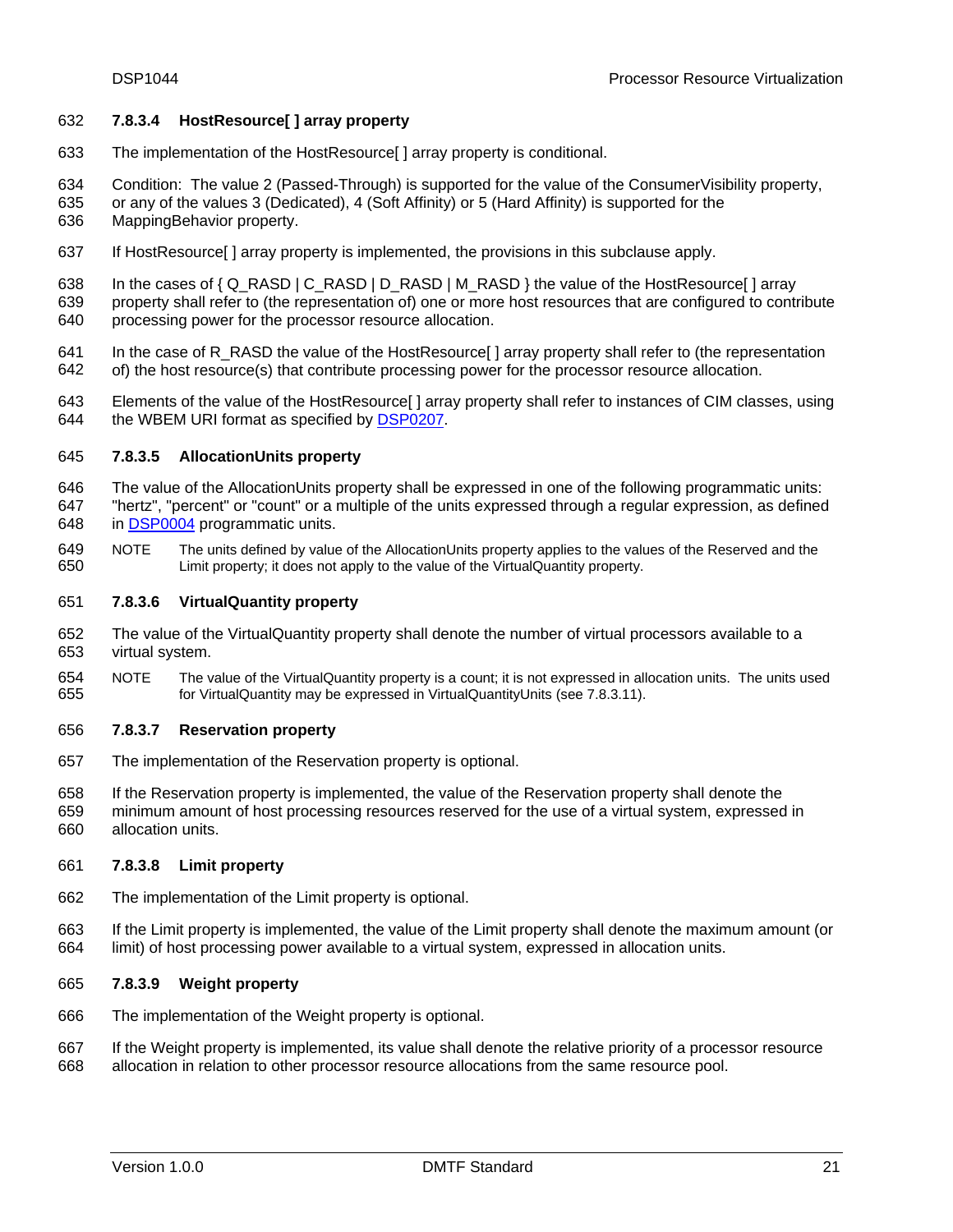#### <span id="page-21-3"></span>669 **7.8.3.10 MappingBehavior property**

- 670 The implementation of the MappingBehavior property is optional.
- 671 672 If the MappingBehavior property is implemented, its value shall denote how host resources referenced by elements in the value of HostResource[ ] array property relate to the processor resource allocation.
- 673 In R\_RASD instances the following rules apply to the value of the MappingBehavior property:
- 674 675 676 • A value of 2 (Dedicated) shall indicate that the represented processor resource allocation is provided by host processor resources as referenced by the value of the HostResource[ ] array property that are exclusively dedicated to the virtual system.
- 677 678 679 • A value of 3 (Soft Affinity) or 4 (Hard Affinity) shall indicate that the represented processor resource allocation is provided using host processor resource as referenced by the value of the HostResource[ ] array property.
- 680 • Other values shall not be used.
- 681 In Q RASD instances the following rules apply to the value of the MappingBehavior property:
- 682 683 • The special value NULL or a value of 0 (Unknown) shall indicate that the processor resource allocation request does not require specific host resources.
- 684 685 686 • A value of 2 (Dedicated) shall indicate that the processor resource allocation request shall be provided by exclusively dedicated host processor resources as specified through the value of the HostResource[ ] array property.
- 687 688 689 690 • A value of 3 (Soft Affinity) shall indicate that the processor resource allocation request shall preferably be provided by host processor resources as specified through the value of the HostResource[ ] array property, but that other resources may be used if the requested resources are not available.
- 691 692 693 694 • A value of 4 (Hard Affinity) shall indicate that the processor resource allocation request shall preferably be provided by host processor resources as specified through the value of the HostResource[ ] array property and that other resources shall not be used if the requested resources are not available.
- 695 Other values shall not be used.

#### <span id="page-21-0"></span>696 **7.8.3.11 VirtualQuantityUnits property**

697 698 VirtualQuantityUnits is an optional property that may be used to denote the units of the virtual device being allocated from the resource pool. The value of VirtualQuantityUnits shall be "count".

#### <span id="page-21-2"></span>699 **7.8.3.12 ResourceSubType property**

700 701 702 703 The value of the ResourceSubType property shall designate a resource subtype. The format of the value shall be as follows: "<org-id>:<org-specific>". The <org-id> part shall identify the organization that defined the resource subtype value; the <org-specific> part shall uniquely identify a resource subtype within the set of subtype defined by the respective organization.

#### 704 **7.8.4 Instance requirements**

705 This subclause details processor resource allocation related instance requirements.

#### <span id="page-21-1"></span>706 **7.8.4.1 Representation of resource allocation requests**

707 708 Each processor resource allocation request shall be represented by a Q\_RASD instance; the provisions of [10.11](#page-38-1) apply.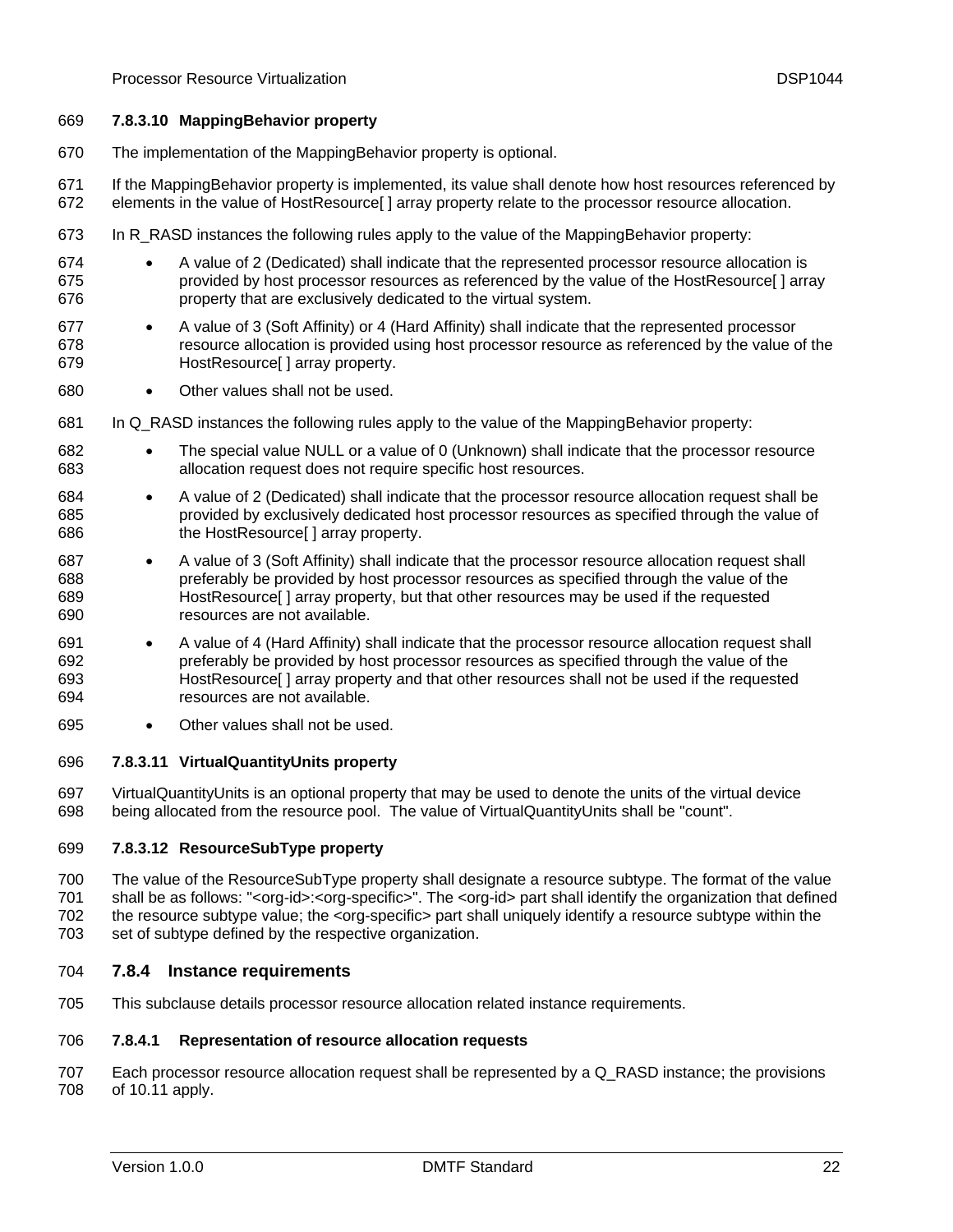#### <span id="page-22-0"></span>709 **7.8.4.2 Representation of resource allocations**

- Each processor resource allocation shall be represented by a R\_RASD instance; the provisions of [10.11](#page-38-1) apply. 710 711
- 712 The R\_RASD instance shall be associated to the Q\_RASD instance representing the corresponding
- 713 resource allocation request (see [7.8.4.1\)](#page-21-1) through an instance of the CIM\_ElementSettingData
- 714 association; the provisions of [10.10](#page-38-2) apply.
- 715 716 The R\_RASD instance shall be associated to the CIM\_ResourcePool instance providing resources for the allocation (see [7.3.8](#page-17-3)) through an instance of the CIM\_ResourceAllocationFromPool association; the
- 717 provisions of [10.4](#page-36-1) apply.
- 718 Implementations may represent a resource allocation request and the corresponding resource allocation
- 719 by one RASD instance; in this case the association requirements of this subclause apply correspondingly.
- 720 721 Note that association instances that refer to the RA\_SASD instance are only existent while the resource is allocated.
- <span id="page-22-1"></span>722 **7.8.4.3 Representation of resource allocation capabilities**
- 723 The allocation capabilities of a system or a resource pool shall be represented by a
- 724 CIM\_AllocationCapabilities instance that is associated to the CIM\_System instance representing the
- 725 system or to the CIM\_ResourcePool instance representing the resource pool through an instance of the
- 726 CIM ElementCapabilities association; see [DSP1043](#page-6-0).
- 727 728 The settings that define the allocation capabilities of a processor resource pool shall be represented by C\_RASD instances; the provisions of [10.11](#page-38-1) apply.
- 729 730 The processor allocation capabilities of a host system shall be a superset of the processor allocation capabilities of all processor resource pools that are hosted by the host system.

#### 731 **7.8.4.4 Representation of resource allocation mutability**

- 732 The mutability of a resource allocation or resource allocation request shall be represented by a
- 733 CIM\_AllocationCapabilities instance that is associated to the RASD instance representing the resource
- 734 allocation or resource allocation request through an instance of the CIM\_ElementCapabilities association; 735 see [DSP1043.](#page-6-0)
- 736 737 The settings that define the allocation capabilities of a processor resource pool shall be represented by C\_RASD instances; the provisions of [10.11](#page-38-1) apply.

#### <span id="page-22-2"></span>738 **7.9 Virtual processor**

- 739 740 A virtual processor shall be represented by exactly one CIM\_Processor instance; the provisions of [10.8](#page-37-1) apply. That instance shall be associated to all of the following instances:
- 741 742 • the CIM\_ComputerSystem instance that represents the virtual system through an instance of the CIM\_SystemDevice association; the provisions of [10.15](#page-41-1) apply.
- 743 744 • the RASD instance that represents processor resource allocation through an instance of the CIM\_SettingsDefineState association; the provisions of [10.13](#page-40-1) apply.
- 745 746 747 • the CIM ResourcePool instance that represents the processor resource pool providing the resource allocation through an instance of the CIM\_ElementAllocatedFromPool association; the provisions of [10.2](#page-35-1) apply.
- 748 Implementations may implement [DSP1022](#page-6-0) for virtual processors.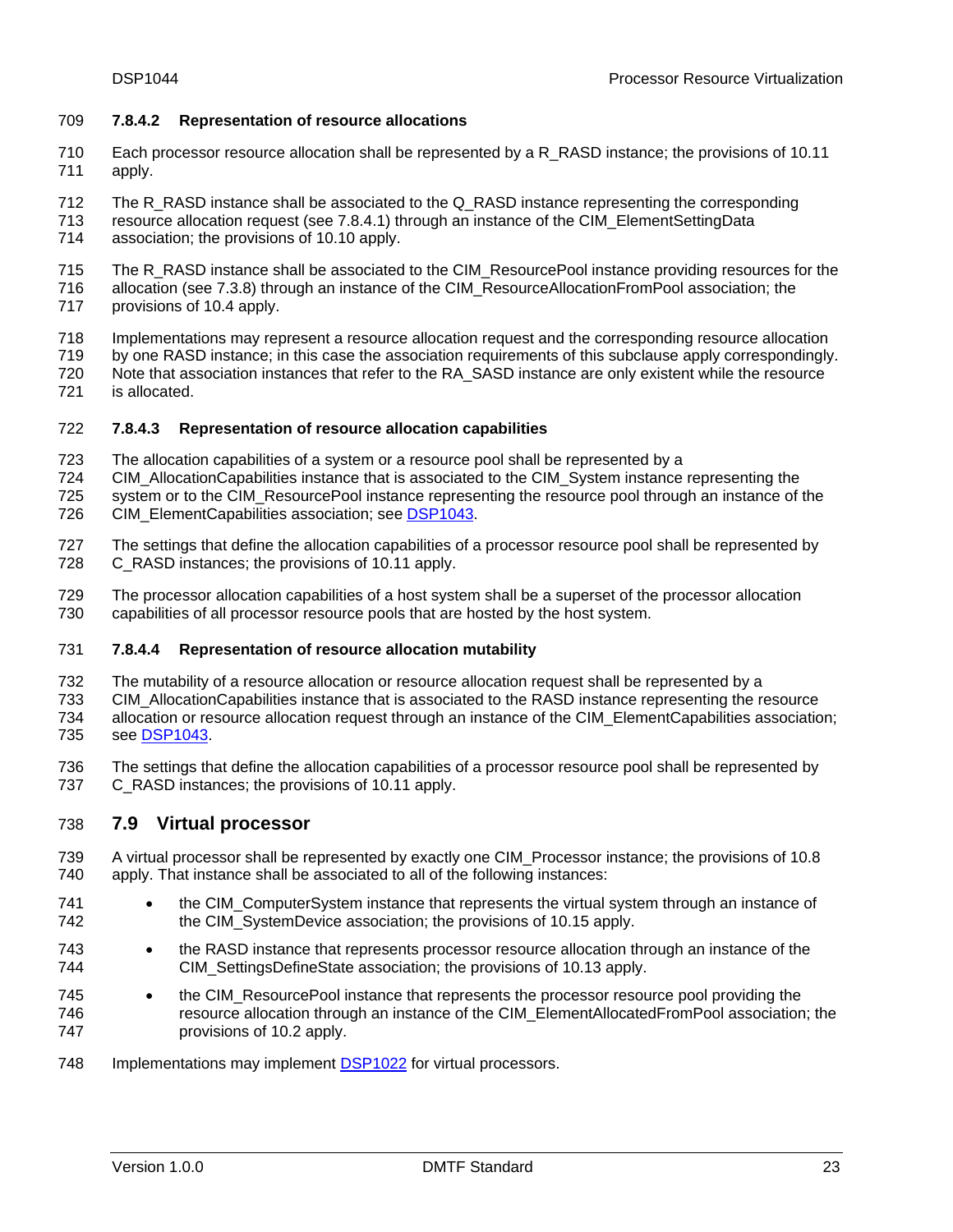### <span id="page-23-2"></span><span id="page-23-0"></span>749 **8 Methods**

This section details the requirements for supporting intrinsic operations and extrinsic methods for the CIM elements defined by this profile. 750 751

#### <span id="page-23-1"></span>752 **8.1 Profile conventions for operations**

- 753 754 For each profile class (including associations), the implementation requirements for operations, including for those in the following default list, are specified in class-specific subclauses of this clause.
- 755 The default list of operations for all classes is:
- 756 • GetInstance( )
- 757 • EnumerateInstances()
- 758 • EnumerateInstanceNames()
- 759 For classes that are referenced by an association, the default list also includes
- 760 • Associators( )
- 761 • AssociatorNames( )
- 762 • References( )
- 763 • ReferenceNames( )

764 765 The implementation requirements for intrinsic operations and extrinsic methods of classes listed in clause [10](#page-33-1), but not addressed by a separate subclause of this clause are specified by the "Methods" clauses of respective base profiles, namely [DSP1041](#page-6-0) and [DSP1043](#page-6-0). These profiles are specialized by this profile, and in these cases this profile does not add method specifications beyond those defined in its base profiles. 766 767 768

#### 769 **8.2 CIM\_Processor for host processors**

All operations in the default list in [8.1](#page-23-1) shall be implemented as defined in [DSP0200](#page-6-0). Note that related profiles may define additional requirements on operations for the profile class. 770 771

#### 772 **8.3 CIM\_Processor for virtual processor**

All operations in the default list in [8.1](#page-23-1) shall be implemented as defined in [DSP0200](#page-6-0). Note that related profiles may define additional requirements on operations for the profile class. 773 774

#### 775 **8.4 CIM\_ReferencedProfile**

All operations in the default list in [8.1](#page-23-1) shall be implemented as defined in [DSP0200](#page-6-0). Note that related profiles may define additional requirements on operations for the profile class. 776 777

#### 778 **8.5 CIM\_RegisteredProfile**

All operations in the default list in [8.1](#page-23-1) shall be implemented as defined in [DSP0200](#page-6-0). Note that related profiles may define additional requirements on operations for the profile class. 779 780

#### 781 **8.6 CIM\_SystemDevice for host processors**

All operations in the default list in [8.1](#page-23-1) shall be implemented as defined in [DSP0200](#page-6-0). Note that related profiles may define additional requirements on operations for the profile class. 782 783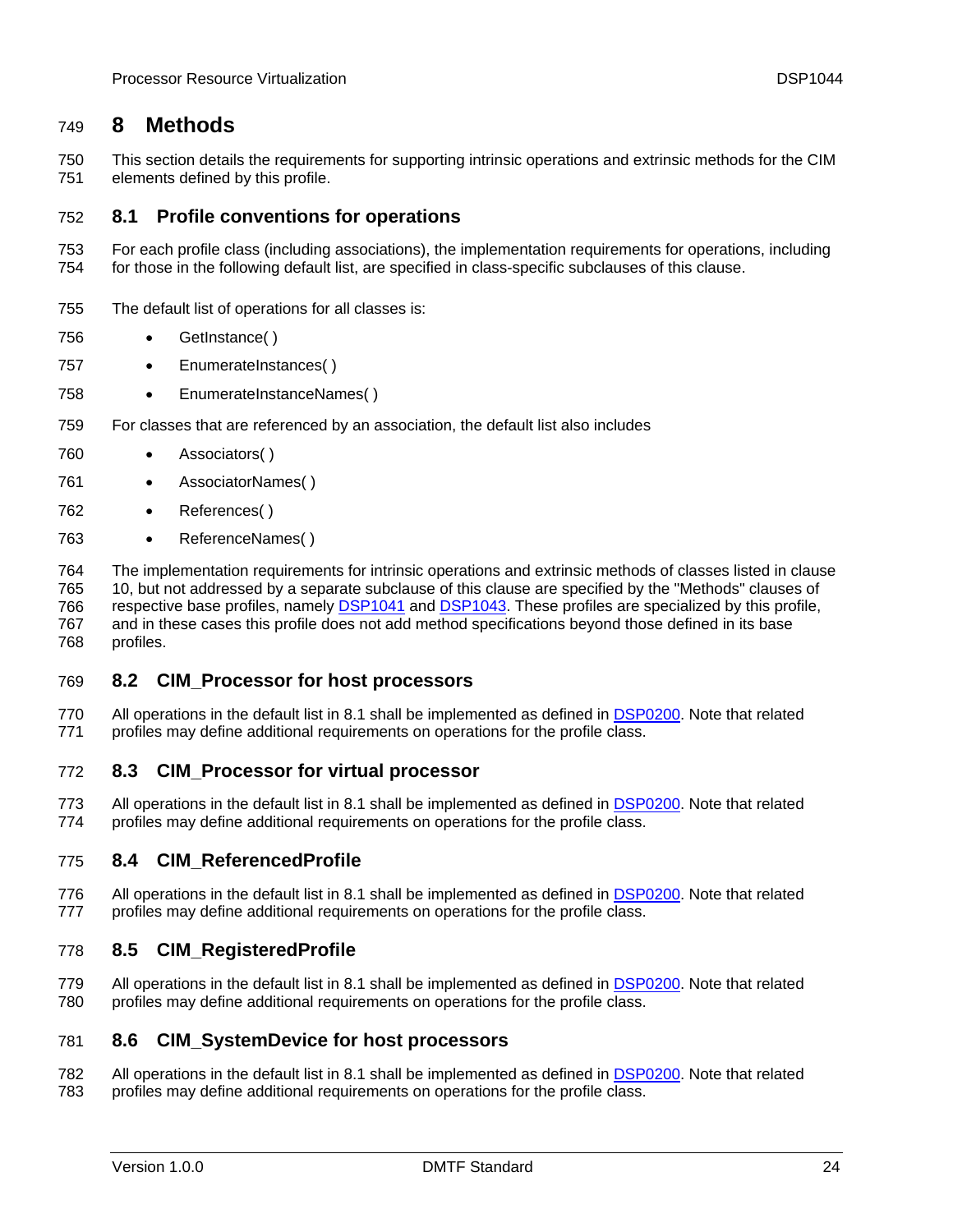### <span id="page-24-0"></span>784 **8.7 CIM\_SystemDevice for virtual processors**

All operations in the default list in [8.1](#page-23-1) shall be implemented as defined in [DSP0200](#page-6-0). Note that related profiles may define additional requirements on operations for the profile class. 785 786

## 787 **9 Use cases**

- 788 Clause 9 of [DSP1042](#page-6-0) describes use cases virtual system definition, modification and destruction.
- Clause 9 of [DSP1057](#page-6-0) describes use cases for discovery of virtual systems, determination of the state and 789
- properties of a virtual system and the defined virtual system. This clause is a pre-requisite to understanding the following use cases. 790 791
- 792 Clause 9 of **DSP1059** covers a number of essential use cases and should be read.
- 793 794 The following use cases and object diagrams illustrate use of this profile. They are for informative purposes only and do not introduce behavioral requirements for implementations of the profile.
- 795 [Figure 2](#page-25-1) is a general instance diagram showing the essential classes for processor resource allocation.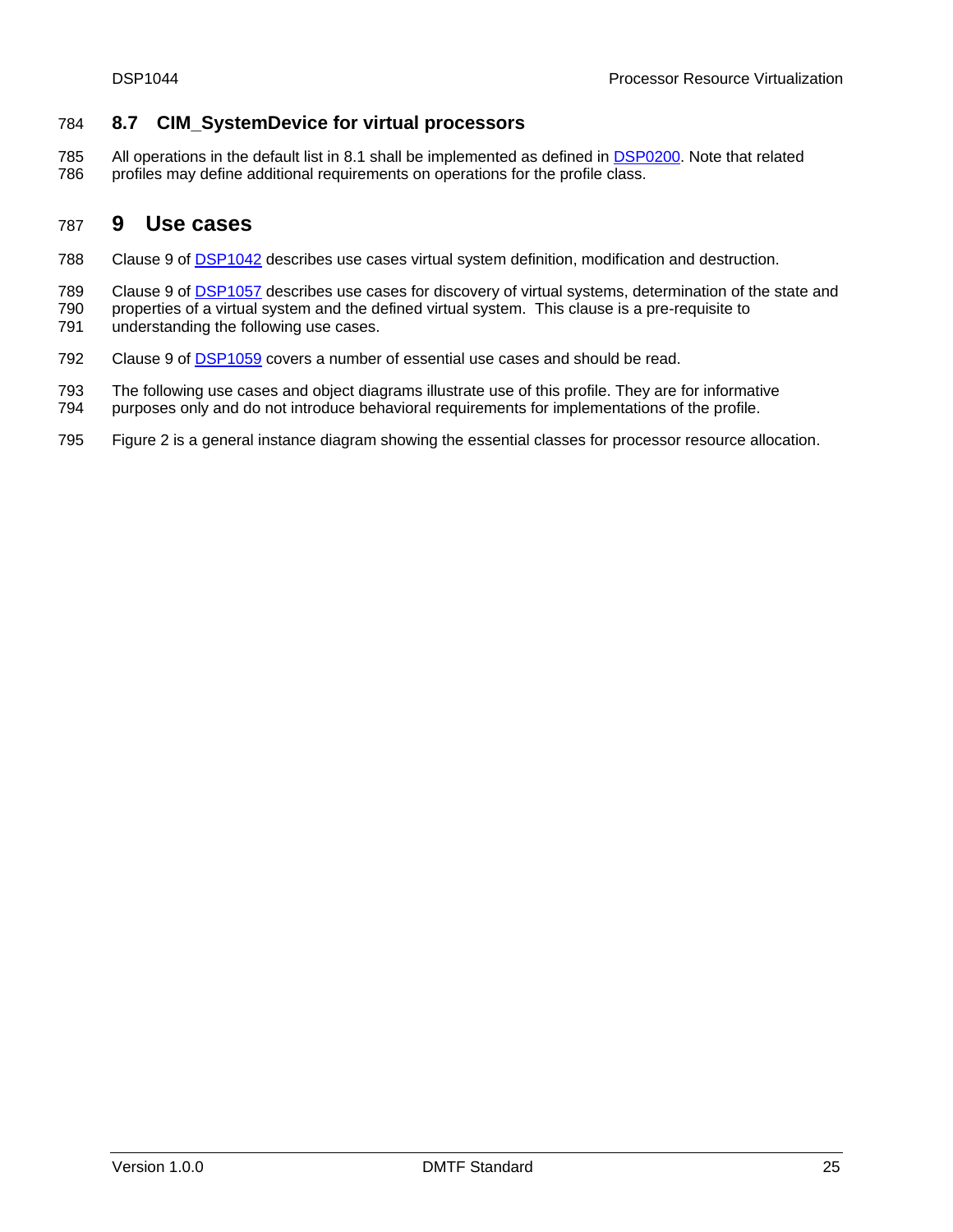<span id="page-25-0"></span>

#### <span id="page-25-1"></span>797 **Figure 2 – Processor Resource Virtualization Profile: Instance diagram**

- 798 There are different allocation units that may be used for the processor resource pool.
- 799 If instances of CIM\_processor are instantiated to represent the physical processors aggregated into the primordial pool those instances should conform to [DSP1022.](#page-6-0) 800
- 801 A defined state for allocation of processor resources is shown in Figure 3.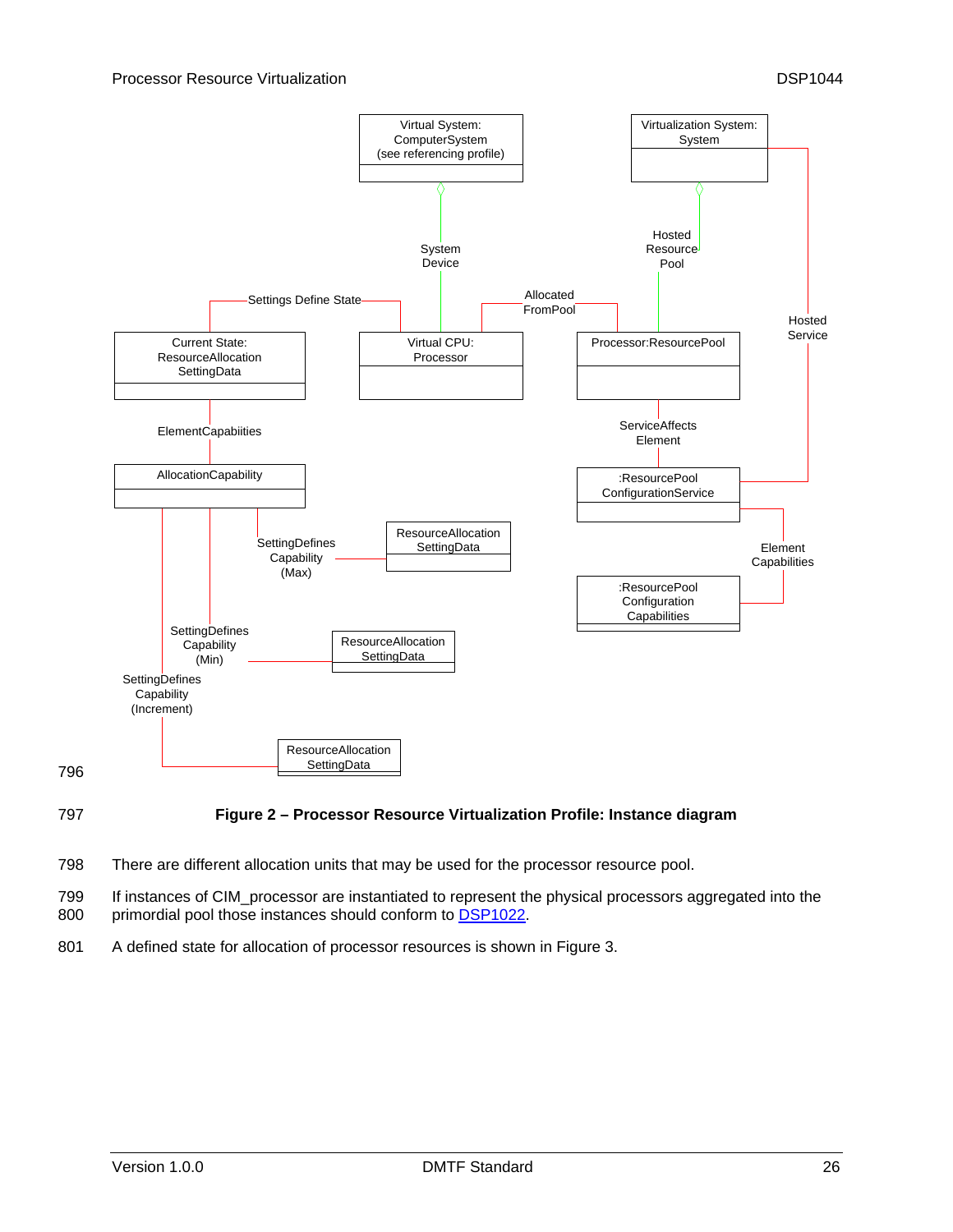<span id="page-26-0"></span>

803

802

**Figure 3 – Defined state** 

#### 804 An active state for allocation of processor resources is shown in [Figure 4](#page-26-1).

<span id="page-26-1"></span>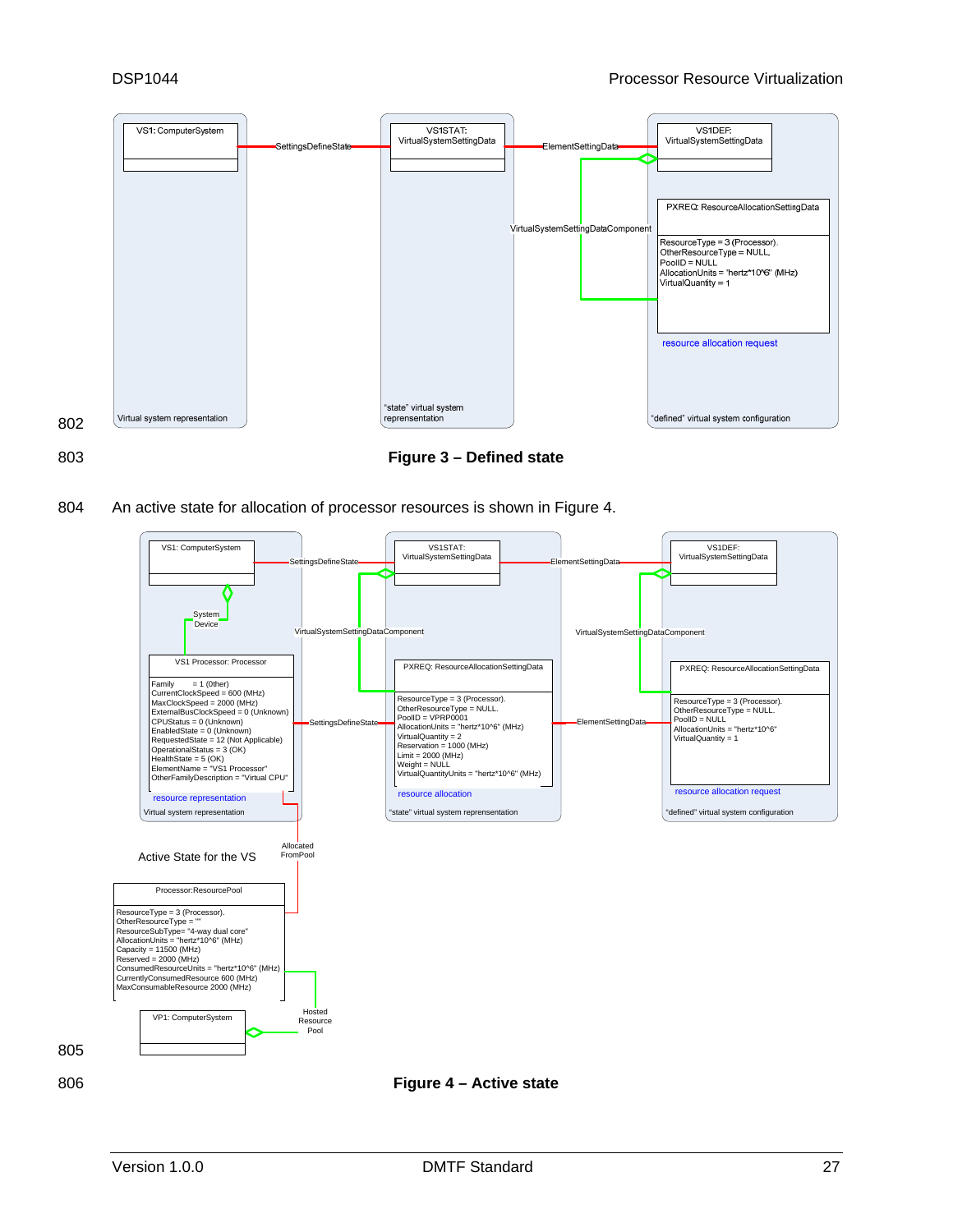#### <span id="page-27-0"></span>807 **9.1 Use case 1 – Increase the allocated processor capacity to a virtual machine**  808 **in MHz.**

- 809 Pre-conditions:
- 810 The virtual system is active.
- 811 The CIM\_ComputerSystem instance representing the virtual system is known.
- 812 The CIM\_ResourcePool instance representing the processor resource pool is known.
- 813 The CIM\_AllocationUnits of the resource pool is "hertz\*10^6".
- 814 The defined CIM\_ResourceAllocationSettingData for the processor has property Reservation = 1000 (i.e
- 815 1GHz of processer capacity is allocated to the existing active virtual system) and has property Limit =
- 816 3000. The Reservation represents the minimum guaranteed resource available, even when system
- 817 overcommitted. The sum of the Reservations must be less than the capacity of the resource pool. The
- 818 Limit represents the maximum resource consumption, even when under committed.
- 819 Main:
- 820 821 The client changes the defined CIM\_ResourceAllocationSettingData for the processor property to Reservation = 2000.
- 822 The client invokes the CIM\_VirtualManagementService.ModifyResourceSettings() method.
- 823 Check the return code value for success execution.
- 824 Post-conditions:
- 825 826 The minimum processor capacity required to be allocated for the support of the virtual processor is now 2 GHz, the maximum admissible processor capacity is now 3 GHz.

#### 828 827 **9.2 Use case 2 – Increase the allocated processor capacity to a virtual machine in percent.**

- 829 Pre-conditions:
- 830 The virtual system is active.
- 831 The CIM\_ComputerSystem instance representing the virtual system is known.
- 832 The CIM\_ResourcePool instance representing the processor resource pool is known.
- 833 The CIM\_ResourceAllocationSettingData.AllocationUnits of the resource pool is "%".
- 834 835 836 The defined CIM\_ResourceAllocationSettingData for the processor has property Reservation = 10 (i.e ten percent of processer capacity is allocated to the existing active virtual system) and has property Limit = 15.
- 837 Main:
- 838 839 The client changes the defined CIM\_ResourceAllocationSettingData for the processor property Reservation  $= 15$ .
- 840 The client invokes the CIM\_VirtualSystemManagementService.ModifyResourceSettings() method.
- 841 Check the return code value for success execution.
- 842 Post-conditions: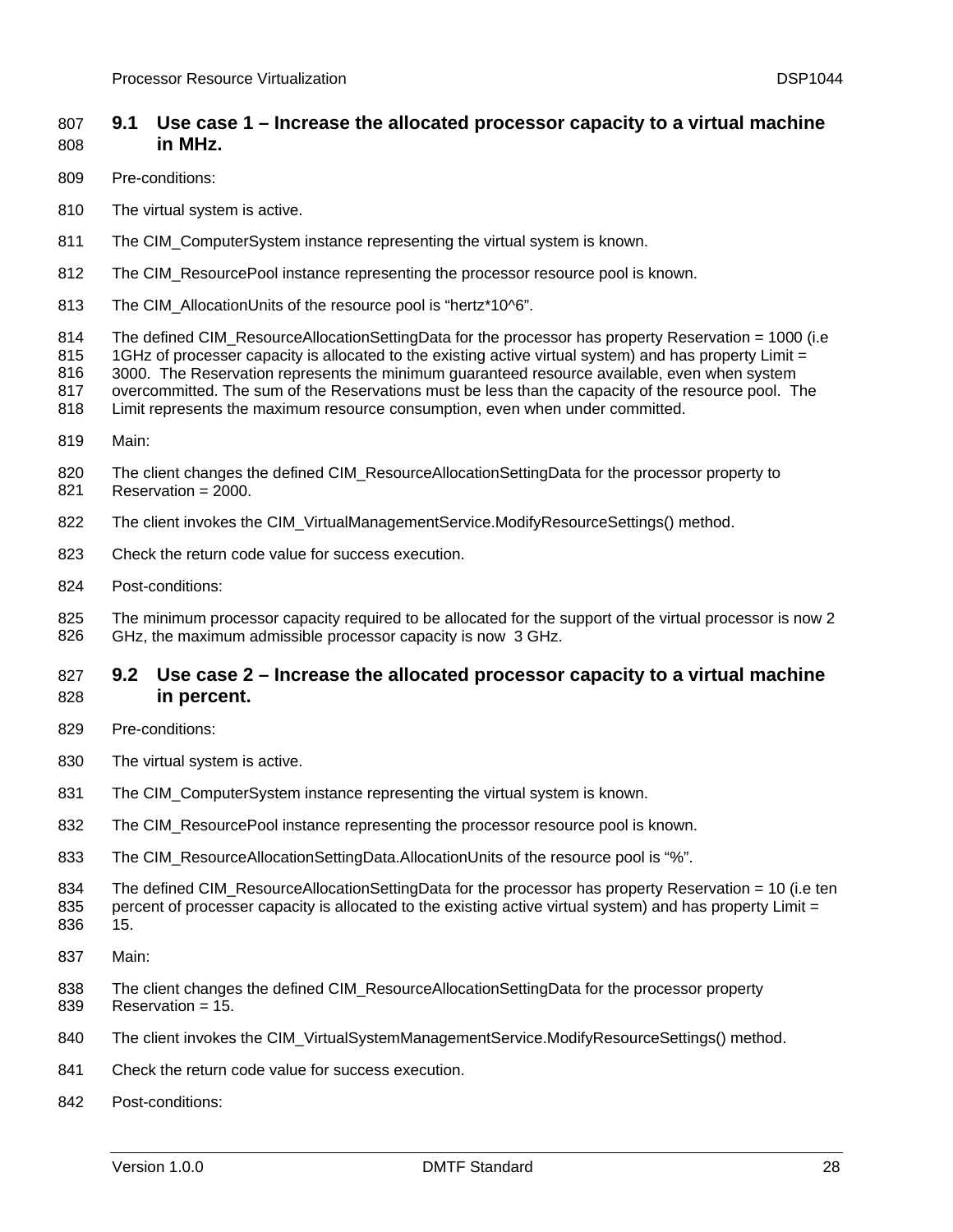- <span id="page-28-0"></span>843 The processor resource allocated to the virtual system is now 15 percent minimum and the maximum
- 844 processor resource that the virtual system can consume is 15 percent.

## 845 **9.3 Use case 3 - Add a virtual processor to a virtual system**

- 846 The virtual system is in-active.
- 847 The CIM\_ComputerSystem instance representing the virtual system is known.
- 848 The CIM\_ResourcePool instance representing the processor resource pool is known.
- 849 TheCIM\_ResourceAllocationSettingData.AllocationUnits of the resource pool is "hertz\*10^6".
- 850 [Figure 5](#page-28-1) illustrates the instance diagram before the
- 851 CIM\_VirtualSystemManagementService.ModifyResourceSettings() method is called.



<span id="page-28-1"></span>852 853

**Figure 5 – CIM\_ModifyResourceSettings – Before** 

- 854 [Figure 6](#page-29-1) illustrates the resource allocation setting data transferred with the
- 855 CIM\_VirtualSystemManagementService.ModifyResourceSettings() method call to increase the number of
- 856 virtual processors.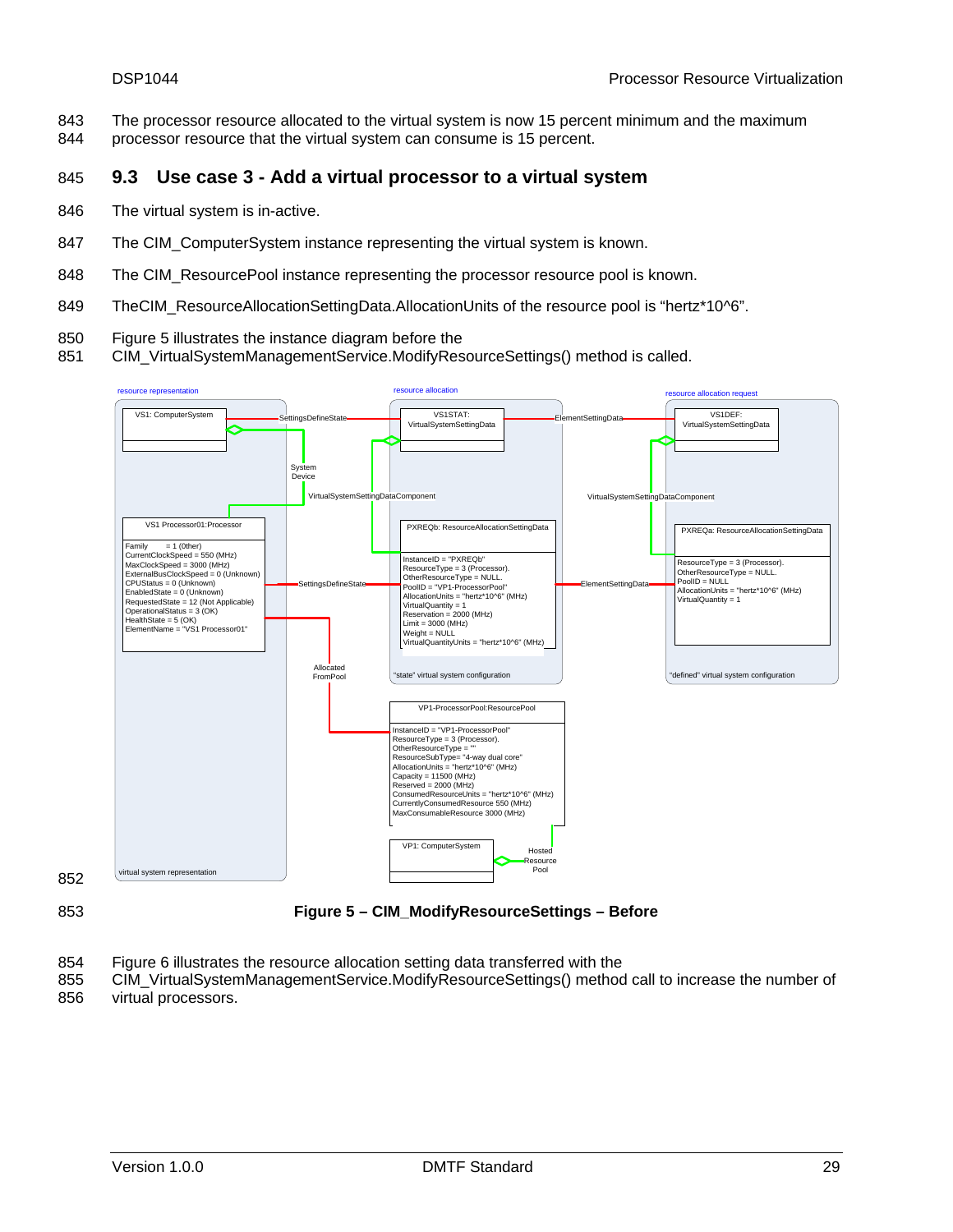| PXREQb: ResourceAllocationSettingData                                 |
|-----------------------------------------------------------------------|
| $InstanceID = PXREQb$<br>ResourceType = NULL                          |
| OtherResourceType = NULL<br>$PoolID = NULL$<br>AllocationUnits = NULL |
| VirtualQuantity = $2$<br>Reservation = NULL                           |
| $Limit = NULL$<br>Weight = NULL                                       |
| VirtualQuantityUnits = NULL                                           |

<span id="page-29-0"></span>857

<span id="page-29-1"></span>858

#### **Figure 6 – RASD to Modify Resources**

859 Main:

860 861 Check the maximum value of the CIM\_ResourceAllocationSettingData.VirtualQuantity to verify that a virtual processor addition is allowed.

862 863 Check the increment value of the CIM\_ResourceAllocationSettingData.VirtualQuantity to verify that a one processor addition is allowed.

864 The client changes the CIM\_ResourceAllocationSettingData.VirtualQuantity by one.

865 The client invokes the CIM\_VirtualSystemManagement.Service.ModifyResourceSettings() method.

- 866 Check the return code value for success execution.
- 867 Post-conditions:
- 868 The virtual quantity of processors allocated to the virtual system is now one greater.
- 869 [Figure 7](#page-30-1) illustrates the instance diagram after the
- 870 CIM\_VirtualSystemManagementService.ModifyResourceSettings() method is called.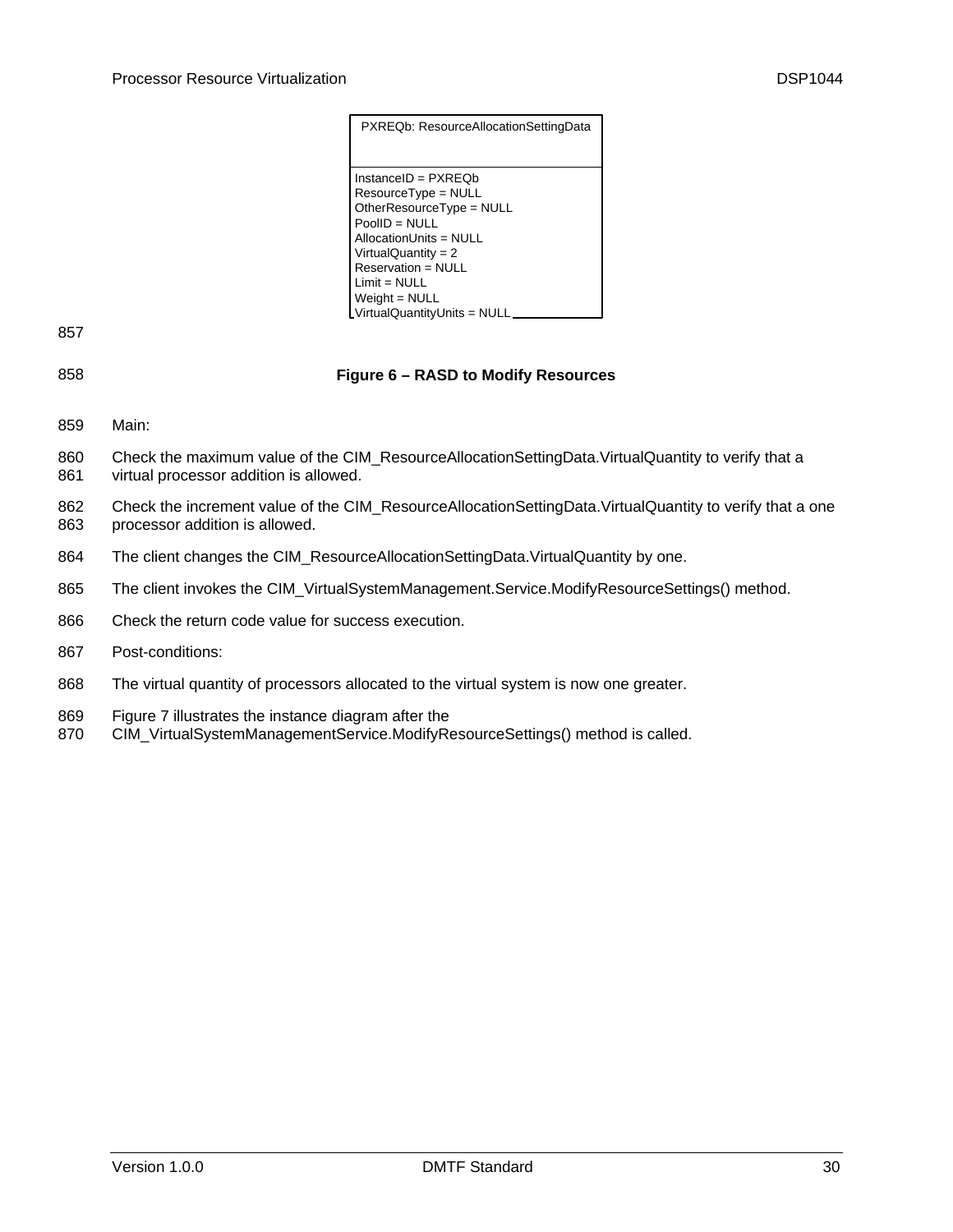<span id="page-30-0"></span>

871

<span id="page-30-1"></span>872

**Figure 7 – CIM\_ModifyResourceSettings - After** 

## 873 **9.4 Use case 4 – Allocation of processor resource by weight**

- 874 Pre-conditions:
- 875 The virtual system is in-active.
- 876 The CIM\_ComputerSystem instance representing the virtual system is known.
- 877 The CIM\_ResourcePool instance representing the processor resource pool is known.
- 878 The CIM AllocationUnits of the resource pool is "hertz\*10^6".

879 880 The defined CIM\_ResourceAllocationSettingData for the processor has property Reservation = 0 (i.e no minimum level of processer capacity is allocated to the existing active virtual system) and has property

- 881  $Limit = none.$
- 882 Main:
- 883 884 The client changes the defined CIM\_ResourceAllocationSettingData for the processor property Weight = 200.
- 885 The client invokes the CIM\_VirtualSystemManagementService.ModifyResourceSettings() method.
- 886 Check the return code value for success execution.
- 887 The client activates the virtual system.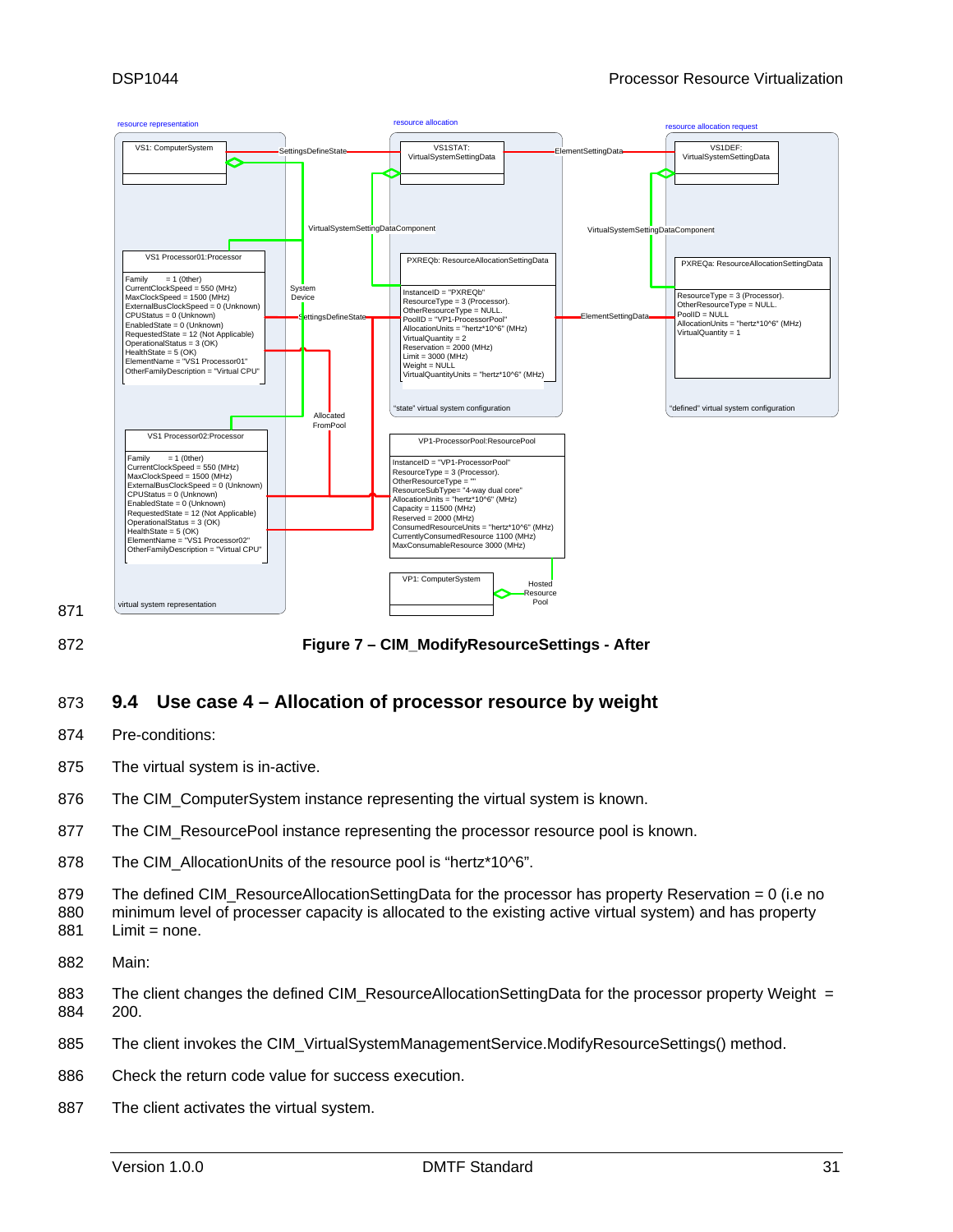- <span id="page-31-0"></span>888 Post-conditions:
- 889 The processor resource allocated to the virtual system is now 200/ SUM (Weight for each active virtual
- 890 system). For example, if there are three other virtual systems with their Weight properties set to 200, 300,
- 891 100, then this virtual system is allocated 200/(200+300+100+200) or 25% of the processer capacity.

#### 892 **9.5 Use case 5 – Allocation of an additional processor resource**

- 893 Pre-conditions:
- 894 The virtual system is active.
- 895 The CIM\_ComputerSystem instance representing the virtual system is known.
- 896 The CIM\_ResourcePool instances representing the processor resource pools is known.
- 897 The CIM\_AllocationUnits of the resource pools is "hertz 10^6".
- 898 [Figure 7](#page-30-1) illustrates the instance diagram before the
- 899 CIM\_VirtualSystemManagementService.AddResourceSettings() method is called.



900

901

**Figure 8 – CIM\_AddResourceSettings - Before** 

- 902 [Figure 9](#page-32-1) illustrates the resource allocation setting data transferred with the
- 903 904 CIM\_VirtualSystemManagementService.AddResourceSettings() method call to add an additional virtual processor to the virtual system.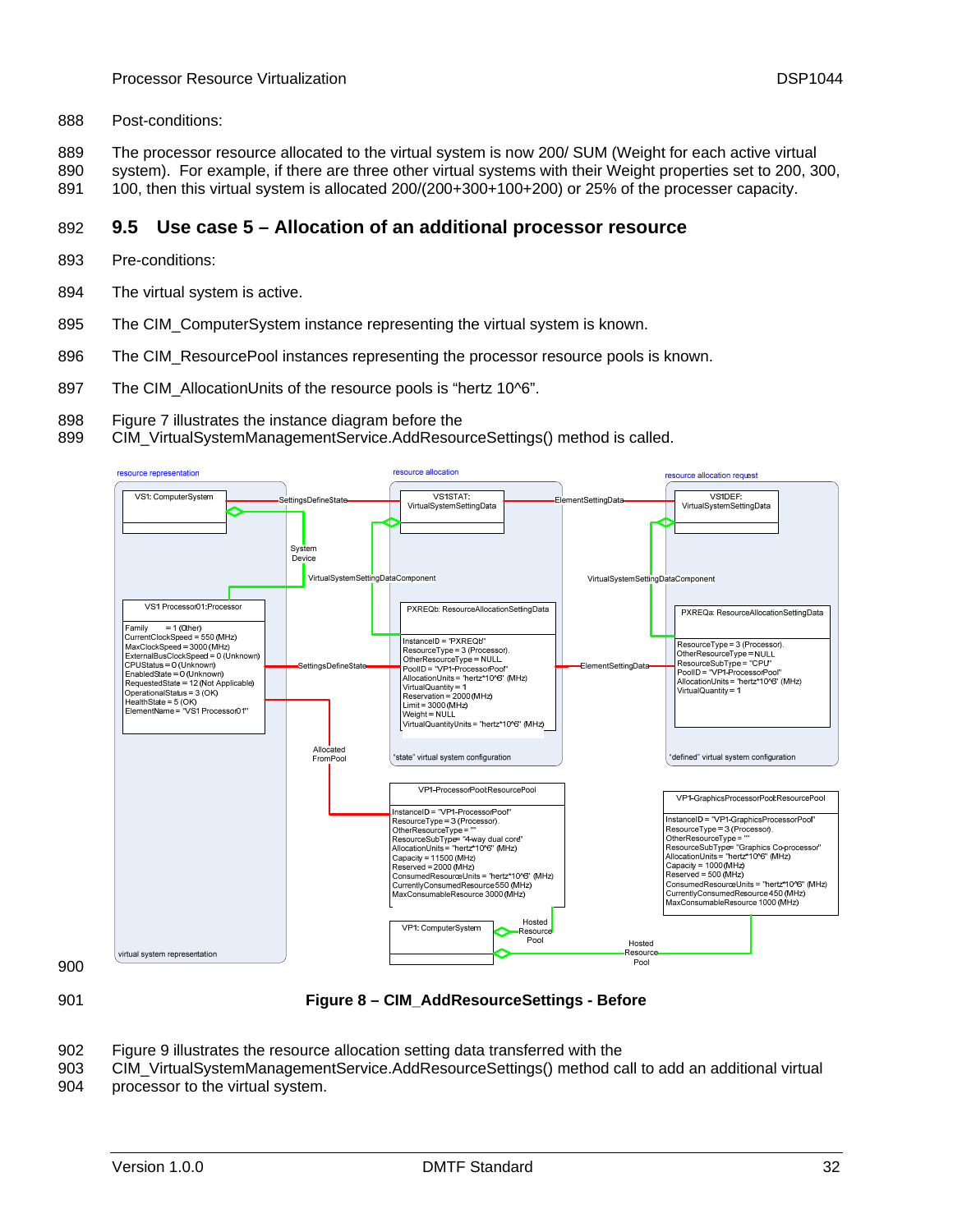GXREQa: ResourceAllocationSettingData ResourceType = 3 (Processor). OtherResourceType = NULL. ResourceSubType = "GPU" PoolID = "VP1-GraphicsProcessorPool" AllocationUnits = "hertz\*10^6" (MHz) VirtualQuantity =  $1$ 

<span id="page-32-0"></span>905

<span id="page-32-1"></span>906

#### **Figure 9 – RASD to add processor**

907 Main:

908 909 The client creates a defined CIM\_ResourceAllocationSettingData specifying the PoolID for the resource pool from which the additional processor is to be allocated.

910 The client invokes the CIM\_VirtualSystemManagementService.AddResourceSettings() method.

911 Check the return code value for success execution.

912 Post-conditions:

- 913 The processor resources allocated to the virtual system is now two processors, one from the "VP1-
- 914 ProcesssorPool" and one from the"VP1-GraphicsProcesssorPool". [Figure 10](#page-33-2) illustrates the instance
- 915 diagram after the CIM\_VirtualSystemManagementService.AddResourceSettings() method is called.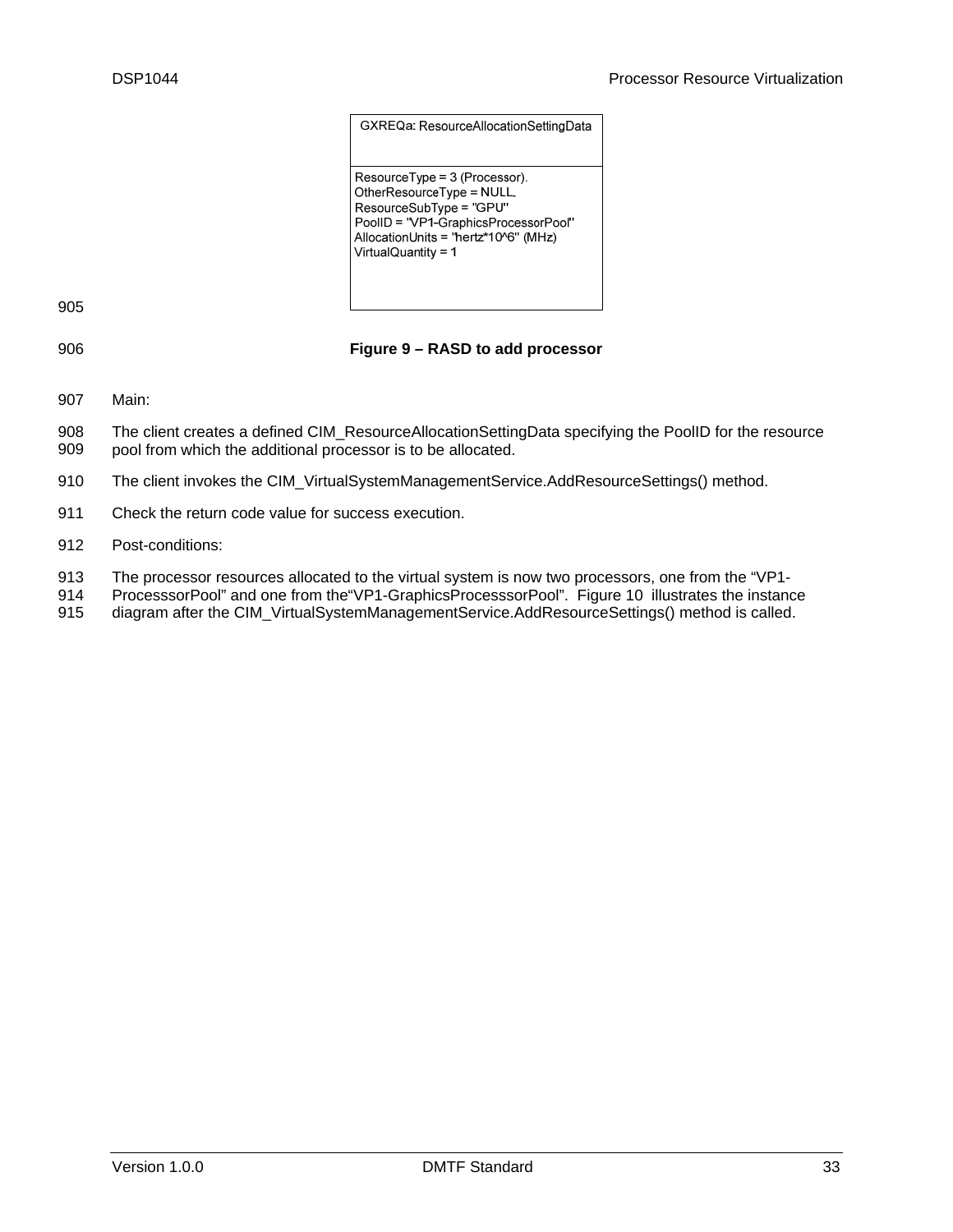#### <span id="page-33-0"></span>Processor Resource Virtualization DSP1044



916

<span id="page-33-2"></span>917

**Figure 10 – CIM\_AddResourceSettings - After** 

## <span id="page-33-1"></span>918 **10 CIM elements**

919 920 921 [Table 3](#page-33-3) lists CIM elements that are adapted by this profile. Each CIM element shall be implemented as described in [Table 3](#page-33-3). The CIM Schema descriptions for any referenced element and its sub-elements apply.

922 Clauses [7](#page-14-1) (["Implementation](#page-14-1)") and [8](#page-23-2) ("[Methods](#page-23-2)") may impose additional requirements on these elements.

<span id="page-33-3"></span>923

#### **Table 3 – CIM Elements: Processor Resource Virtualization Profile**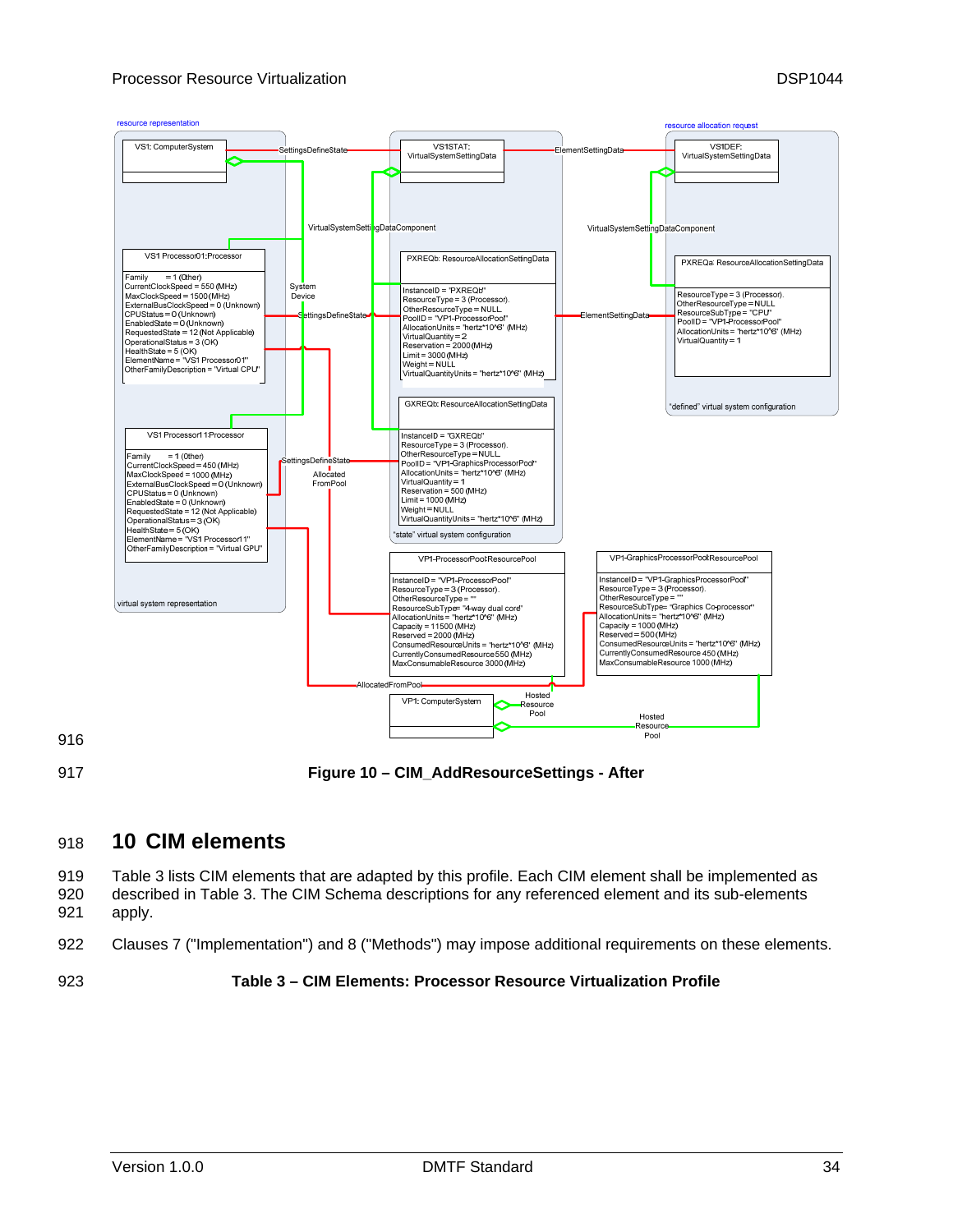<span id="page-34-0"></span>

| <b>Element Name</b>                                              | Requirement | Description  |
|------------------------------------------------------------------|-------------|--------------|
| CIM_AffectedJobElement                                           | Optional    | See DSP1041. |
| CIM_AllocationCapabilities for capabilities                      | Mandatory   | See DSP1043. |
| CIM_AllocationCapabilities for mutability                        | Optional    | See DSP1043. |
| CIM_Component for resource pool                                  | Conditional | See 10.1.    |
| CIM_ConcreteJob                                                  | Optional    | See DSP1041. |
| CIM_ElementAllocatedFromPool for allocated virtual<br>processors | Mandatory   | See 10.2.    |
| CIM_ElementAllocatedFromPool for resource pool<br>hierarchies    | Conditional | See 10.3.    |
| CIM_ElementCapabilities for capabilities                         | Mandatory   | See DSP1043. |
| CIM_ElementCapabilities for mutability                           | Conditional | See DSP1043. |
| CIM_ElementCapabilities for resource pools                       | Mandatory   | See DSP1041. |
| CIM_ElementSettingData for processor resource<br>allocation      | Mandatory   | See 10.4.    |
| CIM_ElementSettingData for processor resource<br>pools           | Conditional | See 10.5.    |
| CIM_HostedDependency                                             | Optional    | See 10.6.    |
| CIM_HostedResourcePool                                           | Mandatory   | See DSP1041. |
| CIM_HostedService                                                | Mandatory   | See DSP1041. |
| CIM_Processor for host processors                                | Conditional | See 10.7.    |
| CIM_Processor for virtual processors                             | Mandatory   | See 10.8.    |
| CIM_ReferencedProfile                                            | Mandatory   | See DSP1057. |
| CIM_RegisteredProfile                                            | Mandatory   | See 10.9.    |
| CIM_ResourceAllocationFromPool                                   | Optional    | See 10.10.   |
| CIM_ResourceAllocationSettingData                                | Mandatory   | See 10.11.   |
| CIM_ResourcePool                                                 | Mandatory   | See 10.12.   |
| CIM_ResourcePoolConfigurationCapabilities                        | Mandatory   | See DSP1041. |
| CIM_ResourcePoolConfigurationService                             | Mandatory   | See DSP1041. |
| CIM_SettingsDefineState                                          | Mandatory   | See 10.13.   |
| CIM_ServiceAffectsElement                                        | Mandatory   | See DSP1041. |
| CIM_SystemDevice for host processors                             | Conditional | See 10.14.   |
| CIM_SystemDevice for virtual processors                          | Mandatory   | See 10.15.   |
| <b>Indications</b>                                               |             |              |
| None defined                                                     |             |              |

## <span id="page-34-1"></span>924 **10.1 CIM\_Component for resource pool**

The implementation of the CIM\_Component association for the representation of the aggregation of host resources into resource pools is conditional. 925 926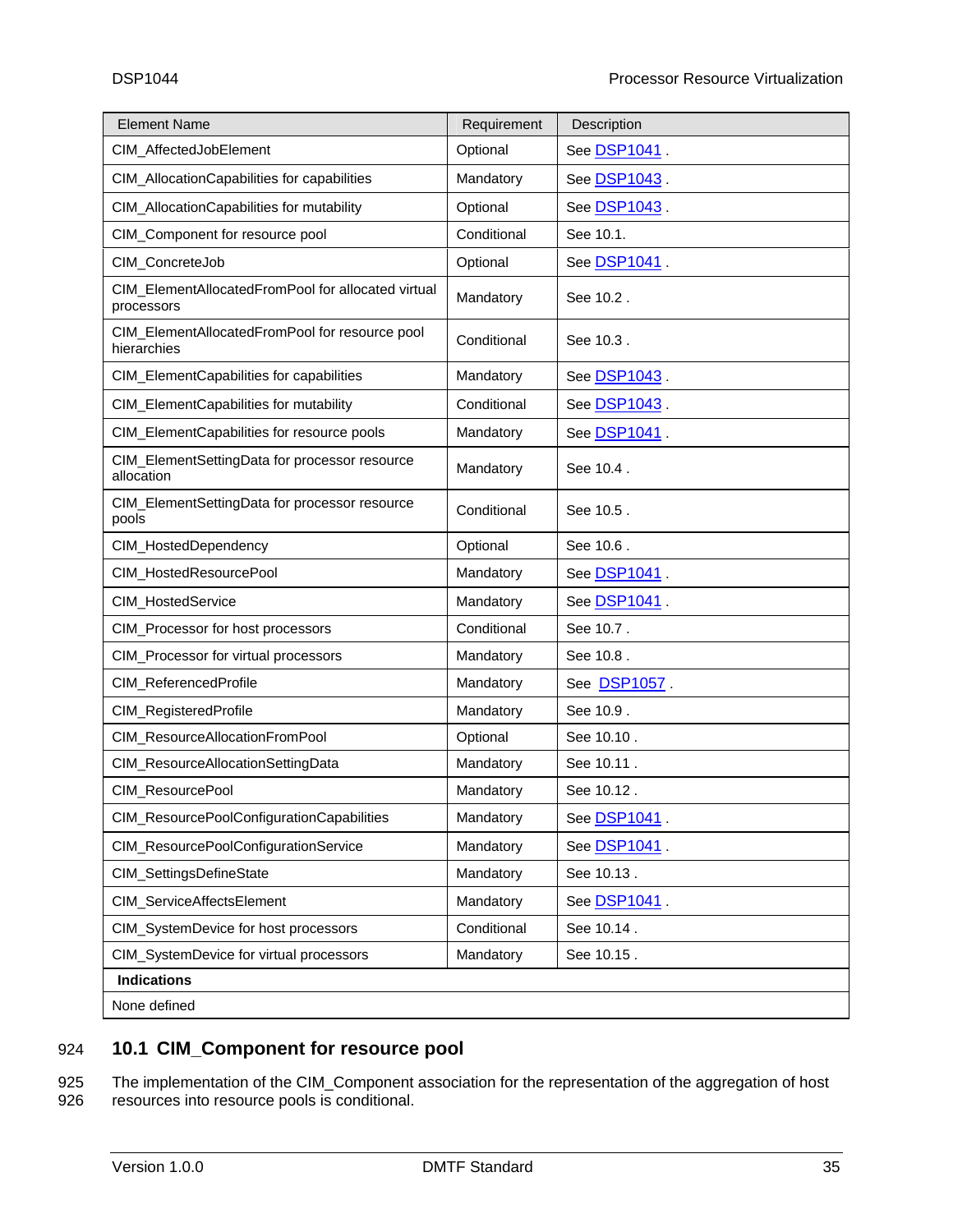<span id="page-35-0"></span>927 Condition: The representation of resource aggregation (see [7.4\)](#page-17-2) is implemented.

928 The CIM\_Component association is abstract; therefore it cannot be directly implemented. For this reason

929 the provisions in this subclause shall be applied to implementations of subclasses of the CIM\_Component

930 association. However, note that clients may directly resolve abstract associations without knowledge of

- 931 the concrete subclass that is implemented.
- 932<br>933 [Table 4](#page-35-4) lists the requirements for elements of this association. These requirements are in addition to those specified in the CIM Schema and in [DSP1041](#page-6-0).
- <span id="page-35-4"></span>

| 934 | Table 4 - Association: CIM_Component for resource pool |
|-----|--------------------------------------------------------|
|     |                                                        |

| <b>Elements</b>       | <b>Requirement</b> | <b>Notes</b>                                                                                                                 |
|-----------------------|--------------------|------------------------------------------------------------------------------------------------------------------------------|
| <b>GroupComponent</b> | Mandatory          | Key: Value shall reference the<br>CIM ResourcePool instance that<br>represents the resource pool.                            |
|                       |                    | Cardinality: 01                                                                                                              |
| PartComponent         | Mandatory          | <b>Key:</b> Value shall reference the<br>CIM_ManagedElement instance that<br>represents a component of the resource<br>pool. |
|                       |                    | Cardinality: *                                                                                                               |

#### <span id="page-35-1"></span>935 **10.2 CIM\_ElementAllocatedFromPool for allocated virtual processors**

- [Table 5](#page-35-5) lists the requirements for elements of this association. These requirements are in addition to 936
- 937 those specified in the CIM Schema and in **[DSP1041](#page-6-0)**.

<span id="page-35-5"></span>

#### 938 **Table 5 – Association: CIM\_ElementAllocatedFromPool**

| Elements   | Requirement | <b>Notes</b>                                                                                                                                                       |
|------------|-------------|--------------------------------------------------------------------------------------------------------------------------------------------------------------------|
| Antecedent | Mandatory   | Key: Value shall reference the instance of<br>the CIM ResourcePool class that<br>represents a processor resource pool.                                             |
|            |             | <b>Cardinality: 1</b>                                                                                                                                              |
| Dependent  | Mandatory   | Key: Value shall reference the instance of<br>the CIM_Processor class that represents<br>virtual processor resulting from a<br>processor allocation from the pool. |
|            |             | Cardinality: *                                                                                                                                                     |

#### <span id="page-35-3"></span>939 **10.3 CIM\_ElementAllocatedFromPool for resource pool hierarchies**

- The implementation of the CIM\_ElementAllocatedFromPool association for the representation of resource pool hierarchies is conditional. 940 941
- 942 Condition: Resource pool management (see [7.7\) is implemented.](#page-18-2)
- 943 [Table 6](#page-36-3) lists the requirements for elements of this association. These requirements are in addition to
- <span id="page-35-2"></span>944 those specified in the CIM Schema and in [DSP1041](#page-6-0).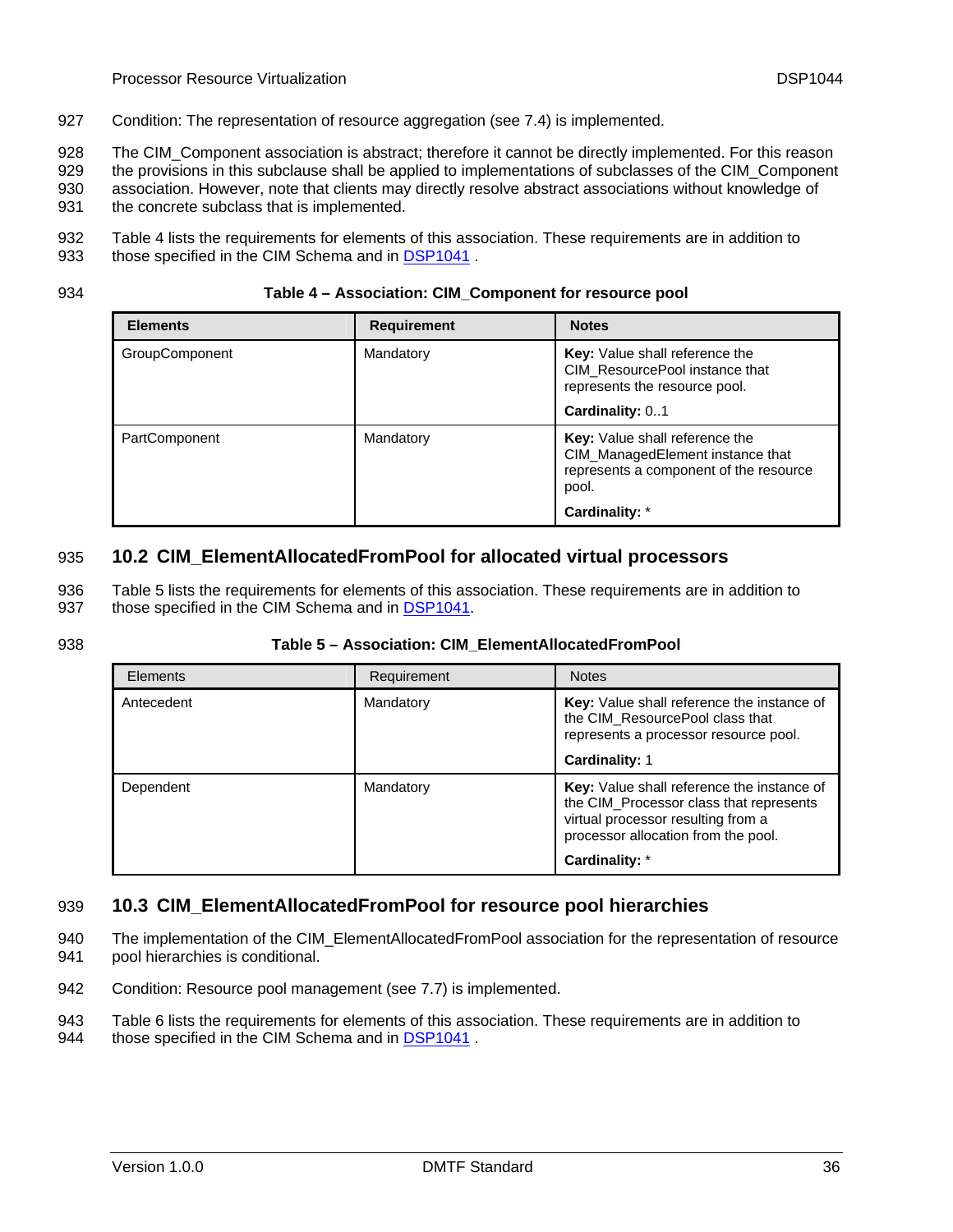<span id="page-36-3"></span><span id="page-36-0"></span>945 **Table 6 – Association: CIM\_ElementSettingData** 

| <b>Elements</b> | <b>Requirement</b> | <b>Notes</b>                                                                                                                      |
|-----------------|--------------------|-----------------------------------------------------------------------------------------------------------------------------------|
| Antecedent      | Mandatory          | Key: Value shall reference the<br>CIM_ResourcePool instance that<br>represents the parent resource pool.<br><b>Cardinality: 1</b> |
| Dependent       | Mandatory          | Key: Value shall reference the<br>CIM ResourcePool instance that<br>represents the child resource pool.<br>Cardinality: *         |

## <span id="page-36-1"></span>946 **10.4 CIM\_ElementSettingData for processor resource allocation**

[Table 7](#page-36-4) lists the requirements for elements of this class. These requirements are in addition to those 947

948 specified in the CIM Schema and in **DSP1041**.

#### <span id="page-36-4"></span>949 **Table 7 – Association: CIM\_ElementSettingData for processor resource allocation**

| Elements         | Requirement | <b>Notes</b>                                                                                                                     |
|------------------|-------------|----------------------------------------------------------------------------------------------------------------------------------|
| ManagedElement   | Mandatory   | Key: Value shall reference the RASD<br>instance represents the processor<br>resource allocation.                                 |
|                  |             | Cardinality: 1                                                                                                                   |
| SettingData      | Mandatory   | Key: Value shall reference the RASD<br>instance that represents the processor<br>resource allocation request.<br>Cardinality: 01 |
| <b>IsDefault</b> | Mandatory   | Value shall be 1 (Is Default).                                                                                                   |

## <span id="page-36-2"></span>950 **10.5 CIM\_ElementSettingData for processor resource pool**

- The implementation of the CIM\_ElementSettingData class for the representation of the relationship between a child resource pool and its processor resource allocation is conditional. 951 952
- 953 Condition: Processor resource pool hierarchies (see [7.5\)](#page-18-3) are implemented.
- 954 [Table 8](#page-36-5) lists the requirements for elements of this class. These requirements are in addition to those 955 specified in the CIM Schema and in [DSP1041](#page-6-0) .
- 

#### <span id="page-36-5"></span>956 **Table 8 – Association: CIM\_ElementSettingData (Processor Resource Pool)**

| Elements       | Requirement | <b>Notes</b>                                                                                                            |
|----------------|-------------|-------------------------------------------------------------------------------------------------------------------------|
| ManagedElement | Mandatory   | Key: Value shall reference the<br>CIM ResourcePool instance that<br>represents the concrete processor<br>resource pool. |
|                |             | Cardinality: 01                                                                                                         |
| SettingData    | Mandatory   | Key: Value shall reference the RASD<br>instance that represents the processor<br>resource allocation.                   |
|                |             | Cardinality: 01                                                                                                         |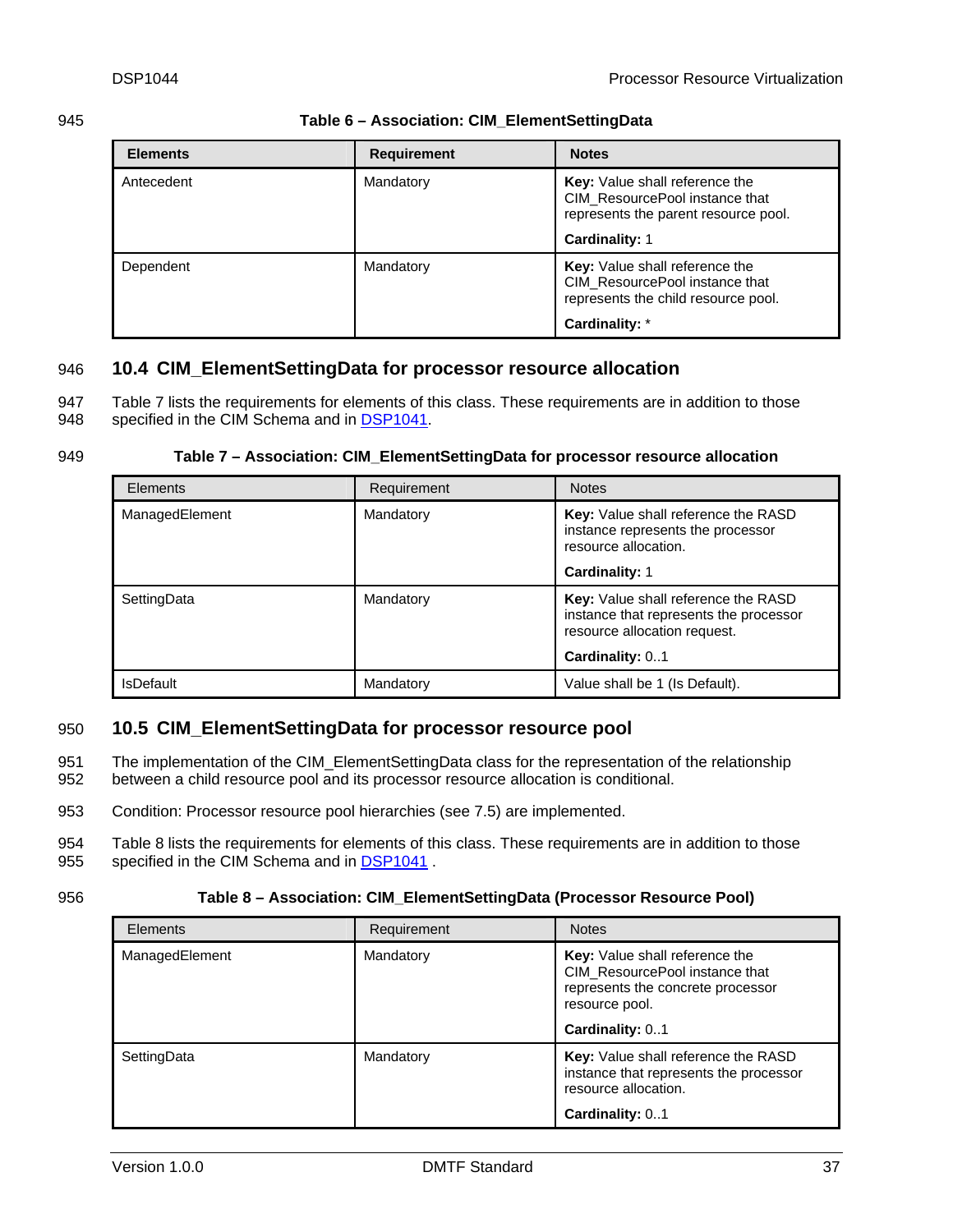#### <span id="page-37-2"></span><span id="page-37-0"></span>957 **10.6 CIM\_HostedDependency**

- 958 The support of the CIM\_HostedDependency association is optional.
- 959 [Table 9](#page-37-4) lists the requirements for elements of this association. These requirements are in addition to
- 960 those specified in the CIM Schema and in [DSP1041](#page-6-0).

#### <span id="page-37-4"></span>961 **Table 9 – Association: CIM\_HostedDependency**

| Elements   | Requirement | <b>Notes</b>                                                                                   |
|------------|-------------|------------------------------------------------------------------------------------------------|
| Antecedent | Mandatory   | Key: Value shall reference the<br>CIM_Processor instance that represents<br>host processor.    |
|            |             | Cardinality: 01                                                                                |
| Dependent  | Mandatory   | Key: Value shall reference the<br>CIM_Processor instance that represents<br>virtual processor. |
|            |             | Cardinality: 01                                                                                |

#### <span id="page-37-3"></span>962 **10.7 CIM\_Processor (host processor)**

- 963 The implementation of the CIM\_Processor class for the representation of host processors is conditional.
- 964 Condition: The representation of host resources is implemented; see [7.2.](#page-16-1)
- 965 [Table 10](#page-37-5) lists the requirements for elements of this class. These requirements are in addition to those 966 specified in the CIM Schema and in [DSP1022](#page-6-0) if that is implemented.

#### <span id="page-37-5"></span>967 **Table 10 – Class: CIM\_Processor (host processor)**

| <b>Elements</b>         | Requirement | <b>Notes</b>                |
|-------------------------|-------------|-----------------------------|
| SystemCreationClassName | Mandatory   | Key                         |
| CreationClassName       | Mandatory   | Key                         |
| SystemName              | Mandatory   | Key                         |
| Name                    | Mandatory   | Key                         |
| EnabledState            | Mandatory   | See CIM schema description. |
| RequestedState          | Mandatory   | See CIM schema description. |

#### <span id="page-37-1"></span>968 **10.8 CIM\_Processor (virtual processor)**

- 969 See [7.9](#page-22-2) for detailed implementation requirements for this class adaptation.
- 970 [Table 11](#page-38-4) lists the requirements for elements of this class adaptation. These requirements are in addition
- 971 to those specified in the CIM Schema and in [DSP1022](#page-6-0) if that is implemented.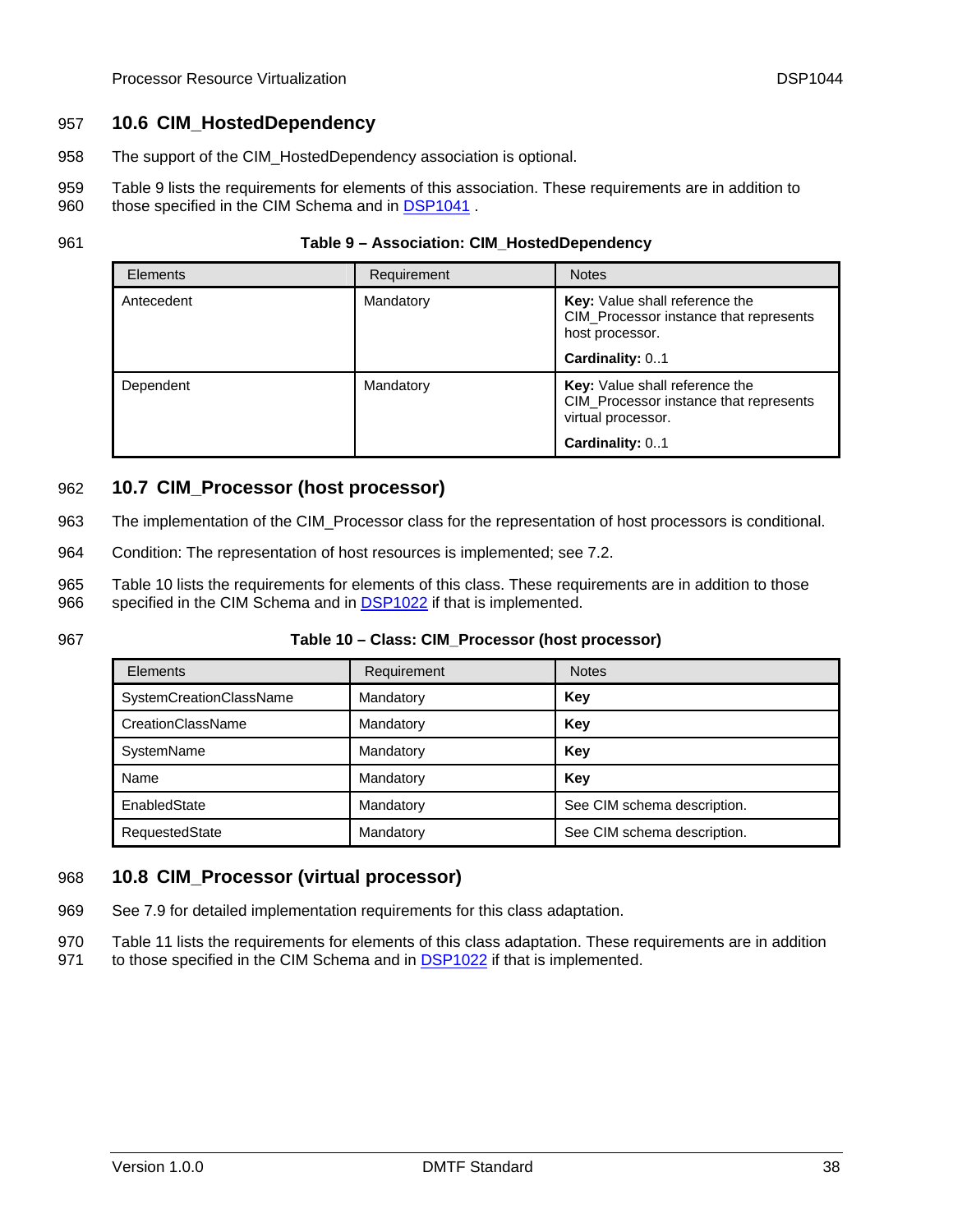<span id="page-38-4"></span><span id="page-38-0"></span>

#### 972 **Table 11 – Class: CIM\_Processor (virtual system)**

| <b>Elements</b>         | Requirement | <b>Notes</b> |
|-------------------------|-------------|--------------|
| SystemCreationClassName | Mandatory   | Key          |
| CreationClassName       | Mandatory   | Key          |
| SystemName              | Mandatory   | Key          |
| Name                    | Mandatory   | Key          |
| EnabledState            | Mandatory   | Unspecified. |
| RequestedState          | Mandatory   | Unspecified. |

## <span id="page-38-3"></span>973 **10.9 CIM\_RegisteredProfile**

974 The basic adaptation of the CIM\_RegisteredProfile class is specified by [DSP1033.](#page-6-0)

975 [Table 12](#page-38-5) lists the requirements for elements of this class. These requirements are in addition to those

976 specified in **DSP1033**.

<span id="page-38-5"></span>

977 **Table 12 – Class: CIM\_RegisteredProfile** 

| Elements               | Requirement | <b>Notes</b>                                                   |
|------------------------|-------------|----------------------------------------------------------------|
| RegisteredOrganization | Mandatory   | Value shall be set to 2 (DMTF).                                |
| RegisteredName         | Mandatory   | Value shall be set to "Processor Resource"<br>Virtualization". |
| RegisteredVersion      | Mandatory   | Value shall be set to the version of this<br>profile: "1.0.0". |

#### <span id="page-38-2"></span>978 **10.10 CIM\_ResourceAllocationFromPool**

979 The support of the CIM\_ResourceAllocationFromPool association is optional.

980 [Table 13](#page-38-6) lists the requirements for elements of this association. These requirements are in addition to 981 those specified in the CIM Schema and in [DSP1041](#page-6-0).

#### <span id="page-38-6"></span>982 **Table 13 – Association: CIM\_ResourceAllocationFromPool**

| Elements   | Requirement | <b>Notes</b>                                                                                                                                                                     |
|------------|-------------|----------------------------------------------------------------------------------------------------------------------------------------------------------------------------------|
| Antecedent | Mandatory   | Key: Value shall reference the instance of<br>the CIM ResourcePool class that<br>represents a processor resource pool.                                                           |
|            |             | Cardinality: 01                                                                                                                                                                  |
| Dependent  | Mandatory   | Key: Value shall reference the instance of<br>the CIM ResourceAllocationSettingData<br>class that represents a processor resource<br>allocation from the pool.<br>Cardinality: * |

## <span id="page-38-1"></span>983 **10.11 CIM\_ResourceAllocationSettingData**

984 See [7.8.3](#page-19-3) for detailed implementation requirements for this class.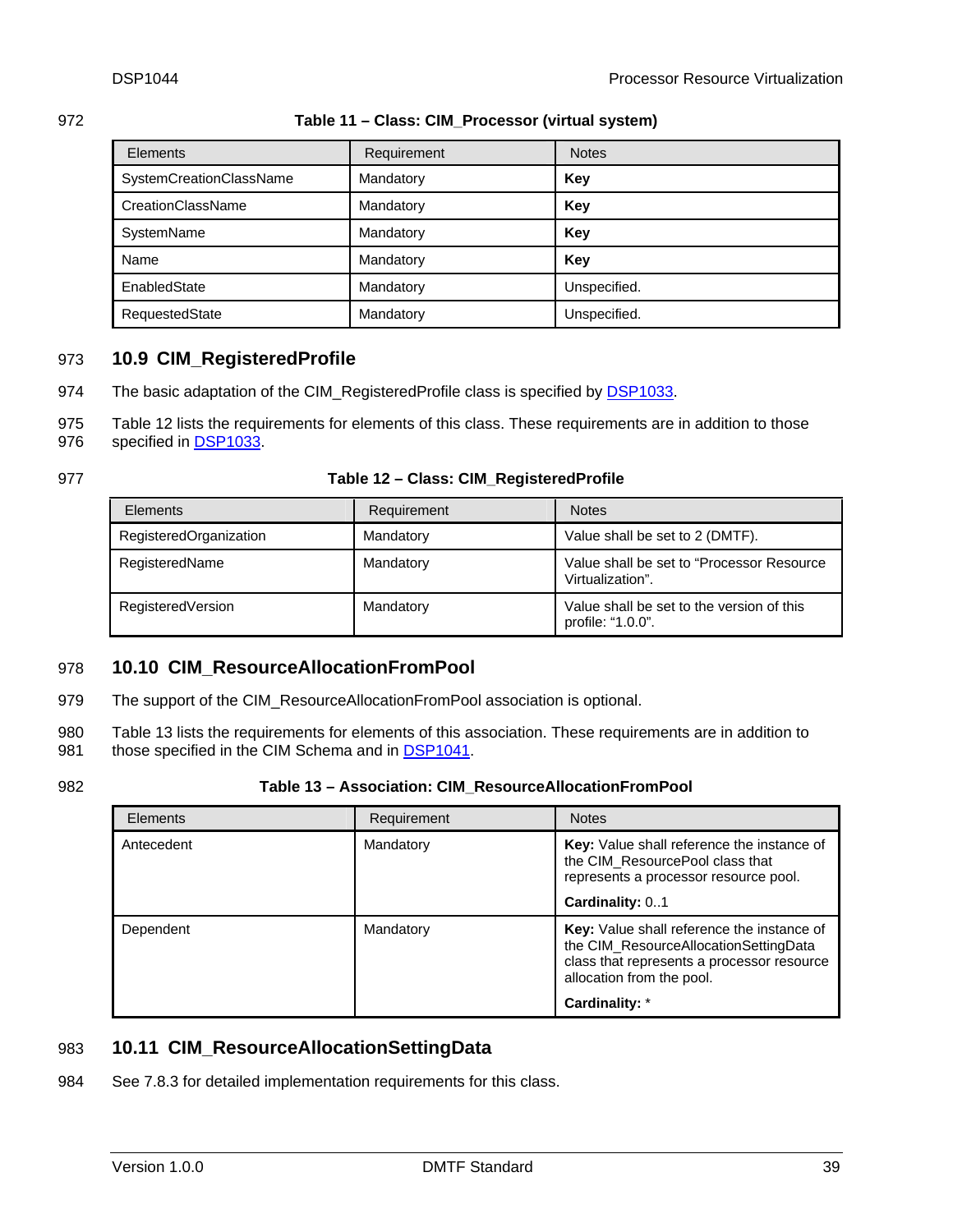<span id="page-39-0"></span>[Table 14](#page-39-2) lists the requirements for elements of this class. These requirements are in addition to those 985

- 986 specified in the CIM Schema and in **DSP1041**.
- <span id="page-39-2"></span>

#### 987 **Table 14 – Class: CIM\_ResourceAllocationSettingData**

| Elements              | Requirement | <b>Notes</b>                      |
|-----------------------|-------------|-----------------------------------|
| InstanceID            | Mandatory   | <b>Key</b> ; see <b>DSP1041</b> . |
| ResourceType          | Mandatory   | Value shall be 3 (Processor).     |
| OtherResourceType     | Mandatory   | Value shall be NULL.              |
| ResourceSubType       | Optional    | See 7.8.3.12.                     |
| PoolID                | Mandatory   | See 7.8.3.2.                      |
| ConsumerVisibility    | Optional    | See 7.8.3.3.                      |
| HostResource[]        | Optional    | See 7.8.3.4.                      |
| AllocationUnits       | Mandatory   | See 7.8.3.5.                      |
| VirtualQuantity       | Mandatory   | See 7.8.3.6.                      |
| Reservation           | Optional    | See 7.8.3.7.                      |
| Limit                 | Optional    | See 7.8.3.8.                      |
| Weight                | Optional    | See 7.8.3.9.                      |
| AutomaticAllocation   | Optional    | See DSP1041.                      |
| AutomaticDeallocation | Optional    | See DSP1041.                      |
| MappingBehavior       | Optional    | See 7.8.3.10.                     |
| VirtualQuantityUnits  | Optional    | See 7.8.3.11                      |

### <span id="page-39-1"></span>988 **10.12 CIM\_ResourcePool**

[Table 15](#page-39-3) lists the requirements for elements of this class. These requirements are in addition to those 990 specified in the CIM Schema and in **DSP1041**. 989

#### <span id="page-39-3"></span>991 **Table 15 – Class: CIM\_ResourcePool**

| Elements          | Requirement | <b>Notes</b>                  |
|-------------------|-------------|-------------------------------|
| InstanceID        | Mandatory   | <b>Key</b>                    |
| ElementName       | Optional    | See DSP1041.                  |
| PoolID            | Mandatory   | See 7.3.3.                    |
| Primordial        | Mandatory   | See 7.3.4.                    |
| Capacity          | Conditional | See 7.3.6.                    |
| Reserved          | Optional    | See 7.3.5.                    |
| ResourceType      | Mandatory   | Value shall be 3 (Processor). |
| OtherResourceType | Mandatory   | Value shall be NULL.          |
| ResourceSubType   | Optional    | See 7.3.2.                    |
| AllocationUnits   | Mandatory   | See 7.1                       |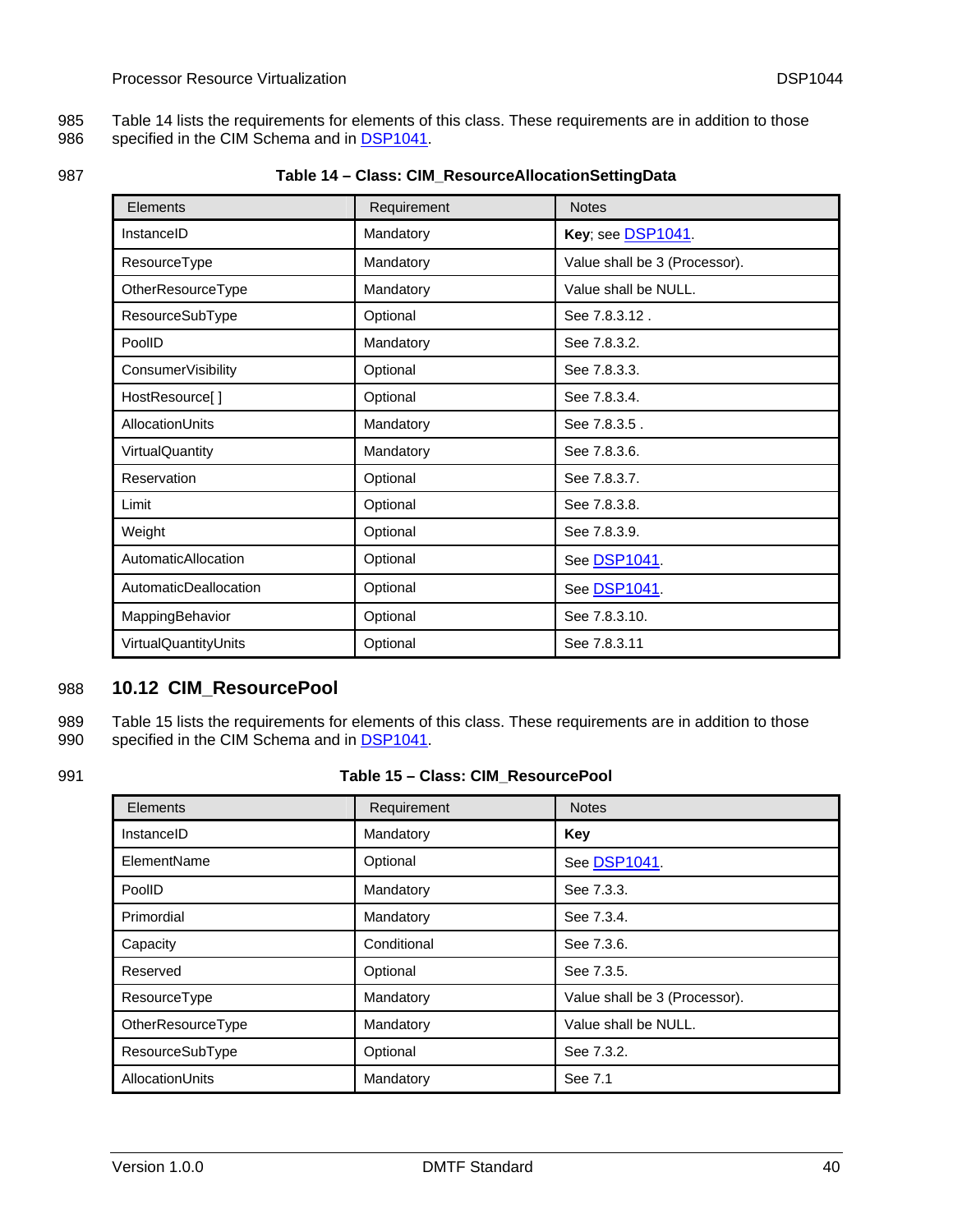### <span id="page-40-1"></span><span id="page-40-0"></span>992 **10.13 CIM\_SettingsDefineState**

[Table 16](#page-40-3) lists the requirements for elements of this association. These requirements are in addition to 994 those specified in the CIM Schema and in **[DSP1041](#page-6-0)**. 993

<span id="page-40-3"></span>

#### 995 **Table 16 – Association: CIM\_SettingsDefineState**

| Elements       | Requirement | <b>Notes</b>                                                                                  |
|----------------|-------------|-----------------------------------------------------------------------------------------------|
| ManagedElement | Mandatory   | Key: Value shall reference an instance of<br>the CIM_Processor class.                         |
|                |             | Cardinality: 01                                                                               |
| SettingData    | Mandatory   | Key: Value shall reference the instance of<br>the CIM_ResourceAllocationSettingData<br>class. |
|                |             | Cardinality: 01                                                                               |

#### <span id="page-40-2"></span>996 **10.14 CIM\_SystemDevice for host processor**

- The implementation of the CIM\_SystemDevice association for the representation of the relationship between host processors and their system is conditional. 997 998
- 999 Condition: The representation of host resources is implemented; see [7.2.](#page-16-1)
- NOTE If [DSP1022](#page-6-0) is implemented for host processors, the implementation of the CIM\_SystemDevice association for the representation of the relationship between host processors and their system is required. 1000 1001
- 1002 1003 If the CIM\_SystemDevice association is implemented for the representation of the relationship between host processors and their systems, the provisions in this subclause apply.
- 1004 [Table 17](#page-40-4) lists the requirements for elements of this association. These requirements are in addition to 1005 those specified in the CIM Schema, in [DSP1041](#page-6-0), and in [DSP1022](#page-6-0) if that is implemented.
- 

#### <span id="page-40-4"></span>1006 **Table 17 – Association: CIM\_SystemDevice (Host Processor)**

| Elements              | Requirement | <b>Notes</b>                                                           |
|-----------------------|-------------|------------------------------------------------------------------------|
| <b>GroupComponent</b> | Mandatory   | Key: Value shall reference an instance of the<br>CIM_System class.     |
|                       |             | <b>Cardinality: 1</b>                                                  |
| PartComponent         | Mandatory   | Key: Value shall reference the instance of the<br>CIM Processor class. |
|                       |             | Cardinality: *                                                         |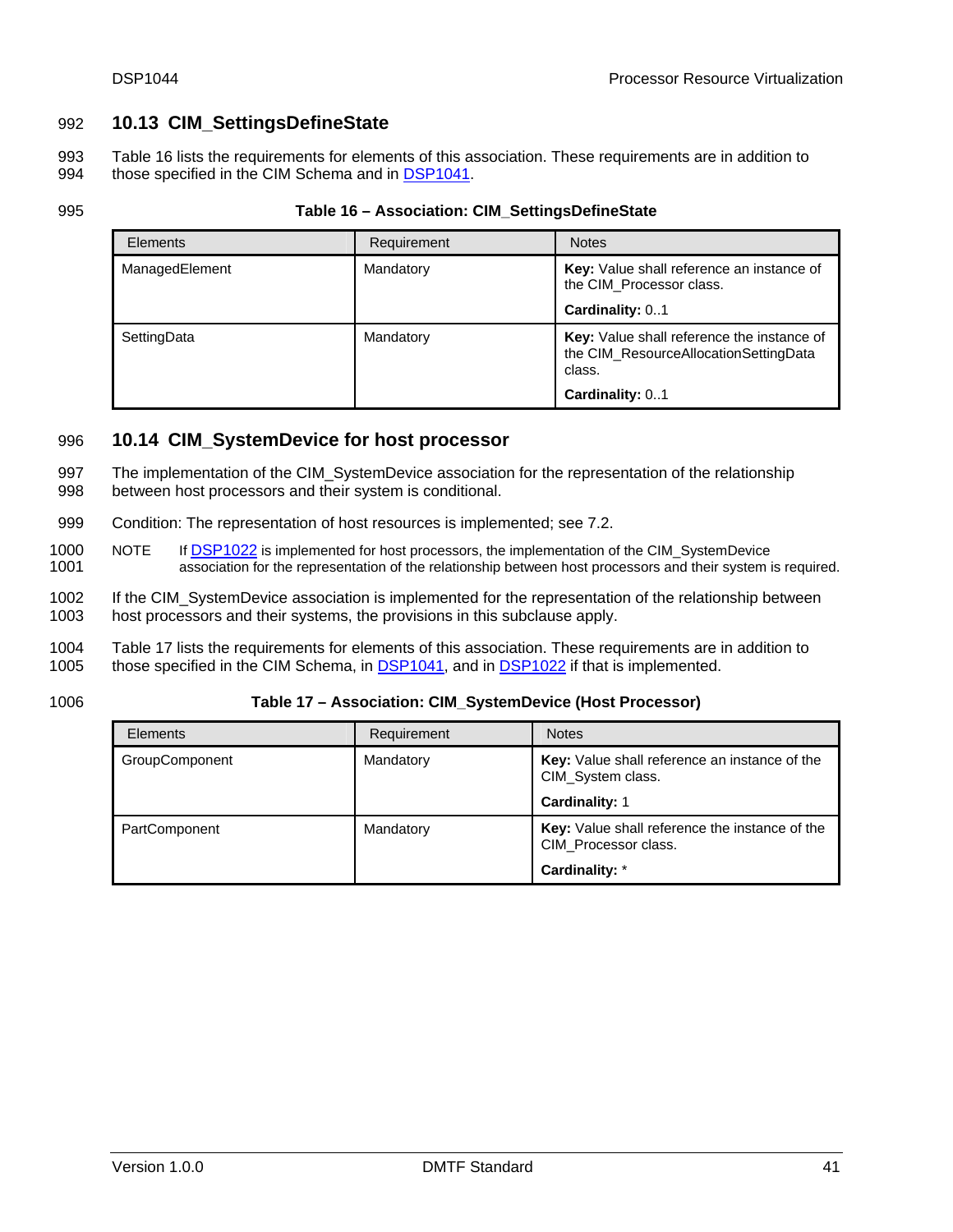## <span id="page-41-1"></span><span id="page-41-0"></span>1007 **10.15 CIM\_SystemDevice for virtual processor**

[Table 18](#page-41-2) lists the requirements for elements of this association. These requirements are in addition to 1009 those specified in the CIM Schema and in **[DSP1041](#page-6-0)**. 1008

#### <span id="page-41-2"></span>1010 **Table 18 – Association: CIM\_SystemDevice (Virtual Processor)**

| Elements       | Requirement | <b>Notes</b>                                                           |
|----------------|-------------|------------------------------------------------------------------------|
| GroupComponent | Mandatory   | Key: Value shall reference an instance of the<br>CIM_System class.     |
|                |             | Cardinality: 1                                                         |
| PartComponent  | Mandatory   | Key: Value shall reference the instance of the<br>CIM Processor class. |
|                |             | Cardinality: *                                                         |

1011